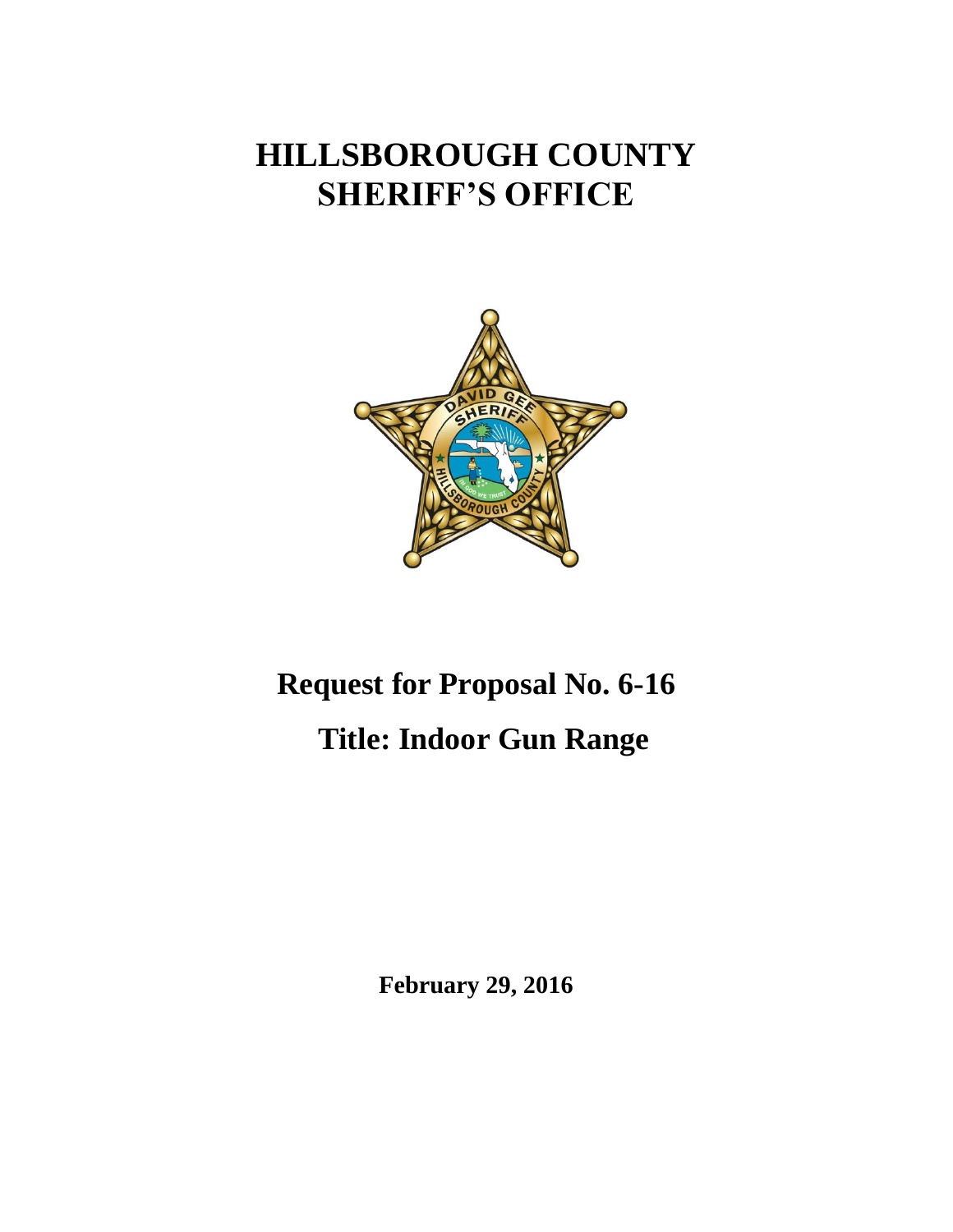Office of the Comptroller 2008 E. 8th Avenue Tampa, FL 33605



Dave Janney, Buyer 813-247-8053 Purchasing@hcso.tampa.fl.us

*David Gee, Sheriff*

HILLSBOROUGH COUNTY

#### **INSTRUCTIONS TO PROPOSERS**

Included herein are General Terms and Conditions (Part A); the Special Provisions (Part B); the Technical Specifications (Part C), and the Proposal Response (Part D), which together with all attachments, constitute the entire "Proposal Package". Said package must be the basis upon which all proposals are offered and the same (the entire package) must be kept together and returned, intact, by the time and at the place herein specified. The Proposer must manually sign the General Terms and Conditions (Part A) and Proposal Response (Part D). Any questions concerning this Proposal Package should be directed to the Buyer whose name appears above.

When awarded, the Proposal Package becomes the "**Contract Document**". The Proposer's signature on the proposal constitutes Proposer's agreement to the terms therein. READ THE ENTIRE PROPOSAL CAREFULLY BEFORE SIGNING.

#### **NOTICE TO PROPOSERS**

**WHEN SUBMITTING A SEALED PROPOSAL, ALL PROPOSALS SHOULD BE CLEARLY MARKED AS A PROPOSAL DOCUMENT. THIS IDENTIFICATION SHOULD INCLUDE THE PROPOSAL NUMBER, PROPOSAL TITLE AND DATE DUE ON THE OUTSIDE OF THE ENVELOPE**.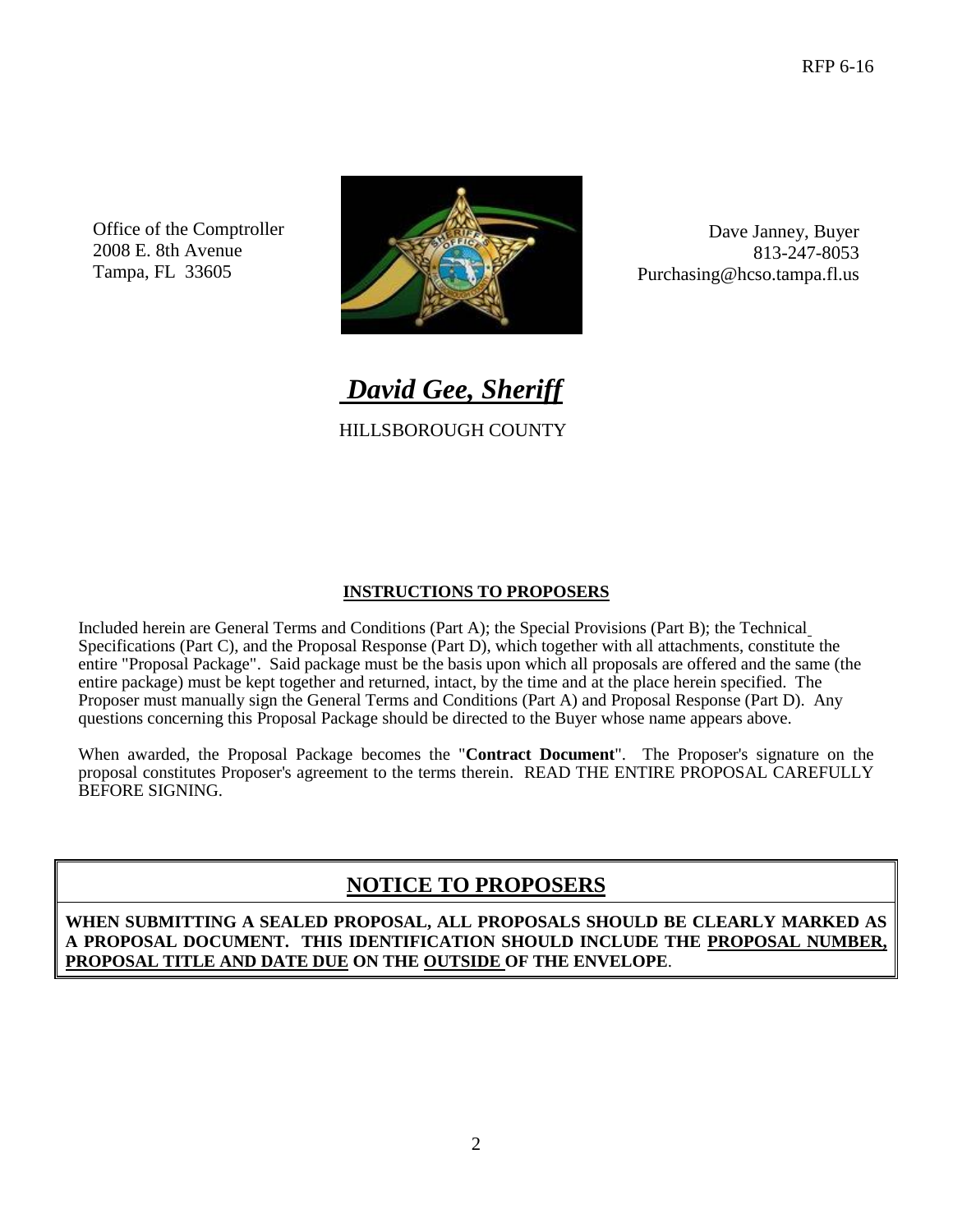| <b>TABLE OF CONTENTS</b>                                          | <b>PAGE</b>    |
|-------------------------------------------------------------------|----------------|
| <b>Instructions to Proposers</b>                                  | $\overline{2}$ |
| Letter of Intent                                                  | 4              |
| DATE TIME AND PLACE - MEETINGS & DEADLINES                        | 5              |
| Part A – General Terms and Conditions                             | 5              |
| <b>SIGNATURE OF ACKNOWLEDGEMENT</b>                               | 8              |
| Part B – Special Provisions                                       | 9              |
| Part C – Technical Specifications                                 | 24             |
| Part D – Proposal Response                                        | 26             |
| <b>SIGNATURE OF AFFIRMATION</b>                                   | 30             |
| Package Label                                                     | 34             |
| Site Plan-Bldg. 2, A-1.1 and Floor Plan-Bldg. 2 A-5.4 (Exhibit A) | Attached       |
| SIGNATURE GRANT ACKNOWLEDGEMENT, APPENDIX I                       | 36             |

|                             | <b>PROPOSED SCHEDULE OF EVENTS</b>        | <b>DATE</b> |
|-----------------------------|-------------------------------------------|-------------|
|                             | RFP ADVERTISED AND POSTED TO HCSO WEBSITE | 3/18/16     |
| $\mathcal{D}_{\mathcal{L}}$ | <b>SUBMIT LETTER OF INTENT</b>            | TBD         |
| $\mathcal{R}$               | PRE-PROPOSAL TELECONFERENCE               | 3/25/16     |
| 5                           | DEADLINE TO SUBMIT PROPOSAL               | TBD         |
| 6                           | AWARD NOTIFICATION TARGET DATE            | TBD         |
|                             | POST AWARD NEGOTIATION DEADLINE           | TBD         |
| 8                           | COMMENCEMENT (12:01 AM)                   |             |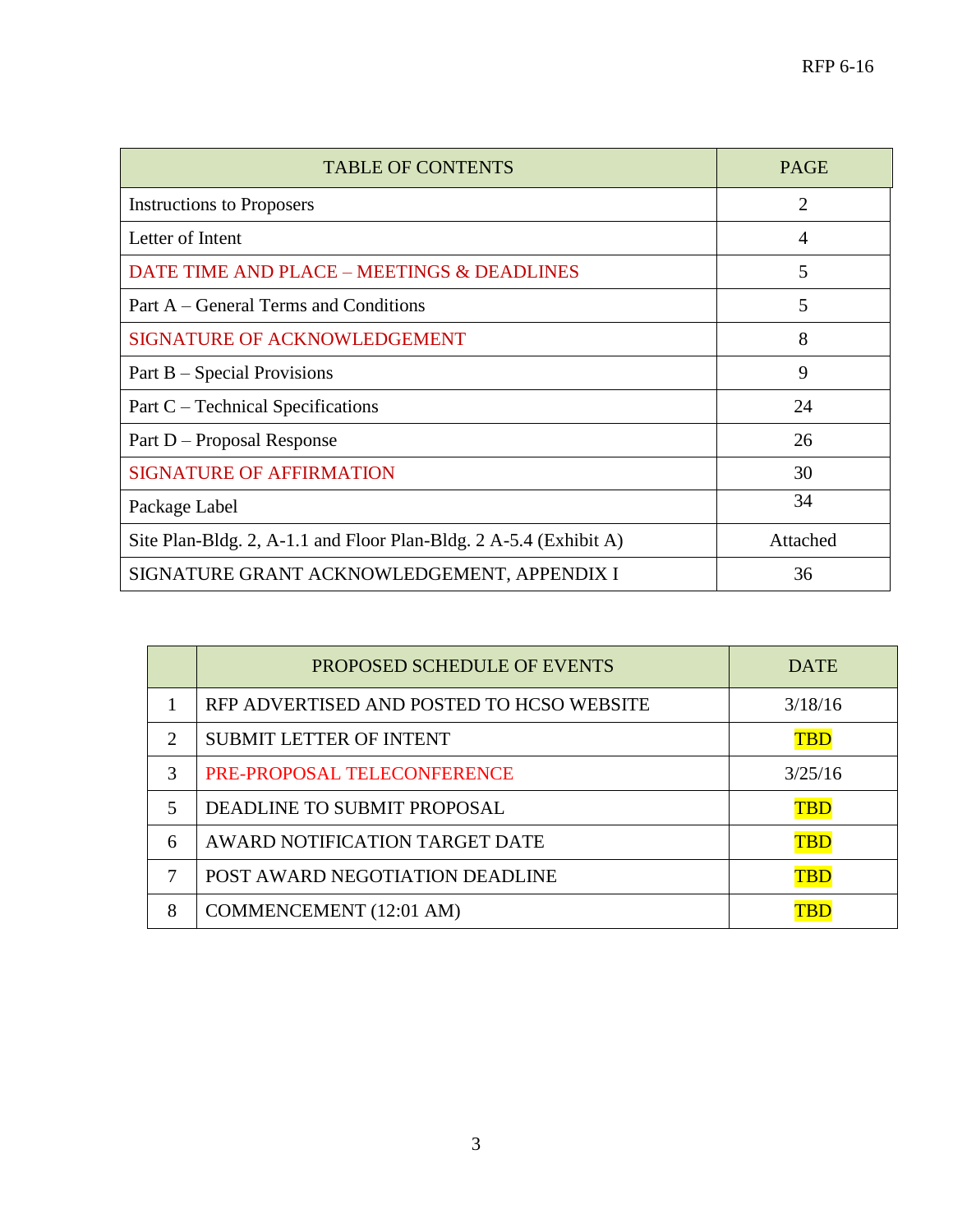#### **LETTER OF INTENT**

#### REQUEST FOR PROPOSAL NO. 6-16

The undersigned acknowledges the General Terms and Conditions of the Request for Proposal (RFP) and intends to respond to the Hillsborough County Sheriff's Office (HCSO). We understand that any amendments, clarification and addenda to the proposal will be promptly communicated to the individual authorized below to receive this information.

| <b>COMPANY NAME</b>                                                    |                                                                                                                 |
|------------------------------------------------------------------------|-----------------------------------------------------------------------------------------------------------------|
| <b>COMPANY ADDRESS</b>                                                 |                                                                                                                 |
| PRIMARY CONTACT NAME/TITLE                                             |                                                                                                                 |
| <b>EMAIL ADDRESS</b>                                                   |                                                                                                                 |
| <b>TELEPHONE NUMBER</b>                                                | <b>FAX NUMBER</b>                                                                                               |
| <b>SIGNATURE</b><br>THE FOLLOWING REPRESENTATIVE(S) ** WILL ATTEND THE | <b>DATE</b>                                                                                                     |
| MANDATORY PRE-PROPOSAL TELECONFERENCE<br>$**$                          | the contract of the contract of the contract of the contract of the contract of the contract of the contract of |
| <b>Print Name</b>                                                      | <b>Email Address</b>                                                                                            |
| $**$                                                                   |                                                                                                                 |
| <b>Print Name</b>                                                      | <b>Email Address</b>                                                                                            |
| $**$                                                                   |                                                                                                                 |
| <b>Print Name</b>                                                      | <b>Email Address</b>                                                                                            |

\*\*NOTE: THIS FORM SHOULD BE SENT IMMEDIATELY TO THE BUYER LISTED ON THE FRONT OF THIS DOCUMENT AT FAX NUMBER (813) 242-1826 or<purchasing@hcso.tampa.fl.us>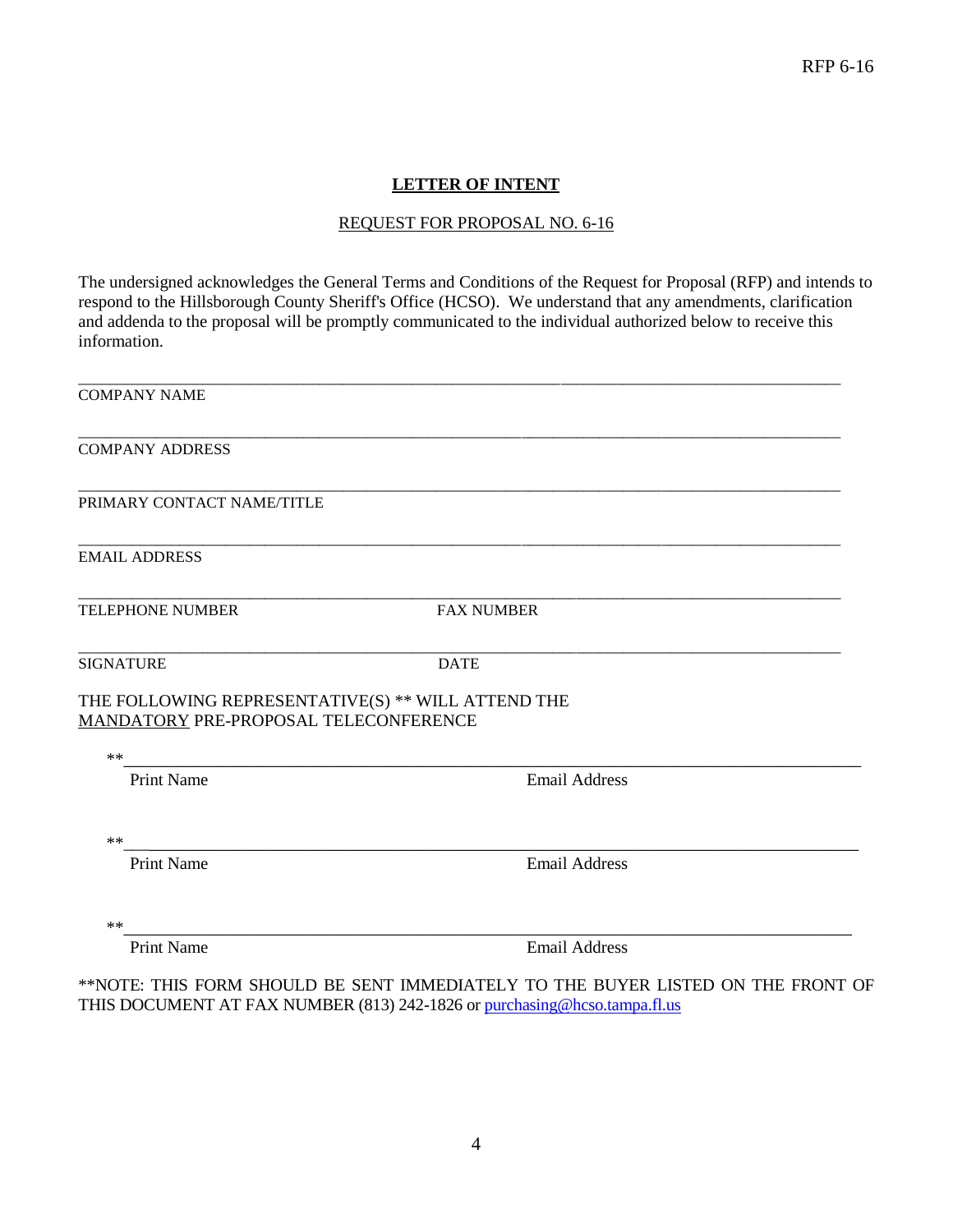#### HILLSBOROUGH COUNTY SHERIFF'S OFFICE 2008 E. 8th Avenue Tampa, Florida 33605

#### VENDOR NAME:

**SUBJECT:** Request for Proposal Number 6-16

Proposal Title: Indoor Gun Range

#### **OPENING DATE AND TIME: TBD mm/dd/yyyy at 3:00 pm. EST**

PLACE: Malcolm E. Beard Sheriff's Operation Center Office of the Comptroller, Purchasing Section 2008 E. 8th Avenue, Room #125 Tampa, Florida 33605

Proposals will be received until the time and date shown and will be read aloud immediately thereafter at the "Place" indicated.

#### **MANDATORY PRE-PROPOSAL TELECONFERENCE: 03/25/2016 at 11:00 am. EDT**

Teleconference Instructions:

- To dial in, call 813-290-2970
- Pass code for participants  $= 8032#$
- When you have entered the conference call, participants will have the following options using your dial pad:

| Dial pad command | Description                                                   |
|------------------|---------------------------------------------------------------|
| $**$             | Lists the dial pad commands.                                  |
| *0               | Dials out to the operator.                                    |
| $*61$            | Mutes and enables audio.                                      |
| $*#$             | Counts the number of active participants on the audio bridge. |

#### PART A - GENERAL TERMS AND CONDITIONS:

1. Proposals: Must be contained in a SEALED envelope addressed to: David Gee, Sheriff, 2008 E. 8th Avenue Room #125, Tampa, Florida 33605. To prevent inadvertent opening, the proposal must be marked as a PROPOSAL DOCUMENT (including the proposal number) on the outside of the envelope.

If our specifications, when included in our Request for Proposal (RFP), are not returned with your Proposal Package, and no specific reference is made to them in your proposal, it will be assumed that all specifications will be met. When material, sketches, cuts, descriptive literature, Proposer's or manufacturer's specifications which accompany the proposal contain information that can be construed or is intended to be a deviation from our specifications, such deviation must be specifically referenced in your Proposal Response.

2. Proposal Delivery: The responsibility for getting the Proposal Package to the Hillsborough County Sheriff's Office (HCSO) on or before the stated time and date will be solely and strictly the responsibility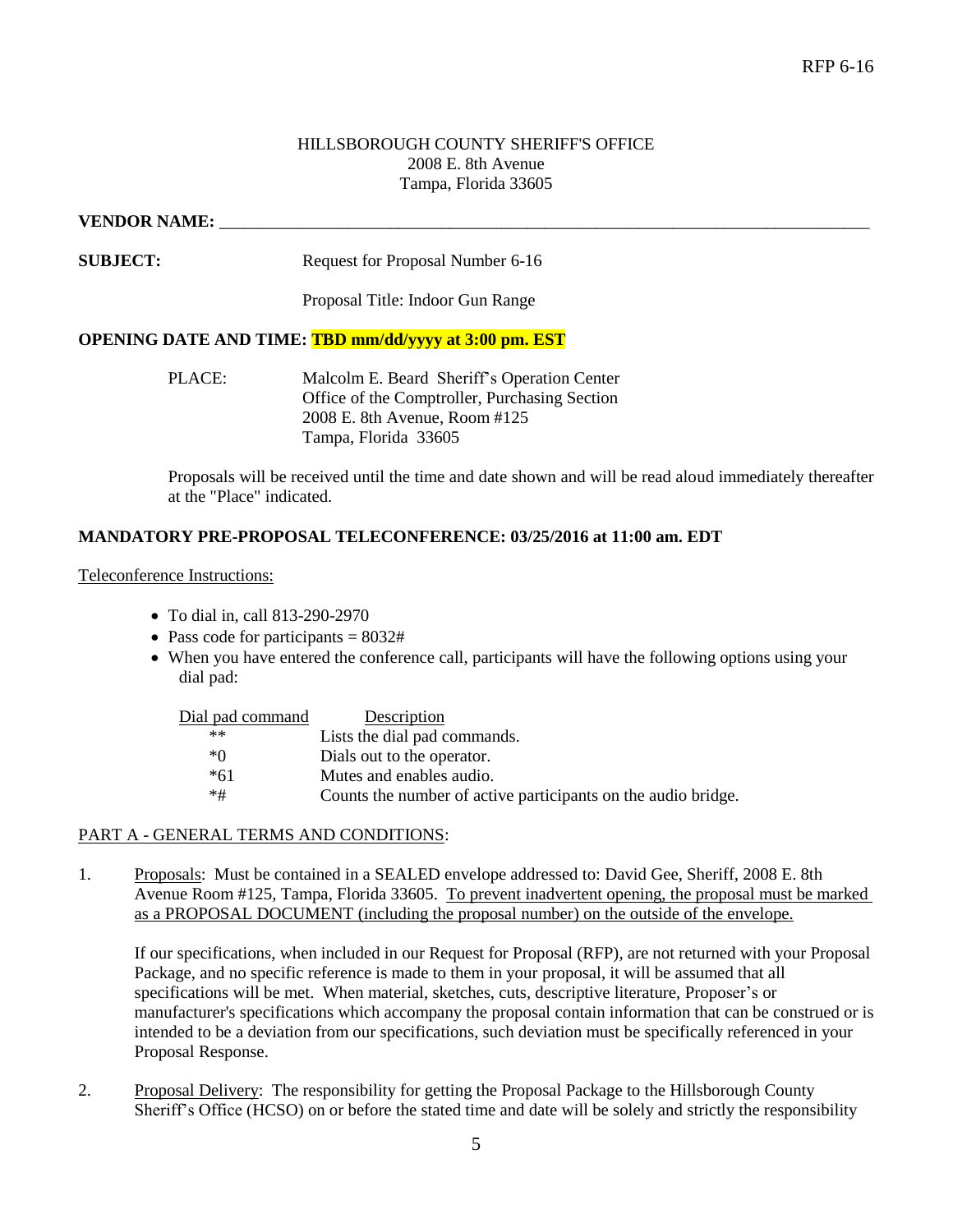of the Proposer. The HCSO will in no way be responsible for delays caused by the United States Postal Service or a delay caused by any other occurrence, or any other method of delivery. The Proposer shall be responsible for reading very carefully and understanding completely the requirements in the specifications. Proposals will not be accepted after the time specified for receipt. Such proposals shall be returned to the Proposer unopened with the notation "This Proposal Was Received after the Time Designated for the Receipt and Opening of Proposals".

- 3. On-Line Documents: The HCSO is publishing documents on its web page http://www.hcso.tampa.fl.us for the convenience of vendors wanting to do business with the HCSO and to save tax dollars. This service is public record and the HCSO is responsible only for documents as published. Any modifications or alterations to the original document language may be cause for rejection of a proposal.
- 4. Questions: All questions regarding this proposal shall be submitted in writing to the Buyer, Dave Janney, [Purchasing@hcso.tampa.fl.us.](mailto:Purchasing@hcso.tampa.fl.us) Submitted questions will be answered and posted publically on the HCSO web page [http://www.hcso.tampa.fl.us](http://www.hcso.tampa.fl.us/) under the Purchasing tab by clicking on the appropriate year and proposal number.
- 5. Time for Consideration: Proposer warrants by virtue of proposal, the prices quoted in the proposal will be good for an evaluation period of sixty (60) calendar days from the date of proposal opening unless otherwise stated. Proposers will not be allowed to withdraw or modify their proposals after the opening time and date.
- 6. Prices: All proposals submitted must show the net proposal price after any and all discounts allowable have been deducted. Prices offered are to be F.O.B. Destination. State sales tax and federal excise taxes shall not be included as the HCSO is *tax-exempt for materials sold directly to them.* The HCSO will issue tax exemption certificates to the awarded Contractor.

The Proposer's attention is directed to the laws of the State of Florida, including but not limited to Chapter 212, Florida Statutes, which apply to this proposal and *that all applicable taxes and fees shall be deemed to have been included in the Proposal Response as part of the materials cost, when applicable.*

- 7. Condition of Materials and Packaging: It is understood and agreed that any item offered or shipped on this proposal shall be NEW and in FIRST CLASS CONDITION, that all containers shall be new and suitable for storage or shipment and that prices include standard commercial packaging for the items shipped.
- 8. Claims: The Contractor will immediately replace missing or damaged items and will be responsible for making any and all claims against carriers.
- 9. When to Make Delivery: Deliveries resulting from this proposal are to be made during the normal working hours of the HCSO. It is the Proposer's responsibility to obtain this information.
- 10. Manufacturer's Name: Any manufacturers' names, trade names, brand names information and/or catalog numbers used herein are for purpose of description, reference, and establishing general quality levels. Such references are not intended to be restrictive and products of any manufacturer may be offered if they are approved as equals. The determination as to whether any alternate product or service is or is not equal shall be made by the HCSO and such determination shall be final and binding upon all Proposers.
- 11. Information and Descriptive Literature: Proposer must furnish all information requested in the proposal. If specified, each Proposer must submit cuts, sketches, descriptive literature and/or complete specifications covering the products offered. Reference to literature submitted with previous proposal will not satisfy this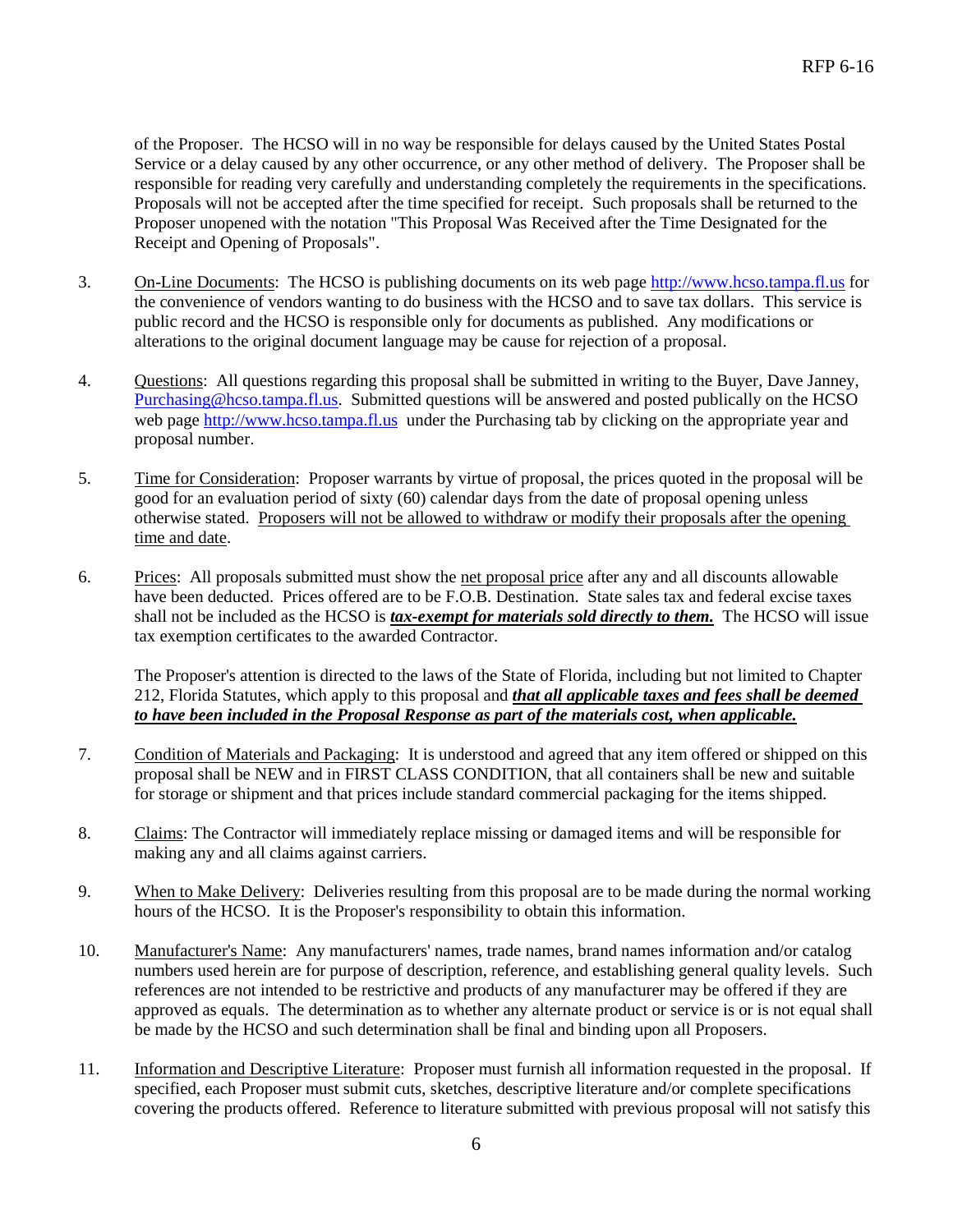provision. Proposals that do not comply with these requirements will be subject to rejection.

- 12. Proposal Submittal Costs: Submittal of a proposal is solely at the cost of the Proposer and the HCSO in no way is liable or obligates itself for any cost incurred by the Proposer in preparing the submitted Proposal Package.
- 13. Proposal Obligation and Disposition: The contents of the Proposal Package and any clarifications thereto submitted by the Proposer shall upon award become part of the contractual obligation and incorporated by reference into the ensuing contracts. All Proposal Packages become the property of the HCSO and will not be returned to the Proposer.
- 14. No Proposal: If the receipt of this RFP is not acknowledged, Proposer's name may be removed from the HCSO Vendor List.
- 15. Compliance with Occupational Safety and Health Act (OSHA): Proposer certifies that all material, equipment, etc., contained in the Proposal Package meets all OSHA requirements.
- 16. Familiarity with Laws: The Proposer is required to be familiar with all federal, state and local laws, ordinances, rules, codes and regulations that in any manner affect the Work. Ignorance on the part of the Proposer will in no way relieve the Proposer of responsibility.
- 17. Laws, Statutes and Ordinances: The Terms and Conditions of the RFP and the resulting contract shall be construed in accordance with the laws, statutes and ordinances applicable to Hillsborough County. Where State Statutes and regulations are referenced, they shall apply to this RFP and to the resulting contract.
- 18. Public Entity Crimes: Pursuant to §§287.132-133, Fla. Stats., as a public entity, may not accept any proposal or proposals from, award any contract to, or transact any business in excess of the threshold amount provided in §287.017, Fla. Stat., for Category Two (\$35,000) with any person or affiliate on the convicted Vendor List for a period of thirty-six (36) months from the date that the person or affiliate was placed on the convicted Vendor List unless that person or affiliate has been removed from the list pursuant to §287.133 (3)(f), Fla.Stat. If you submit a proposal in response to this request, you are certifying that §§287.132-.133, Fla.Stats. does not restrict your submission.
- 19. Public Record: Any material submitted in response to this RFP will become a public document pursuant to §119.07, Fla.Stat. This includes material which the respondent might consider to be confidential or trade secret. Any claim of confidentiality is waived upon submission, effective after opening pursuant to §119.07, Fla.Stat. The awarded Vendor or Contractor agrees to comply with §119.0701, Fla.Stat. regarding maintenance and provisions of access to all public records generated by this contract with the HCSO.

The HCSO requires that, at the conclusion of the selection process, the contents of all proposals be placed in the public domain and be open to inspection by interested parties. Any restrictions on the use of data contained within a proposal must be clearly stated in the proposal itself. Proprietary information submitted in response to the RFP will be handled in accordance with applicable Florida Statutes.

- 20. Acceptance and Rejection: The HCSO reserves the right to reject any or all proposals, for cause, to waive irregularities, if any, and to accept the proposal or proposals which in the judgment of the HCSO is in the best interest of Hillsborough County. HCSO reserves the right to evaluate, add and/or reject any items from any proposal options or resulting contract(s) when deemed to be in the best interest of HCSO.
- 21. Disputes: Any prospective Proposer who disputes the reasonableness or appropriateness of the notice of award, on notice of rejection, for any or all proposals will submit a notice of protest in writing within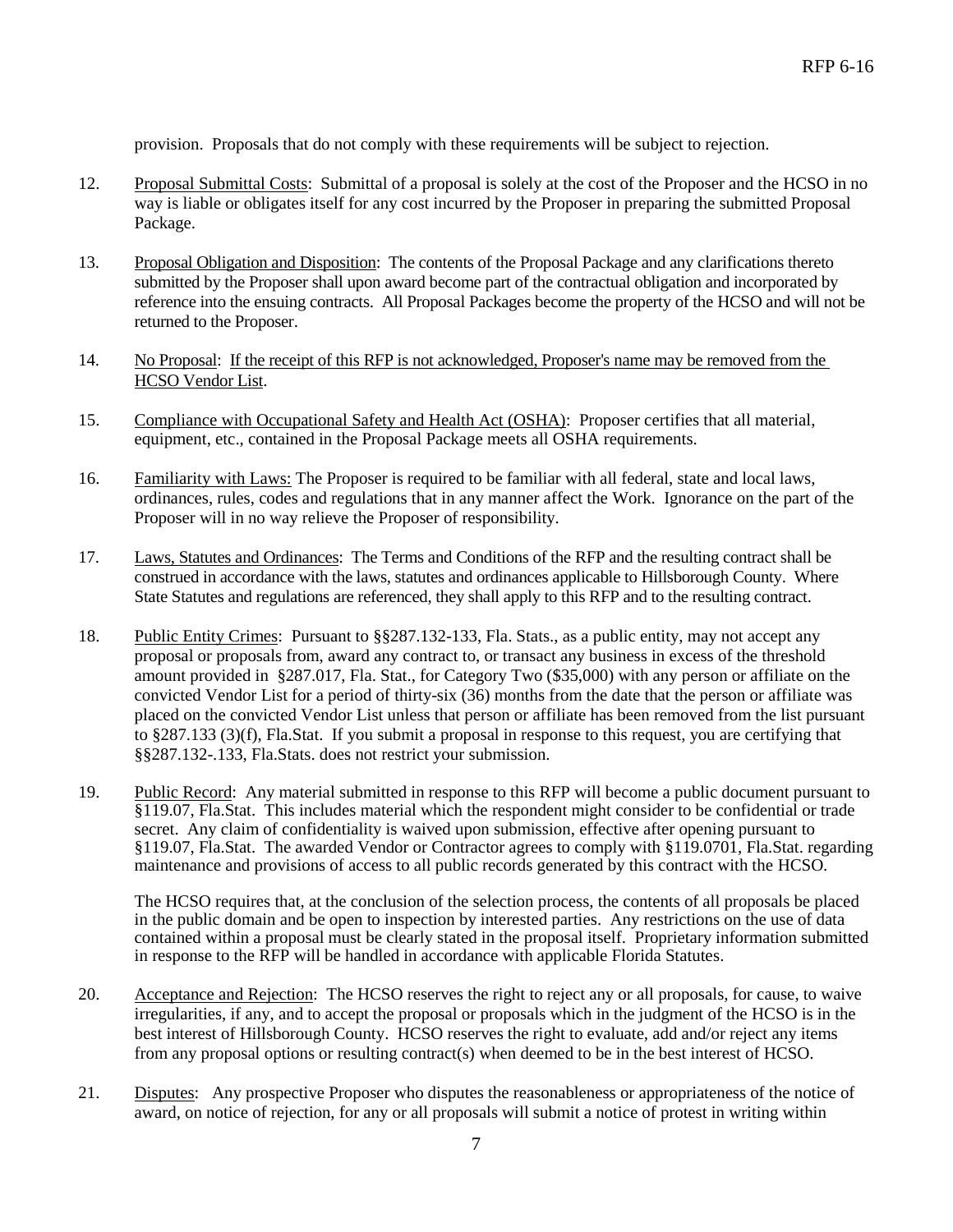seventy-two (72) hours (excluding County holidays, Saturdays and Sundays) to the HCSO Purchasing Section by registered mail or hand deliver for which a receipt must be provided.

The Purchasing Section will have five (5) business days upon receipt of this notice to meet and consider the dispute as written. At that time additional information and/or meeting from the Proposer may be requested to gain further clarification of the issues. Upon completion of this review process the Purchasing Section will make a recommendation to the Comptroller.

The Comptroller may concur with the recommendation or arrive at a separate decision. The decision of the Comptroller will be communicated to the Proposer in writing. This decision and the basis upon which it was made will be communicated to the Proposer within five (5) working days following the receipt of the recommendation from the Purchasing Section. A single appeal of the Comptroller's decision is available by submitting a notice in writing within seventy-two (72) hours (excluding County holidays, Saturdays and Sundays) requesting a Management review of the decision. Final decision of an appeal will be made by the Sheriff.

22. Specifications Attached

#### DAVID GEE, SHERIFF HILLSBOROUGH COUNTY, FLORIDA

#### **--Signature on File--**

 By: \_\_\_\_\_\_\_\_\_\_\_\_\_\_\_\_\_\_\_\_\_\_\_\_\_\_\_\_\_\_ Christina R. Porter, CPA **Comptroller** 

23. General Terms and Conditions outlined above are acknowledged. Our proposal is attached.

\_\_\_\_\_\_\_\_\_\_\_\_\_\_\_\_\_\_\_\_\_\_\_\_\_\_\_\_\_\_\_\_\_\_\_\_\_\_\_\_\_\_\_\_\_\_\_\_\_\_\_\_\_\_\_\_\_\_\_\_\_\_\_\_\_\_\_\_\_\_\_\_\_\_\_\_

\_\_\_\_\_\_\_\_\_\_\_\_\_\_\_\_\_\_\_\_\_\_\_\_\_\_\_\_\_\_\_\_\_\_\_\_\_\_\_\_\_\_\_\_\_\_\_\_\_\_\_\_\_\_\_\_\_\_\_\_\_\_\_\_\_\_\_\_\_\_\_\_\_\_\_\_

Company Name Date

Print Name/Title

Signature of Company Officer

NOTE: THIS PAGE MUST BE RETURNED WITH YOUR PROPOSAL AFTER COMPLETING PARAGRAPH 23. EACH VENDOR'S PROPOSAL AND ANY CLARIFICATIONS TO THAT PROPOSAL AS WELL AS ALL AMENDMENTS OR ADDENDA TO THIS DOCUMENT SHALL BE SIGNED BY AN OFFICER OF THE COMPANY OR A DESIGNATED AGENT EMPOWERED TO BIND THE COMPANY IN CONTRACT. EXCEPTIONS TO THE SPECIFICATIONS, IF ANY, MAY BE NOTED IN THE PROPOSAL RESPONSE (PART D, PARAGRAPH 1).

\_\_\_\_\_\_\_\_\_\_\_\_\_\_\_\_\_\_\_\_\_\_\_\_\_\_\_\_\_\_\_\_\_\_\_\_\_\_\_\_\_\_\_\_\_\_\_\_\_\_\_\_\_\_\_\_\_\_\_\_\_\_\_\_\_\_\_\_\_\_\_\_\_\_\_\_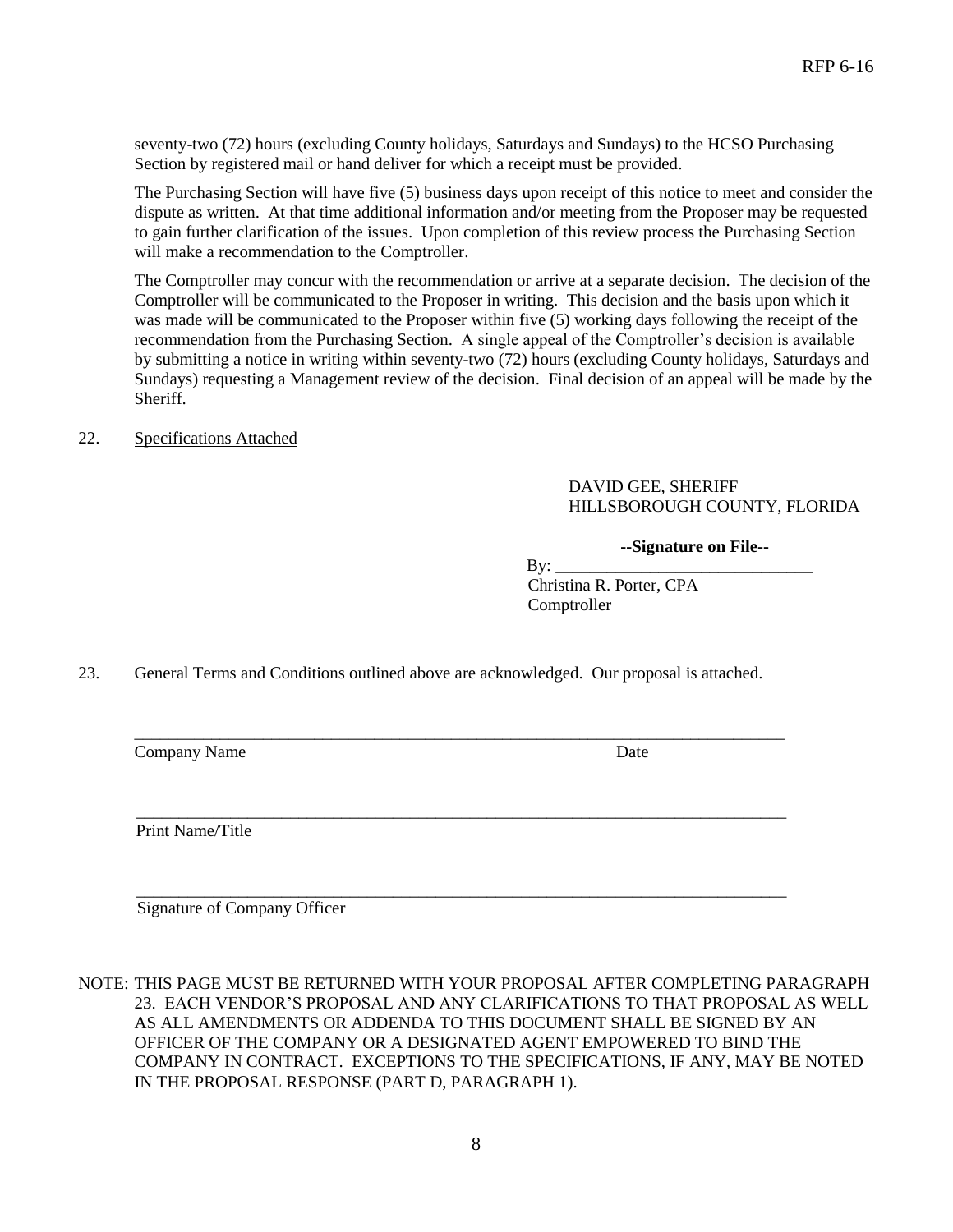#### PART B - SPECIAL PROVISIONS

#### 1. IN GENERAL

The purpose of these specifications is to describe the requirements of the Hillsborough County Sheriff's Office (HCSO) for the procurement of indoor gun range equipment. The existing building into which the equipment will be installed is to be renovated to accommodate the equipment and its use. The equipment purchase is Phase One of the project and is dependent upon receiving funding from the Florida Department of Law Enforcement Justice Assistance Grant. HCSO must be in possession of the equipment prior to the expiration of the Grant funding August 31, 2016. Additional funds will be provided by the HCSO if necessary to provide a minimum six lane, fifty foot gun range. Phase Two will include installation of the equipment. At this writing no commencement date for Phase Two has been identified though it is anticipated to be within twelve months.

#### 2. SCOPE OF WORK

The requirements of this Request for Proposal (RFP) are as follows: a complete indoor gun range to include a bullet trap system, a ventilation system, ballistic protection and sound abatement, a range master control station and six (6) lanes with shooting stalls and target carrier/retrieval systems.

The indoor gun range will be located at 1208 Tech Boulevard, Tampa Florida 33619. This existing building is a warehouse type building into which an interior structural enclosure will be constructed to house the gun range equipment. Conceptual plans and schematic drawings for the interior enclosure are provided in **Partial Site Plan-Bldg. 2, A-1.1** and **Floor Plan-Bldg. 2 A-5.4** (Exhibit A). Refer to Technical Specifications (Part C) for more details.

It is the intent of the HCSO to store the equipment at the installation site until such time as the installation can be completed. Since that future date is undetermined, we are unclear as to a provider's willingness to respond with a firm installation price based on an undetermined time frame, yet we would like to award for both equipment and installation if we can secure a firm price. The Proposal Response in Section D will allow for one fixed equipment price for immediate purchase and the Proposer's pricing options for installation based on three (3) time frames.

Because of the undetermined timeline associated with this project, this RFP contains clauses pertinent to both equipment purchase and installation. Those clauses pertaining solely to onsite installation will be indicated with an asterisk  $(*)$  preceding the title and highlighted. Should an installation award be made these clauses will be considered as part of the ensuing contract.

#### 3. GRANT FUNDING

As mentioned above, some or all of the funds for this project will be provided by a Federal Grant. To recognize and comply with the additional special provisions required by the Federal Government, Appendix I will be incorporated as part of this RFP and ensuing contract and will be separately acknowledged and accepted by the Proposer's signature. The majority of the grant compliance clauses pertain to construction contracts. Equipment installation is **not** considered construction and therefore will not apply. Other clauses pertain to the method of procurement and access to documentation which will apply to the equipment purchase as well as the installation/construction aspects.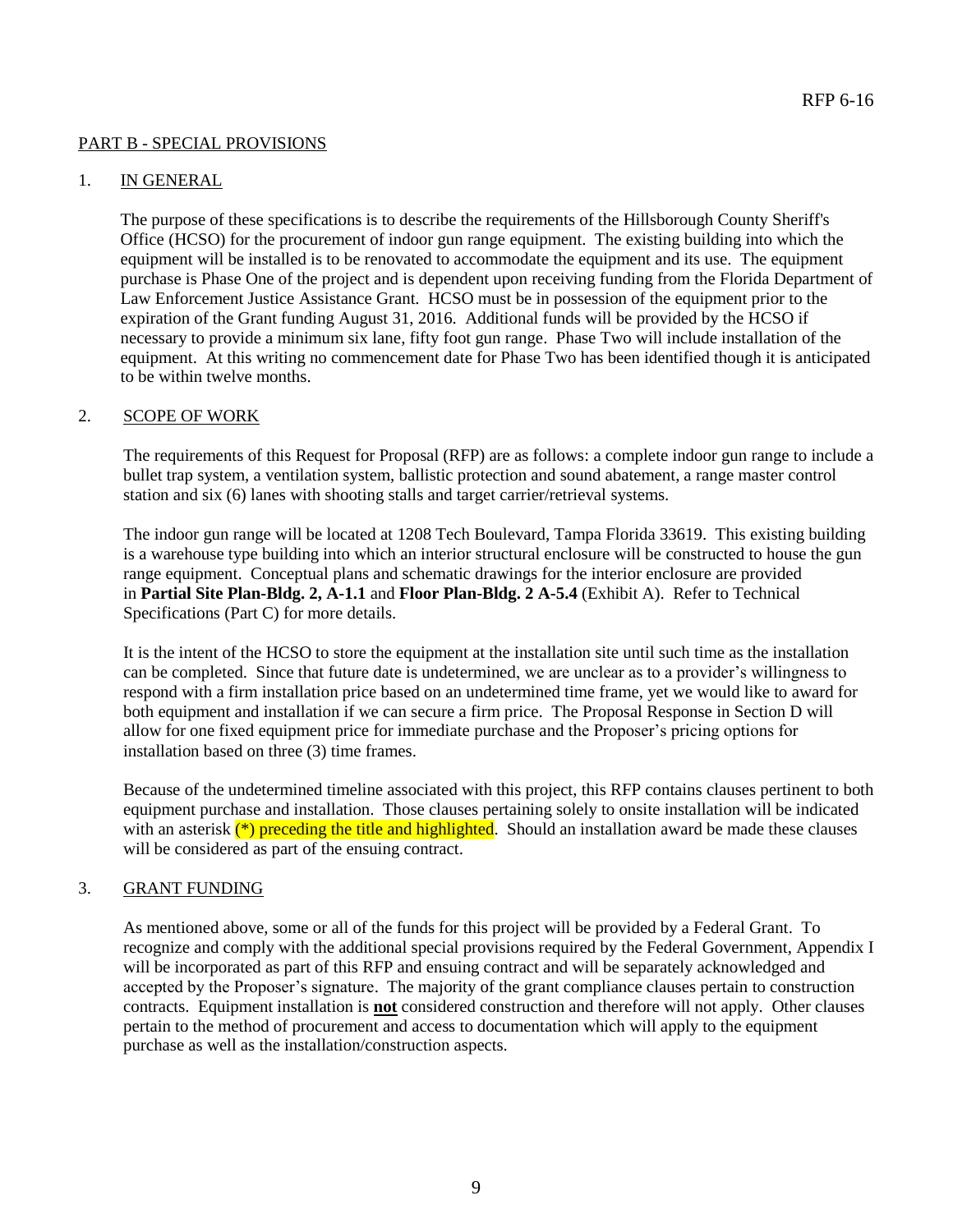#### 4. PROPOSER QUALIFICATIONS

Proposals shall be considered only from those firms or individuals who can clearly demonstrate to the HCSO a professional ability to perform the type of Work specified within the RFP. Proposers must be able to demonstrate adequate organizational, financial, equipment and personnel resources to ensure timely and satisfactory completion of the project. In the determination of the evidence of responsibility and ability to perform the Work, the HCSO reserves the right to investigate the financial condition, experience record, personnel, equipment, facilities and organization of the Proposer, determine whether the evidence of responsibility and ability to perform is satisfactory.

Proposers shall be required to furnish evidence in writing that they maintain permanent places of business and have adequate equipment, finances and personnel to furnish the item(s) or service(s) offered satisfactorily and expeditiously.

Proposers shall have engaged in business relevant to the service equipment described in the RFP for a period of not less than two (2) years, and shall provide references in the Proposal Response (Part D).

The HCSO may require background checks of Contractor employees or subcontractors who will be working on HCSO property.

The attached Supplier Information form and IRS Form W9 must be returned with your Proposal Response along with copies of Hillsborough County Business Tax Receipt or other local government licenses to do business. Current Certificates of Insurance for Liability and Workers Compensation must also be included.

#### 5. MANDATORY PRE-PROPOSAL TELECONFERENCE

All interested parties are required to attend the Mandatory Pre-Proposal Teleconference (see date/time on page 5). At this time the Sheriff's representative(s) will be available to answer questions relative to this RFP. Any suggested modifications may be presented in writing or discussed with the Sheriff's representative(s) at this teleconference, and may be considered by said representative(s) as possible amendments to the proposal. Only written amendments issued by the HCSO will be considered official changes to the Terms and Conditions (Part A), Special Provisions (Part B) or Technical Specifications (Part C) of the RFP. Care should be taken to obtain any and all technical information necessary to complete and submit a concise but inclusive proposal.

#### 6. LETTER OF INTENT

Interested Proposers planning on participating in the Mandatory Pre-Proposal Teleconference shall notify the Buyer by use of the Letter of Intent form included herein. Submitted proposals will be returned to any Proposers who did not participate in the Mandatory Pre-Proposal Teleconference. The person(s) indicated on the Letter of Intent will be those notified of all addenda, amendments and Questions and Answers (Q & A).

#### 7. EXAMINATION OF SITE

Proposers may visit the site and familiarize themselves with existing conditions and satisfy themselves as to the nature and Scope of Work required. Any materials and/or labor not reflected in the drawings or specifications, required for completion of the Work, shall be submitted with the proposal. Later claims for labor, equipment or materials required, may not be allowed. Site visits will be by appointment only, please contact the Project Manager, Al Cordova, [acordova@hcso.tampa.fl.us](mailto:acordova@hcso.tampa.fl.us) or at (813) 247-8182 to make the necessary arrangements.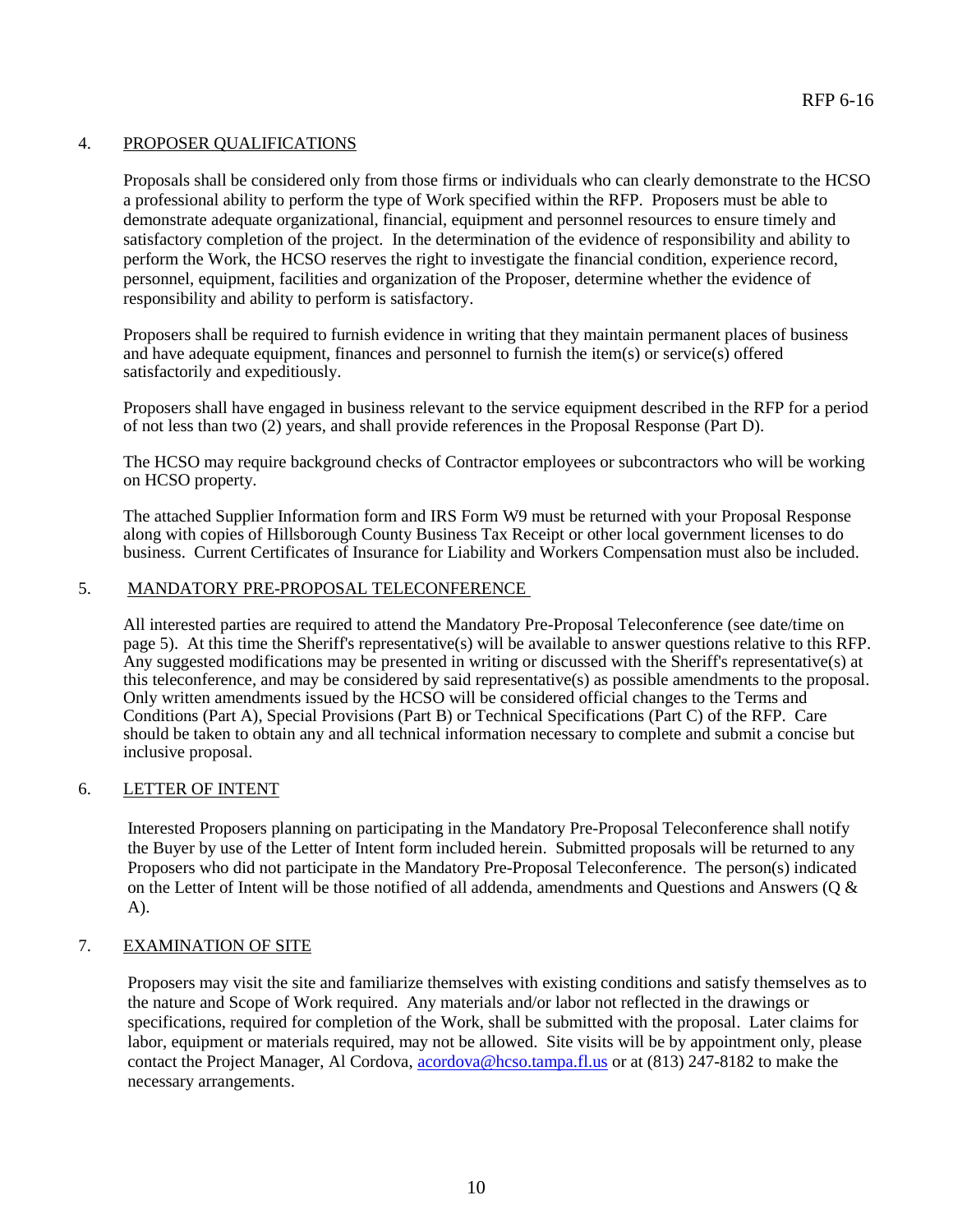#### 8. BRAND NAMES

The information listed for the equipment is provided for reference purposes and to establish a standard of quality. Proposers should submit the equipment make and model they believe will offer the best performance and economic value to the HCSO. Manufacturer's specification sheets shall be furnished with your Proposal Response. Justify your choice of equipment with references to the elements you considered in making your recommendation. The evaluation of proposals and the determination as to quality of equipment offered shall be the sole and final responsibility of the HCSO.

#### 9. COMMUNICATION BETWEEN PARTIES

All questions in regard to this RFP are to be directed, in writing to the Buyer: Dave Janney, at [Purchasing@hcso.tampa.fl.us](mailto:Purchasing@hcso.tampa.fl.us) or by fax at 813-242-1826.

In the interest of public access, all documents relating to this RFP will be posted to the HCSO website at [http://www.hcso.tampa.fl.us.](http://www.hcso.tampa.fl.us/) This will include minutes from the Pre-Proposal Teleconference, Q & A responses, amendments, addenda etc. Posting documents to the HCSO website is considered the official method of notification regardless of other notification methods the Buyer utilizes for convenience of the parties involved.

#### 10. PREPARATION AND SUBMITTAL OF PROPOSALS

All proposals shall be signed in ink by an authorized principle of the firm. A signature of acknowledgement to the General Terms and Conditions (Part A) is required on page eight (8), a signature of affirmation is required on page thirty (30) and a signature of acceptance of the Grant Compliance Appendix I is required on page thirty-six (36). All attachments to the RFP requiring signature acknowledgement (e.g. amendments) are to be returned with the Proposal Package.

Proposal Responses are to be submitted in a sealed package. The face of the package shall indicate the RFP name, number and time and date of the public opening. (A label is provided within this document for either use or example).

Proposals must be received by the HCSO Purchasing Section not later than the time and date shown on page five (5). Proposers mailing their Proposal Packages should allow for normal mail time to ensure receipt by HCSO prior to the time and date fixed for the acceptance of the proposals. Proposals or unsolicited amendments to proposals, received by the HCSO after the acceptance date will not be considered and will be returned unopened marked "Received after the deadline for opening of proposals".

Proposers shall submit the required proposal documents and any additional literature in quadruplicate - one (1) original and three (3) copies, each marked appropriately, and one (1) electronic copy in Microsoft Windows  $\circledR$  compatible format such as pdf, saved on a USB flash drive or CD. Any proprietary information should be marked as such on the original and copies and should be saved to a folder separate from the rest of the proposal in the electronic copy.

The HCSO reserves the right to postpone the date for receipt and opening of proposals or other deadlines and will make a reasonable effort to give at least five (5) calendar day's notice of any such postponement to each prospective Proposer.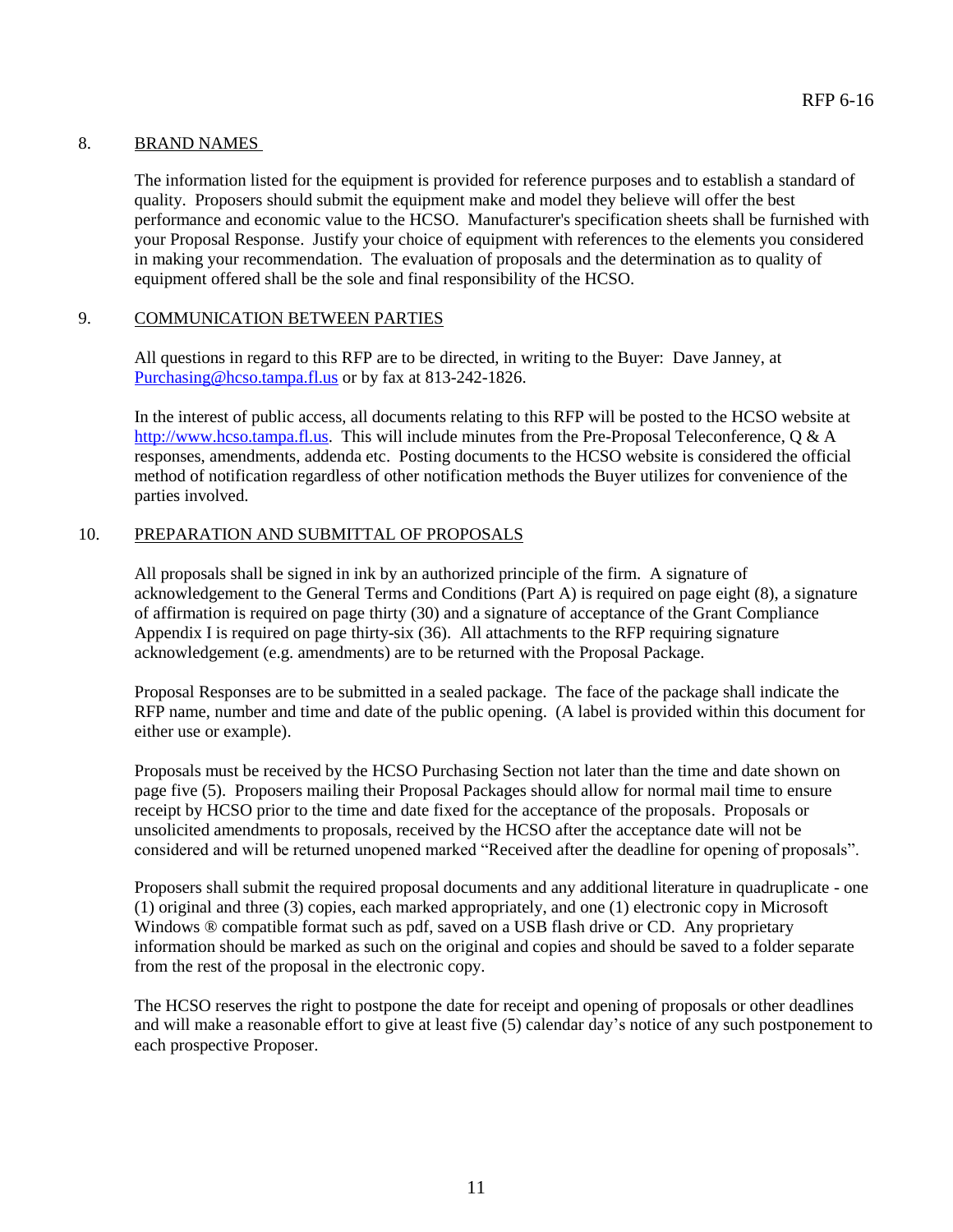#### 11. ACCEPTANCE AND REJECTION

The Sheriff, Hillsborough County, Florida, reserves the right to reject any or all proposals, for cause, to waive irregularities, if any, in any proposal, and to accept the proposal or proposals which in the judgment of the Sheriff is in the best interest of the HCSO. The Sheriff reserves the right to select the Proposer that will best meet the needs of the HCSO, and the selection will not necessarily be made solely on cost as the proposal process utilized is not a competitive bid process. Persons or entities submitting proposals which do not meet the mandatory requirements will be considered in non-compliance and will be disqualified.

#### 12. EVALUATION OF PROPOSALS

Initially, all proposals submitted will be reviewed to determine if the Proposer is both responsive in terms of the completeness of the proposal package and responsible in that proof of a legal, legitimate business enterprise has been provided along with any other qualifications stipulated. Proposals determined to be deficient in either responsiveness or responsibility may be rejected without further evaluation.

Proposals determined to have met the minimum requirements will then be evaluated based on the following weighted criteria. These criteria relate directly to information required in the Proposal Response (Part D) and are presented in the same outline. It is therefore important to maintain the organization of your response as outlined so the evaluators may easily locate the required documents. Proposal Response (Part D) offers details of the criteria below.

|                                                                            | Points |
|----------------------------------------------------------------------------|--------|
| A. Entire Price Package (equipment price, and interval labor installation) | 40     |
| B. Fabrication and Delivery Schedule                                       | 15     |
| C. Creative warranty solutions                                             | 15     |
| D. Completeness of proposal and requested documents                        | 10     |
| E. Company Overview (Experience, Years in Business)                        | 10     |
| F. References                                                              | 10     |
|                                                                            |        |

An evaluation committee will consist of a minimum of three (3) persons, including the Project Manager. The Scope of Work will identify any persons or firms participating in the project (such as a consulting engineer) which might be called upon to support the evaluation committee but who will not be a scoring committee member.

Each committee member will independently read and score all eligible proposals. Any clarifications requested by a committee member will be presented to the Proposer through the Buyer. When all evaluations are complete, the Buyer will tabulate the results providing a scoring matrix indicating the group's collective ranking of each Proposer. The Buyer will present the composite evaluation results to the committee members, who may then submit their recommendation in accordance with the results of the scoring, or if deemed in the best interest of the HCSO, request a Best and Final Offer from the top ranked firms.

#### 13. BEST AND FINAL OFFER

The HCSO reserves the right to request a Best and Final Offer (BAFO) from any or all Proposers. A BAFO may be requested as an optional step in the selection process. Useful situations include but are not limited to the following: no single response addresses all the specifications; the cost submitted by all Proposers is too high; the scores of two or more Proposers are very close after the evaluation process; all Proposers submitted responses that are unclear or deficient in one or more areas.

The evaluation committee determines if the BAFO process will be conducted and who will receive the solicitation. All or any number of Proposers may be solicited, but only those Proposer(s) most likely to be awarded a contract are to be included. The evaluation committee will develop the aspects of the proposal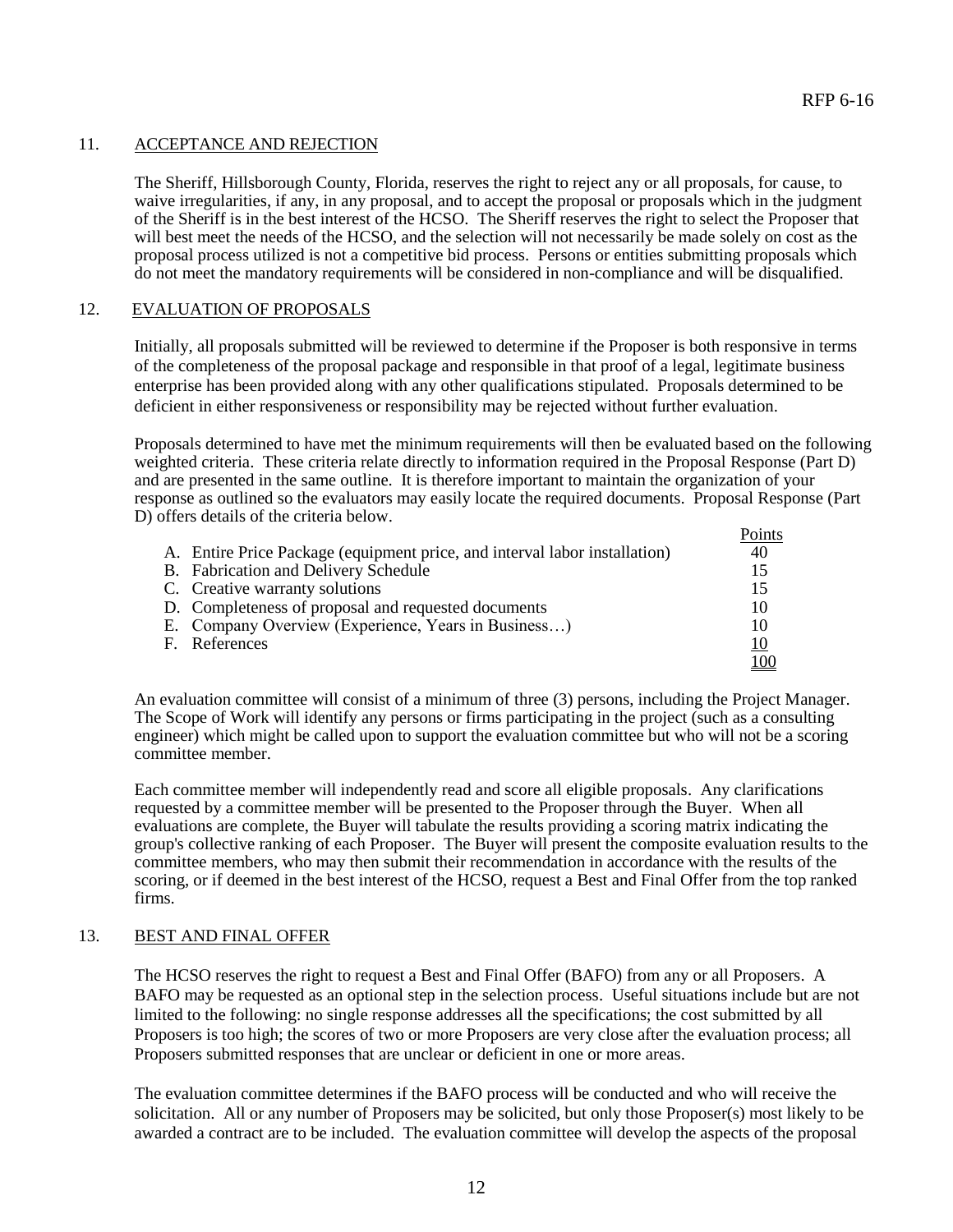to be addressed in the BAFO. They may ask for enhancements of core components of the RFP but will maintain the integrity of the original Scope of Work.

Best and Final solicitations will be made in writing. Proposers may be asked to provide additional clarification to specific sections of their response, or to rework their proposal content or pricing. Information will be given as to how the BAFO will be evaluated. The HCSO will not identity either the current rank of any Proposers or the lowest costs proposed until after the evaluation of the each BAFO submitted. If a Proposer does not wish to submit a BAFO offer they may submit a written response stating their response remains as originally submitted.

The Buyer will be responsible for all communication to and from Proposers regarding the BAFO solicitation. All responses must be returned to the Buyer. Proposers may also be requested to make an oral presentation to the evaluation committee. The written BAFO solicitation will include submission requirements and a deadline date and time by which the BAFO must be returned to the Buyer.

At the option of the HCSO this negotiation process with the highest ranked Proposers may continue until a satisfactory contract is successfully negotiated.

#### 14. AWARD

The Buyer will submit the evaluation committee's final recommendation for award to the Division Commander who will review and further recommend through the Chain of Command to the Sheriff who will have the final decision as to the Award. The HCSO reserves the right to select for award the proposal which in the opinion of the Sheriff, offers the best value and best serves the requirements of the HCSO.

In the event two (2) or more Proposers have submitted the best proposal, preference may be given in the award in the following order: first, to the Proposer who has his/her principal place of business in Hillsborough County; second, to the Proposer who has a place of business in Hillsborough County; and, third, if the Proposers involved in the "tie proposal" situation are all located inside/outside Hillsborough County, the toss of a coin will be used to break the tie.

Award or No Award notifications will be sent to all Proposers. Proposal results will be available on the HCSO web site [http://www.hcso.tampa.fl.us](http://www.hcso.tampa.fl.us/), on the Purchasing tab. If you do not have internet access, and would like a copy of the proposal results, contact the Purchasing Section at (813) 247-8034.

#### 15. INFORMATION PRIVACY

It is understood and agreed upon by the Proposer in submitting a Proposal Package that the HCSO has the right to withhold all information regarding this procurement **until after contract award**, including but not limited to: the number of proposals received; competitive technical information; competitive price information; and the HCSO evaluation concerns about competing proposals. Information releasable after award is subject to the disclosure requirements of Chapter 119, Fla. Stat. Proposers are enjoined from discussing or disclosing the content of any proposal with competing Proposers during the evaluation and negotiation process.

#### 16. CONTRACT DOCUMENT

The contract between HCSO and the Contractor shall consist of: (1) the RFP and any amendments thereto and (2) the Proposal Package submitted in response to the RFP. The HCSO reserves the right to clarify any contractual relationship in writing with the Contractor, and such written clarification shall govern in case of conflict with the applicable requirements stated in the RFP or the Contractor's Proposal Package. In all other matters not affected by the written clarification, if any, the RFP and all amendments thereto shall govern. The Proposer is cautioned that the proposal shall be subject to acceptance without further clarification.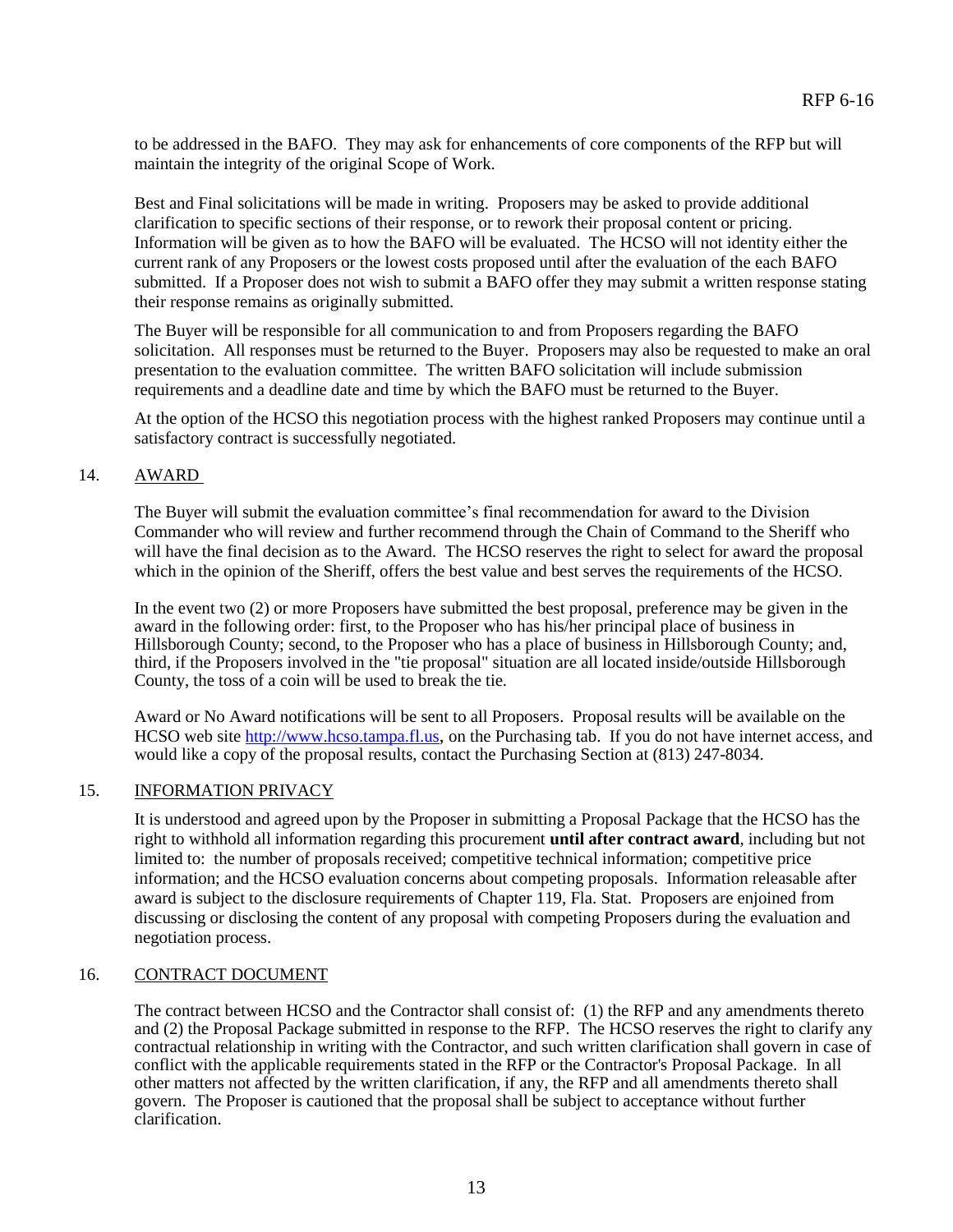To the extent that a provision of the contract is contrary to the Constitution or laws of Florida, or of the United States, the provision shall be void and unenforceable. However, the balance of the contract shall remain in force between the Contractor and HCSO.

#### 17. PRECEDENCE

The contract documents are complimentary. What is called for by one is as binding as if called for by all. If the Contractor finds a conflict, error, or discrepancy in the contract documents, he will call it to the Buyer's attention in writing before proceeding with the Work. The Buyer will respond with a written clarification based on the Project Manager's response. Any delays associated with the clarification will be considered for time extensions only, but no damages for delay will be allowed.

In resolving such conflicts, errors, and discrepancies, the contract documents shall be given preference in terms of the most stringent requirements as determined by the Project Manager. Enforcement of the most stringent requirements will be at HCSO option. Figure dimensions on the Drawings (when provided) shall govern over scale dimensions, and the detailed Drawings shall govern over general Drawings. Any Work that may reasonably be inferred from the Contract Documents as being required to produce the intended result shall be supplied whether or not it is specifically called for. Work, materials, or equipment described in words which so applied have a well-known technical or trade meaning shall be deemed to refer to such recognized standards. In case of conflict, the more stringent requirements shall take precedence.

Clarifications and interpretations of the Contract Documents shall be issued by the Buyer. The Contract Documents will be governed by the laws of the State of Florida.

#### 18. ADDITION / DELETION

The HCSO reserves the right to add or delete any items from this proposal or resulting contract(s) when deemed to be in the best interest of the HCSO. All such additions, deletions or any change to the Scope of Work shall be addressed as either an amendment to the proposal or a change order to the contract requiring written notification and acknowledgement (refer to Paragraph 27 Processing Change Orders).

The HCSO also reserves the right to select options from one or more Proposers when in the best interest of HCSO. The optional division of the Scope of Work or line item award will be evident in the formatting of the Proposal Response.

#### 19. \*CONTRACTUAL OBLIGATIONS

The Contractor may not sublet or subcontract any contractual obligations concerning this proposal matter except as provided for in the written contract between the HCSO and the Contractor. This statement does not prohibit subcontracting of the Work but does prohibit subcontracting overall management obligations pertaining to the Work and requires the Contractor to retain ultimate liability for all contractual obligations.

#### 20. DEFAULT

The contract may be canceled or annulled by the HCSO Comptroller in whole or in part by written notice of default to the Contractor upon non-performance or violation of contract terms. An award may be made to the next best responsive and responsible Proposer, or articles specified may be purchased on the open market similar to those so terminated. Failure of the Contractor to deliver materials or services within the time stipulated in this specification, unless extended in writing by the Office of the Comptroller, shall constitute contract default. Contractors who default on contracts may be removed from the HCSO Vendor List for future contracts at the discretion of the Comptroller.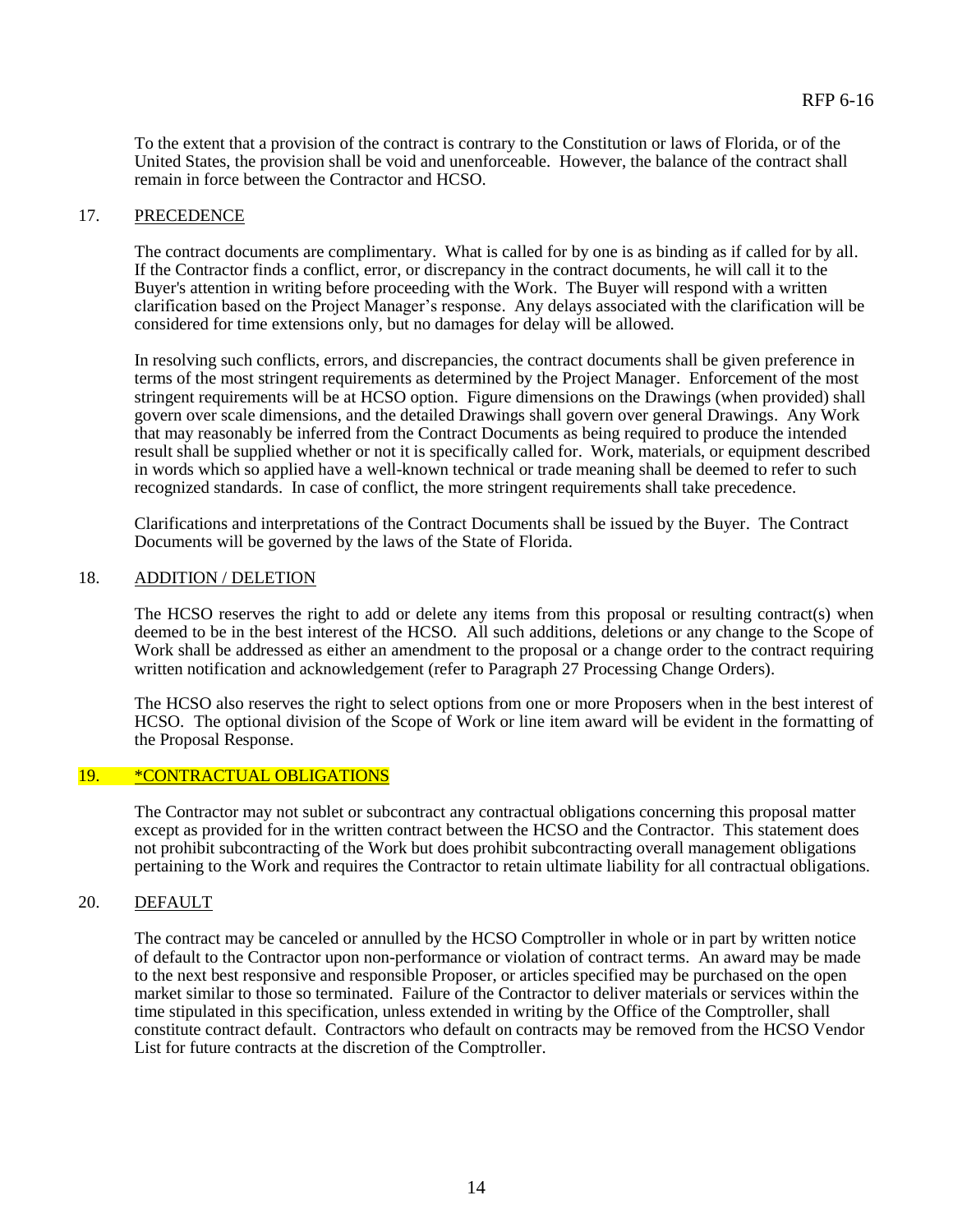#### 21. CANCELATION

When deemed to be in the best interest of the HCSO, any contract(s) resulting from this RFP may be canceled by the following means:

- a. Ten (10) calendar days written notice with cause, or;
- b. Thirty (30) calendar days written notice without cause.

If it becomes necessary to terminate the agreement/contract without cause, all services and/or materials provided through the date of receipt of written notice of cancelation may be invoiced to the HCSO and will be considered for payment providing documentation of said expenses are forwarded with the request for payment.

#### 22. NEXT BEST PROPOSER

In the event of a default by the Contractor, the HCSO reserves the right to utilize the next best Proposer. In the event of this occurrence, the next best Proposer shall be required to provide the proposal items at the prices as contained on their proposal for this RFP for the remainder of the award period.

#### 23. DELIVERY AND STORAGE

Delivery date will be determined based on equipment readiness and vendor's creative solutions for warranty activation. HCSO must have received the equipment and it be in our possession in order to pay for the equipment by the funding deadline.

Equipment ordered shall be shipped complete F.O.B Destination to be received within the given time frame. Failure to deliver within the given time frame will be considered breach of contract or default and the HCSO shall utilize its options as stated herein. Advise in your Proposal Response if equipment will ship from multiple locations. Delivery must be scheduled to allow HCSO personnel to be on site to receive. Placement of the equipment within the storage area will be the responsibility of the freight company and may be considered an "inside" delivery. Even though access is dock high there is no material handling equipment at the location for off loading or moving. The exception shall be if an award for installation is made concurrently with the equipment purchase and the installation is scheduled to be completed by the drop dead date, then the installation Contractor may schedule delivery as is fitting for the project and receive and store as they see fit.

As previously noted, the primary goal of this RFP is to secure the purchase of the equipment before the funding expires which may result in an extended storage period. Dimensions of the storage area are given in Technical Specifications (Part C). A description of the efforts to protect the equipment during shipment and storage should be included in the Proposal Response.

#### 24. \*CERTIFICATES OF INSURANCE

The Contractor shall not commence any Work in connection with this Contract until he has obtained all the following types of insurance and such insurance has been approved by the HCSO, nor shall the Contractor allow any subcontractor to commence Work on his subcontract until all similar insurance required of the subcontractor has been so obtained and approved. All insurance policies shall be with insurers qualified to do business in Florida.

a. Worker's Compensation Insurance: The Contractor shall take out and maintain during the life of this Contract, Worker's Compensation Insurance for all of his employees connected with the Work of this project and, in case any Work is sublet, the Contractor shall require the subcontractor similarly to provide Worker's Compensation Insurance for all the latter's employees unless such employees are covered by the protection afforded by the Contractor. Such insurance shall comply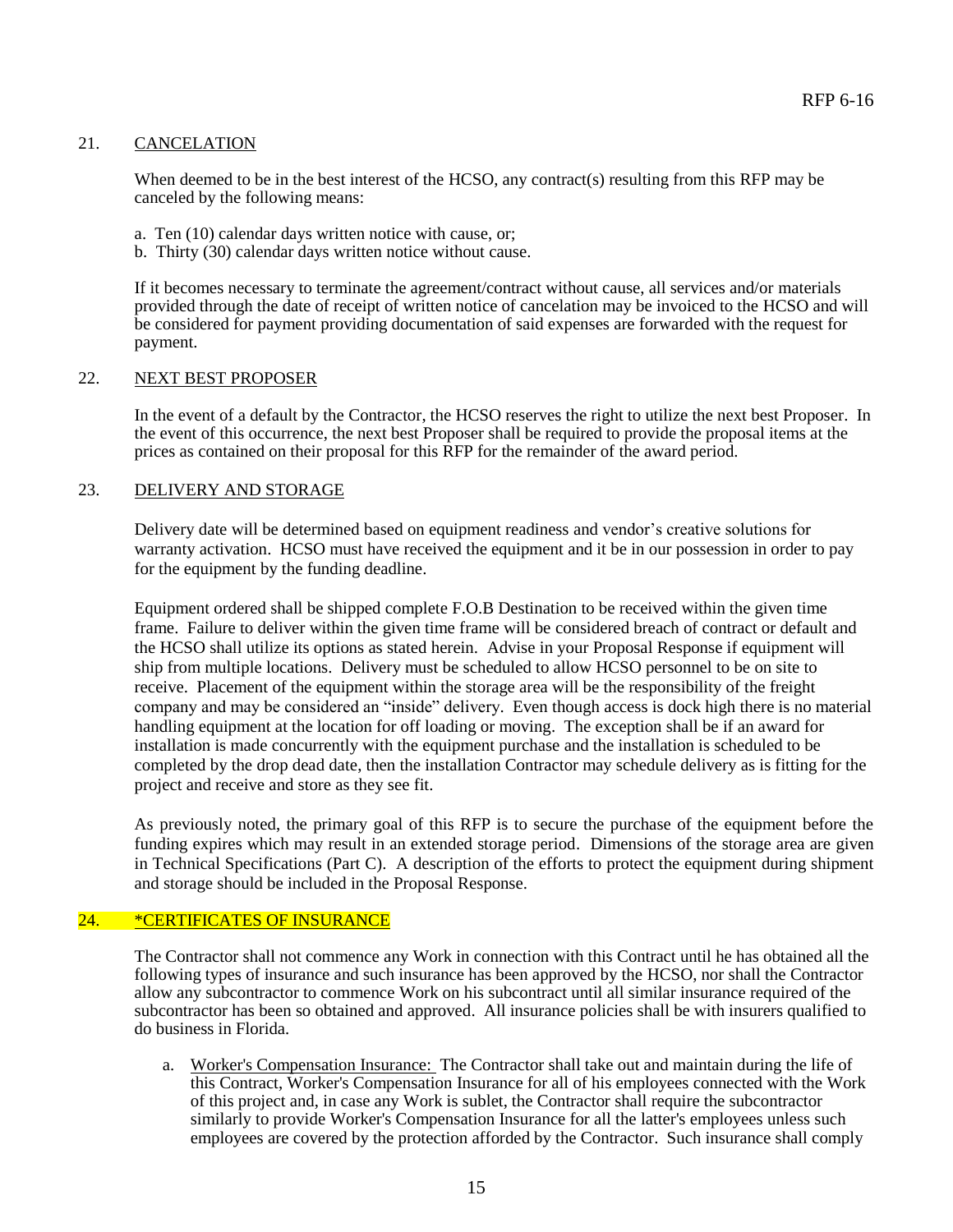fully with the Florida Worker's Compensation Laws. In case any hazardous Work under this contract at the site of the project is not protected under the Worker's Compensation statute, the Contractor shall provide, and cause each subcontractor to provide, adequate insurance satisfactory to the HCSO, for the protection of his employees not otherwise protected.

b. Comprehensive Liability Insurance

The Contractor shall maintain during the life of this Contract, Comprehensive General Liability Insurance and shall protect them from claims for damage for personal injury, including accidental death, as well as claims for property damage which may arise from operations under this Contract whether such operations be by himself or by anyone directly or indirectly employed by them, and the amounts of such insurance shall be the minimum limits as follows:

Commercial/Comprehensive General Liability Bodily Injury  $$1,000,000$  per person per occurrence Property Damage \$500,000 per occurrence Automobile Liability \$1,000,000 combined single limit bodily injury and property damage

#### 25. PROJECT MANAGEMENT

The HCSO Project Manager for this job is Al Cordova, Special Projects Manager, (813) 247-8182, [acordova@hcso.tampa.fl.us.](acordova@hcso.tampa.fl.us) All Work accomplished for this project will be scheduled, reviewed and approved by the Project Manager or his designated personnel. Any Consultant contracted by the HCSO and specifically involved in the planning, design or execution of the project will hereinafter be referred to as "Engineer" and is in some cases, as noted, equally qualified to review and approve Work. All Work schedules, deliveries, personnel changes etc. will be coordinated with the Site Superintendant to be named at a later date.

#### 26. \*PRE-QUALIFICATION OF SUBCONTRACTORS, VENDORS, AND SUPPLIERS, (Installation portion only)

All employees and/or subcontractors of the Contractor which will Work in a HCSO Facility or on a Hillsborough County property may be required to have a background check by the HCSO prior to beginning Work. All employees must comply with HCSO's policy and procedures which includes no smoking on any HCSO property. The Contractor shall be required to provide a work crew list giving all personnel names and changes as they occur. The HCSO will perform the background checks in-house at no costs to the Contractor.

The Contractor agrees, within seven (7) calendar days of receipt of a written request from the HCSO, to promptly remove and replace any subcontractors employed or retained by the contract, which the HCSO shall request in writing to be removed with or without cause. If the HCSO requires the removal of any subcontractor, the Contractor shall submit a substitute acceptable to the HCSO, and the contract price may be increased or decreased by the reasonable difference in costs associated with such substitution, providing proof of increase or decrease is provided. If the HCSO request was made without cause, an appropriate Change Order will be issued.

#### 27. PROCESSING CHANGE ORDERS

Any changes which result in an increase or decrease in the Contract amount must be processed as a Change Order to the Contract. This will include but not be limited to changes in the design requested by the HCSO, or any additions or deletions caused by unforeseen circumstances or requirements by government agencies. Any such changes will not invalidate this Contract. The time for project completion and/or the project cost will be adjusted accordingly. Change orders will be numbered in sequence and dated.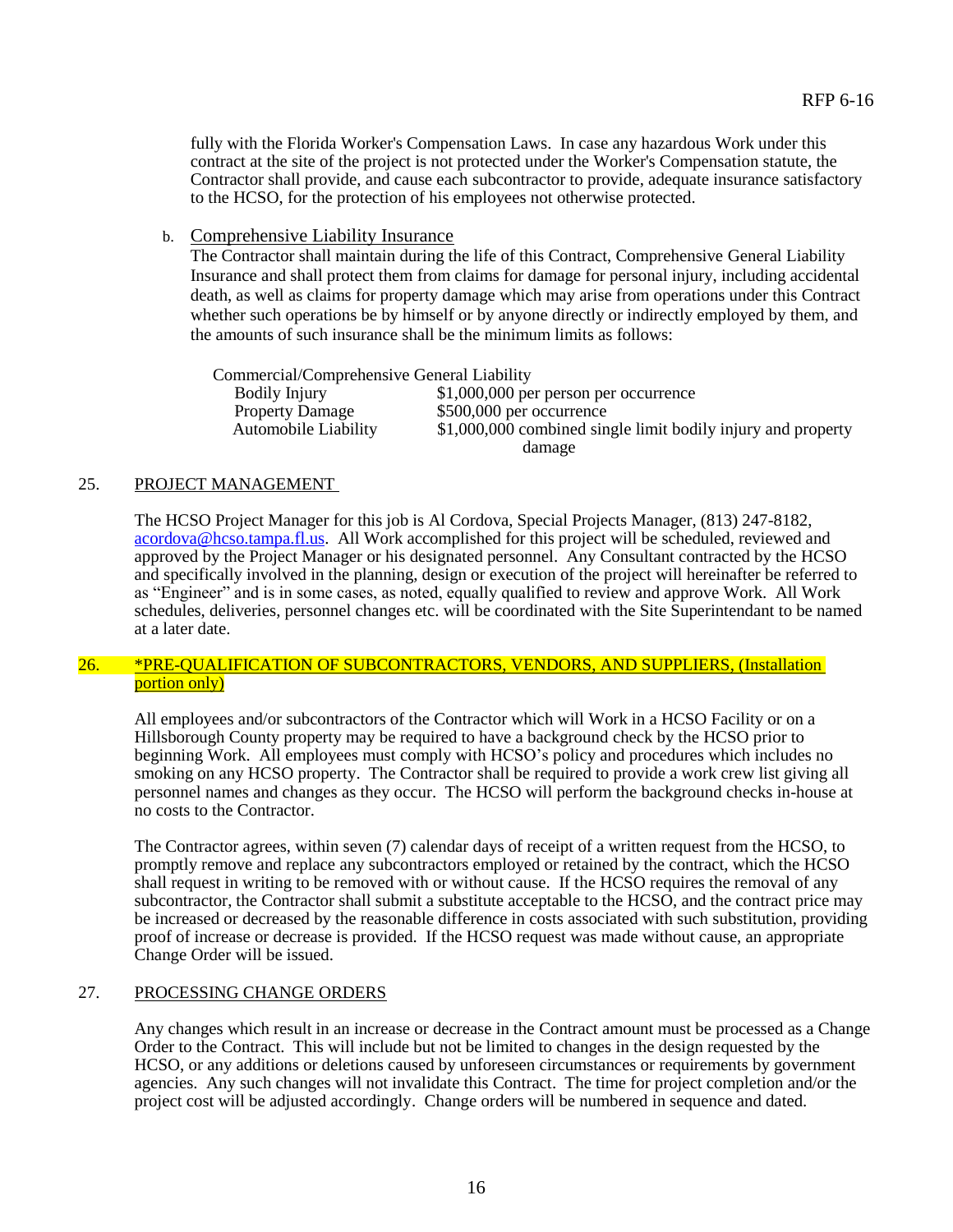Change Order requests will be submitted in writing and shall include the HCSO or the Contractor's detail of the design changes or circumstances surrounding the request and the Contractor's written quote representing an increase, decrease or no change to the Contract Sum. The resulting Change Order Request will be submitted by the Contractor to the Project Manager for approval by the Comptroller.

Any changes in the Contract Sum will be reflected on an amended Purchase Order as approved by the Comptroller in response to the appropriate requisition approved by the Division Commander. A copy of the amended Purchase Order will be provided to the Contractor.

Failure to follow change order instructions will result in the HCSO refusal to pay a change to the Contract Sum.

**Requests for estimates for possible changes are not to be considered Change Orders or authorization to proceed with the proposed changes. Requests from the HCSO for quotes regarding new Work not included in the original scope will not constitute a Change Order to this contract.**

#### 28. \*CONTRACTOR'S RESPONSIBILITIES, (Installation portion only)

- a. Supervision: The Contractor will supervise and direct the Work efficiently and with his best skill and attention. He will be solely responsible for the means, methods, techniques, sequences, and procedures of construction unless specifically addressed in the Contract Documents. The Contractor will be responsible for seeing that the finished Work complies accurately with the Contract Documents. The Contractor will cooperate with and be responsible for coordination of the Work with other contractors and/or utilities at the site.
- b. Superintendent: The Contractor will keep on the Work Site at all times during its progress a competent, resident Superintendent who shall not be replaced without written notice to the Project Manager, except under extraordinary circumstances. The Superintendent will be the Contractor's representative at the site and shall have authority to act on behalf of the Contractor. The Contractor/Superintendent will at all times maintain good discipline and order on the site. All communications given to the Superintendent shall be as binding as if given to the Contractor.
- c. Labor, Materials, and Equipment: The Contractor shall pay for all labor, equipment, materials and services required to complete the Work as described in the Contract Document to include but not limited, to building permits, notice of commencements, underground piping permits, electrical, mechanical, plumbing, and other governmental fees, licenses and inspections necessary for the proper completion of the Work. The Contractor will be responsible for any re-inspection costs or fines imposed by Local, State, or Federal agencies.

All materials and equipment will be new and of good quality, except as otherwise provided in the Contract Documents Technical Specifications (Part C). If required by the Buyer, the Contractor will furnish satisfactory evidence as to the kind and quality of materials and equipment. All materials and equipment shall be applied, installed, connected, erected, used, cleaned, and conditioned in accordance with the instructions of the applicable manufacturer, fabricator, or processors, except as otherwise provided in the Contract Documents.

d. Concerning Subcontractors: The Contractor will be fully responsible for all acts and omissions of their subcontractors and of persons directly or indirectly employed by them and of persons for whose acts any of them may be liable to the same extent as if they were employed by them. Nothing in the Contract Documents shall create any contractual relationship between any subcontractors and the HCSO or any obligation on the part of the HCSO to pay or to see to the payment of any monies due any subcontractor, except as may otherwise be required by law. The HCSO may furnish to any subcontractor, to the extent practicable, evidence of amounts paid to the Contractor for specific Work completed.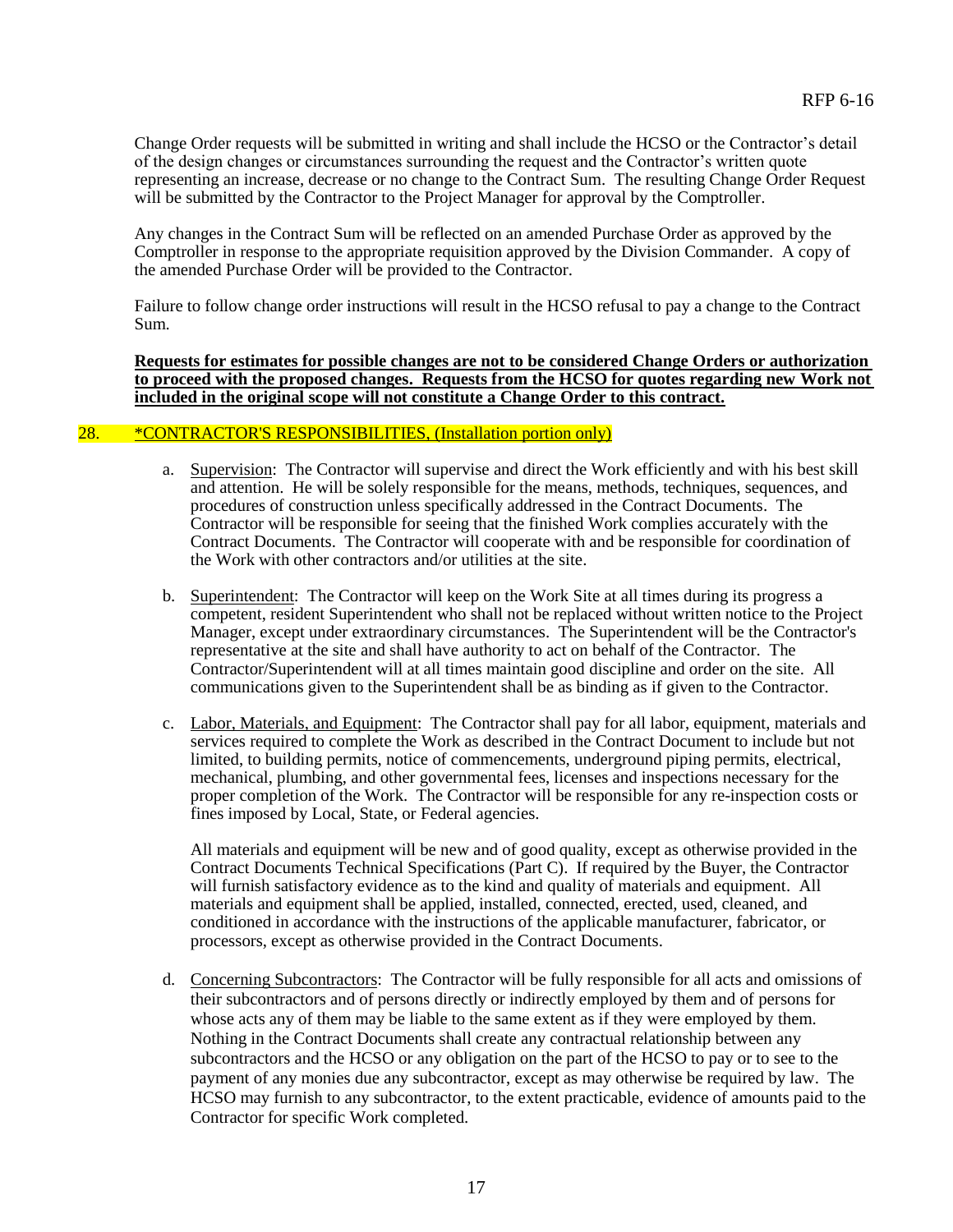The divisions and sections of Technical Specifications (Part C) and the identifications of any Drawings shall not control the Contractor in dividing Work among subcontractors or delineating the Work to be performed by any specific trade.

The Contractor agrees to bind specifically every subcontractor to the applicable Terms and Conditions of the Contract Documents for the benefit of the HCSO.

All Work performed for the Contractor by a subcontractor shall be pursuant to an appropriate written agreement between the Contractor and the subcontractor which shall contain provisions that waive all rights the contracting parties may have against one another for damages caused by fire or other perils covered by insurance, except such rights as they may have to the proceeds of such insurance held by the HCSO as trustee. The Contractor will pay each subcontractor an appropriate amount determined by value of the Work, of any insurance monies received by the Contractor under this insurance.

The Contractor shall coordinate all Work and Work of suppliers and subcontractors with the HCSO's Site Superintendent, to maintain the required construction sequence and to ensure timely completion of Work stages. The Contractor or subcontractor must be on site to receive any and all delivery of their equipment and materials.

- e. Patent Fees and Royalties: The Contractor will pay all license fees and royalties and assume all costs incident to the use of any invention, design, process, or device which is the subject of patent rights or copyrights held by others.
- f. Permits: The Contractor will secure and pay for construction permits, licenses, drawings, and will pay all governmental charges and inspections fees which are applicable and necessary for the execution of the Work at the time of this proposal. In addition but not limited to, the Contractor will be responsible for re-inspections, fines, notice of commencement, underground piping, building, electrical, mechanical and structural permits. The Contractor will also pay all public utility charges. All required building and other permits shall be obtained before beginning construction. Upon completion of the project the Contractor shall request and pay for the Certificate of Completion/Occupancy. Any delays associated with the permitting process will be considered for time extensions only and no damages or additional compensation for delay will be allowed. The Contractor shall be on site during all scheduled permit inspections.
- g. Laws and Regulations: The Contractor will give notices and comply with all laws, ordinances, rules, codes and regulations applicable to the Work. If the Contractor observes that any of the Contract Documents are contradictory to such laws, rules, and regulations, he will notify the HCSO promptly in writing. Any necessary changes will then be adjusted by an appropriate Change Order. If the Contractor performs any Work that it knows or should have known to the contrary of such laws, ordinances, rules, codes, and regulations and without such notice to the HCSO, he will bear all related costs.
- h. Use of Premises: The Contractor will confine his equipment, the storage of materials and equipment, and the operations of his workers to the areas permitted by law, ordinances, permits, or the requirement of the Contract Documents. He shall not unreasonably encumber the premises with materials and equipment. Any loss or damage to the Contractor's or any subcontractor's equipment is solely at the risk of the Contractor.

The Contractor shall take care in working near existing areas to protect them from damage. The Contractor shall be responsible for any damage to existing areas and will repair such damage, at his expense, to the HCSO's satisfaction.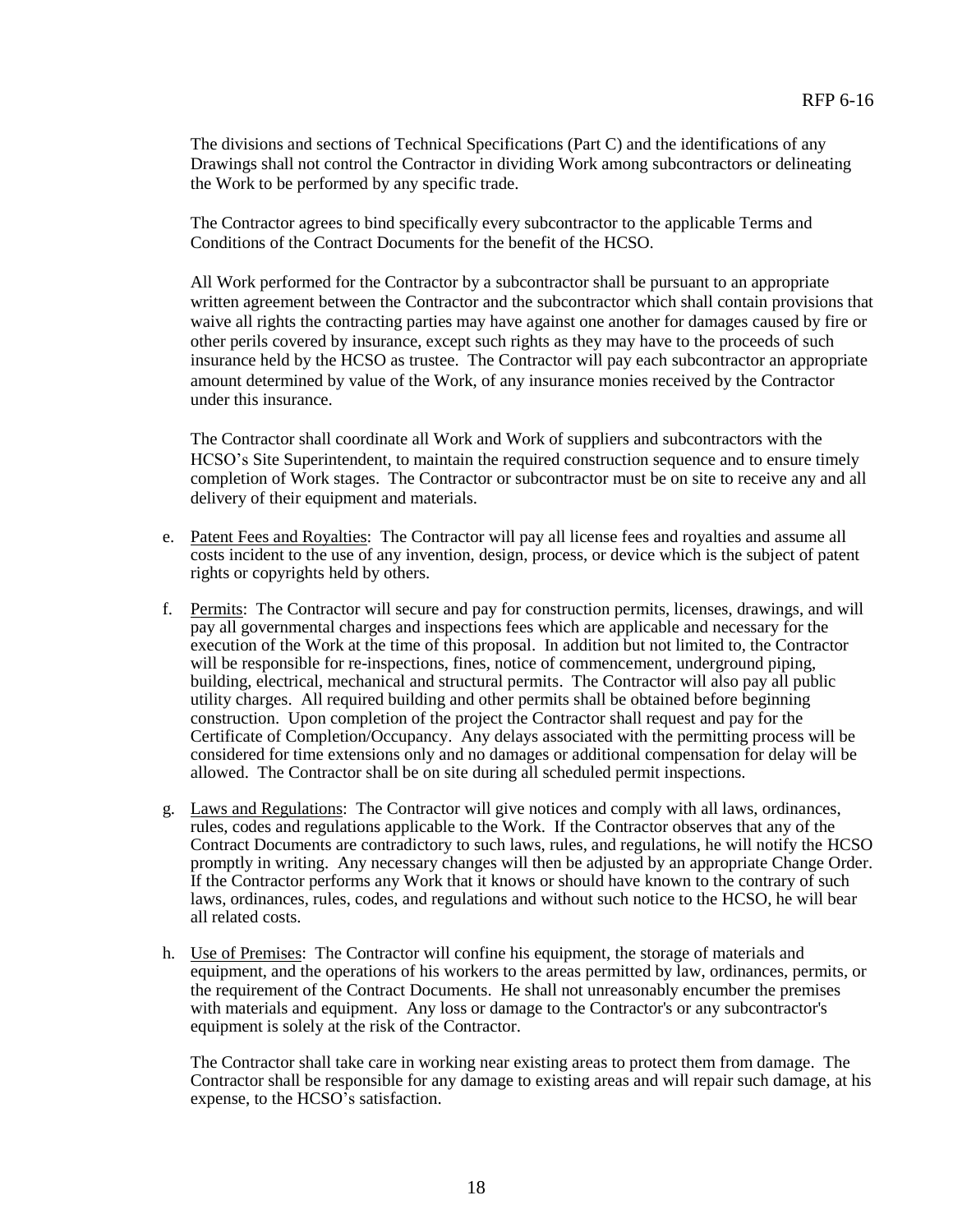The Contractor shall keep the project site and surrounding area free from waste materials and rubbish which results from his Work on the project. Removal, hauling and disposal of rubbish and waste materials shall be the responsibility of the Contractor.

The Contractor shall be held responsible for all damages resulting from his, or his subcontractors, errors, omissions or negligence in the performance of the Work of the Contract Documents.

The Contractor shall not load nor permit any part of any structure to be loaded in any manner that will endanger the structure, nor shall the Contractor subject any part of the Work or adjacent property to stresses or pressures that will endanger them.

The Contractor shall schedule and perform the Work in such a manner as to result in the least possible disruption to the normal operations of on-site Sheriff's activities. The Contractor and subcontractor shall coordinate their Work activities with the Project Manager to maintain the required construction sequence, and schedule.

The Contractor or subcontractors will not have any form of contact with the inmate trustees working on-site. Trustees are identified by wearing blue and orange uniforms. Any incidental contact with the inmate trustees will be reported to the Site Superintendent for HCSO.

i. Work Safety: The Contractor will be responsible for initiating, maintaining, and supervising all safety precautions and programs in connection with the Work. He will take all necessary precautions for the safety of and will provide necessary protection to prevent damage, injury, or loss to:

All employees on the job site and other persons who may be affected by it;

All materials or equipment to be incorporated, whether in storage on or off the site;

Other property at the site or adjacent to it, including trees, shrubs, lawns, walks, pavements, roadways, structures and utilities not designated for removal, relocation, or replacement in the course of construction, installation or delivery of equipment.

Job site safety is the Contractor's responsibility. Appropriate first aid facilities and supplies shall be kept and maintained by the Contractor at the site of the Work. All persons within the site area shall be required to wear protective helmets. In addition, all employees of the Contractor and its subcontractors shall be provided with, and required to use, personal protective and life saving equipment as set forth in Subpart E of the OSHA Standards for Construction (29 CFR 1926).

During the performance of the Work, the Contractor shall erect and maintain temporary protective barriers and take all other necessary precautions and place proper guards and warning signs for the prevention of accidents. The Contractor shall erect and maintain suitable and sufficient lights and other signals as required.

The Contractor will comply with all applicable laws, ordinances, rules, codes regulations, and orders of any public body having jurisdiction for the safety of persons or property or to protect them from damage, injury, or loss. The Contractor will erect and maintain, as required by the conditions and progress of the Work, all necessary safeguards for safety and protection. The Contractor will notify owner of adjacent property and utilities when execution of Work may affect them prior to start of Work. All damage, injury, or loss to any property caused directly or indirectly, in whole or in part by the Contractor, any subcontractor, anyone directly or indirectly employed by any of them, or anyone for whose acts any of them may be liable will be remedied by the Contractor.

j. Emergencies: In emergencies affecting the safety of persons, the Work or property at the site or adjacent thereto, the Contractor, without special instructions or authorization from the Project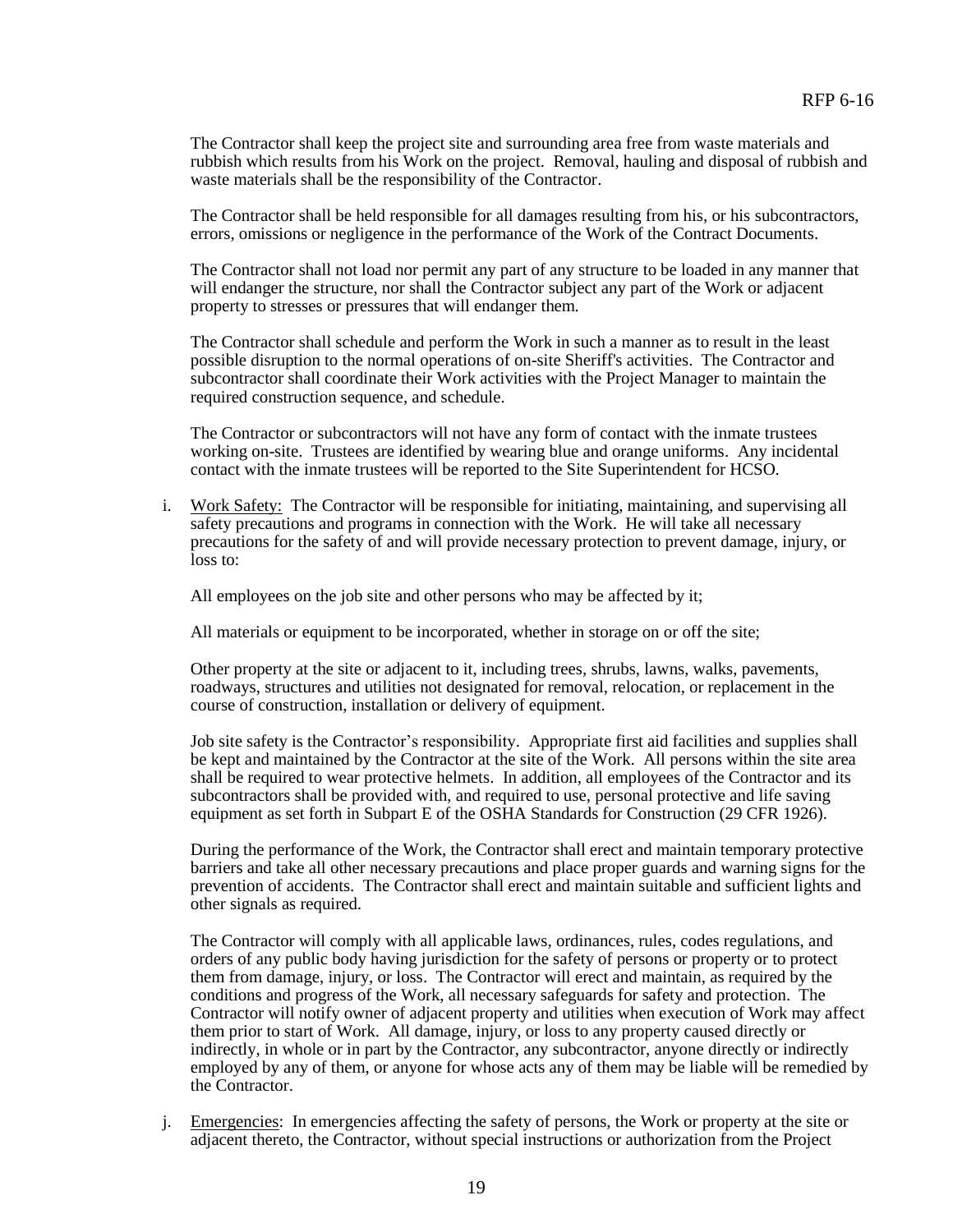Manager if time or circumstances do not permit, is obligated to prevent threatened damage, injury, or loss. The Contractor will give the Project Manager written notice that the emergency provision has been invoked and shall state the reasons therefore within twenty-four (24) hours of the incident. If the Contractor believes the emergency resulted in additional Work, a claim for a Change Order is permissible (refer to Processing Change Orders, Part B, Paragraph 27).

The Contractor shall immediately notify the Project Manager of all events involving personal injuries to any person on the site, whether or not such person was engaged in the construction of the Project, and shall file a written report on such person(s) and any other event resulting in property damage of any amount within five (5) days of the occurrence.

- k. Cleaning Up: The Contractor will maintain the premises from accumulations of waste materials, rubbish, and other debris resulting from the Work on a daily basis or as required. At the completion of the Work, he will remove all waste materials, rubbish and debris from the premises as well as all tools, equipment, machinery, and surplus materials and will leave the site clean and ready for occupancy by the HCSO. In addition to any other rights available to the HCSO under this Contract, the failure to maintain the site may result in withholding of any amounts due the Contractor. The Contractor will restore to original condition those portions of the site not designated for alteration by the Contract Documents.
- l. Chemicals: If chemicals are used during project completion or furnished for project operation, whether defoliant, soil sterilant, herbicide, pesticide, disinfectant, polymer, reactant or of other classification, they shall be as approved by the U.S. Environmental Protection Agency or the U.S. Department of Agriculture. Use of all such chemicals and disposal of residues shall be in strict accordance with the printed instructions of the manufacturer.

#### 29. APPROPRIATIONS OF FUNDS

The HCSO, as an entity of Government, is subject to the appropriation of funds by the Hillsborough County Board of County Commissioners in an amount sufficient to allow continuation of its performance in accordance with the Terms and Conditions of any contract entered into as a result of this request for each and every fiscal year following the fiscal year in which this contract is executed and entered into and for which the contract shall remain in effect. The HCSO shall, upon receipt of notice that sufficient funds are not available to continue its full and faithful performance under the contract, provide prompt written notice of such event and effective thirty (30) calendar days after the giving of such notice, or upon the expiration of the period of time for which funds were appropriated, whichever occurs first, be thereafter released of all further obligations in any way related to such contract.

#### 30. \*COMPLETION OF WORK AND LIQUIDATED DAMAGES, (Installation portion only)

The Contractor shall work diligently and shall complete the entire Work, ready for use, by the time allotted in the specifications. The time stated for completion shall include final cleanup of premises. Failure to complete the Work in the time stated shall result in an assessment as liquidated damages of \$250.00 for each calendar day this Work remains incomplete. Deduction will be made from the Contractor's final pay.

The Contractor's attention is directed to the fact that it is likely to rain on occasion during the life of this contract. The Contractor should expect a substantial number of days that he will be unable to work due to rain and/or wet conditions. It is the Contractor's responsibility to schedule his Work so that lost time for rain and/or wet conditions is made up. No additional time shall be granted to the Contractor for rain and/or wet conditions. However, if there is any time extension required for unforeseen conditions or unfavorable weather days, the Contractor is required to submit proper documentation to Project Manager for time extension consideration.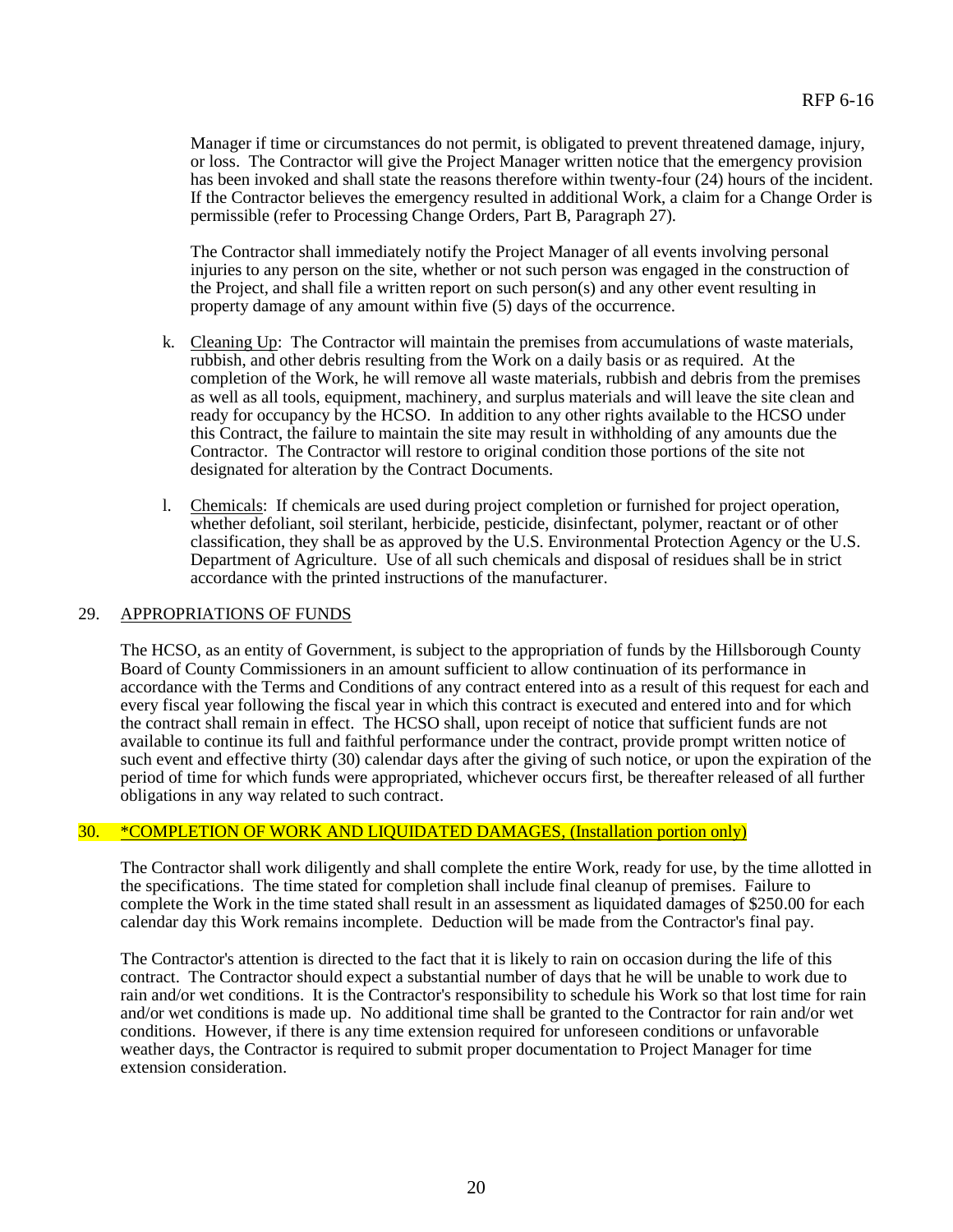#### 31. \*CLOSEOUT, (Installation portion only)

Upon receipt of the request from the Contractor, the Project Manager shall review the Work for substantial completion and create a punch list of deficiencies to be corrected by the Contractor. When the Project Manager determines the Contractor has adequately addressed the punch list, provided copies of all inspections or evidence of other compliance with government requirements, completed demobilization and satisfactory site cleanup, provided executed lien releases and all warranty information and documentation, a Certificate of Completion will be issued. Warranty/Guarantee periods for installation of equipment will commence at the issuance of the Certificate of Completion.

#### 32. \*WARRANTIES, (Installation portion only)

- a. The Contractor will warrant all workmanship and materials for a period of no less than one (1) year from date of acceptance.
- b. The Contractor warrants and guarantees that all materials and equipment will be new unless otherwise specified and that all Work will be of good quality, performed in a workmanlike manner, free from faults or defects. Work shall be considered defective if: it is unsatisfactory, faulty or does not conform to the Contract Documents; fails any inspections, test or approvals; and does not meet all applicable construction and safety requirements. Notice of all defects shall be given to the Contractor by the Project Manager/Engineer. All defective Work, whether or not in place, may be rejected, corrected, or accepted as provided in Paragraphs g, h and I below.
- c. If the Contract Documents, laws, ordinances, rules, regulations or order of any federal, state, local, or public authority having jurisdiction require any Work to specifically be inspected, tested, or approved by someone other than the Contractor, the Contractor will give the Project Manager/Engineer timely notice of readiness. The testing firm(s) if assigned by the HCSO to this project and all such inspections, tests, or approvals provided for by the HCSO shall be identified in writing by the Project Manager to the Contractor. All other inspections, tests or approvals shall be at the Contractor's expense including additional expenses for inspection and tests required as a result of delays by the Contractor or hours worked beyond forty (40) hours in a work week. For all required inspections, tests, and approvals on any Work prepared, performed, of assembled away from the site, the Contractor will furnish the Project Manager/Engineer with the required Certificates of Inspection, testing, or approval. All such tests will be in accordance with the methods prescribed by the American Society for Testing and Materials or such other applicable organizations as may be required by law or the Contract Documents. Materials or Work in place that fail to pass acceptability tests shall be retested at the direction of the Project Manager/Engineer and at the Contractor's expense. If any such Work required to be inspected, tested, or approved is covered without written approval of the Project Manager/Engineer, it shall be, if requested by the Project Manager, uncovered for observation in accordance with Paragraphs e and f below. The rates charged the Contractor pursuant to this paragraph shall be agreed upon in writing prior to testing.
- d. Neither observations by the Project Manager or inspections, tests, or approvals by persons other than the Contractor shall relieve the Contractor of his obligations to perform the Work in accordance with the requirements of the Contract Document.
- e. If any work is covered contrary to the request of the Project Manager/Engineer, the Work shall, if requested by the Project Manager/Engineer, be uncovered for observation and replaced at the Contractor's expense.
- f. If any Work has been covered which the Project Manager/Engineer has not specifically requested to observe, or if the Project Manager/Engineer considers it necessary or advisable that covered Work be inspected or tested by other, the Contractor, by written request, will uncover, expose, or otherwise make available for observation inspection, or testing that portion of the Work in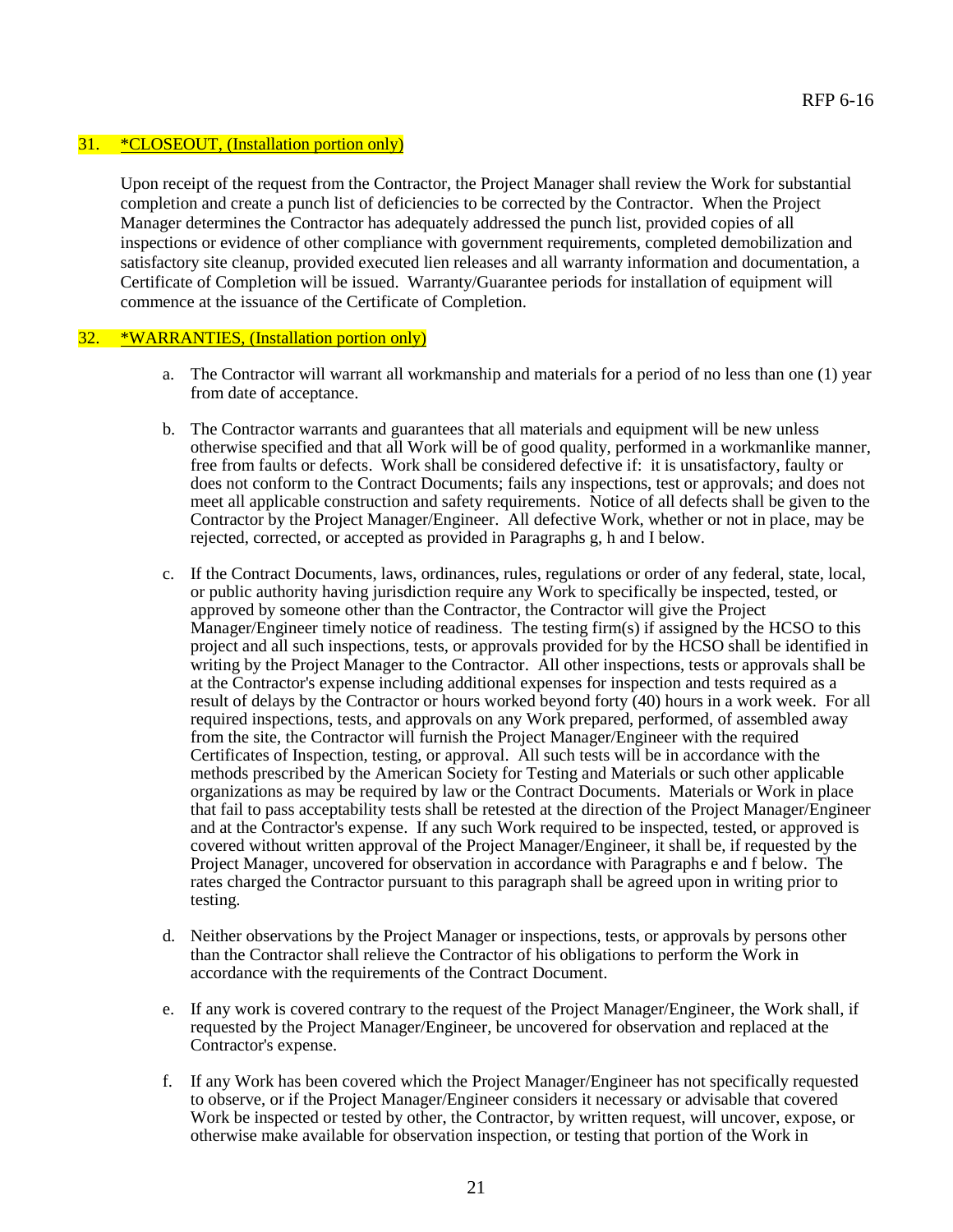question, furnishing all necessary labor, material, and equipment. If it is found that such Work is defective, the Contractor will bear the expense of such uncovering, exposure, observation, inspection, testing, and satisfactory reconstruction. If, however, such Work is not found to be defective, the Contractor will be allowed an increase in the Contract price or an extension of the Contract Time, or both, directly attributable to such uncovering, exposure, inspection, testing, and reconstruction, if he makes a claim.

- g. When directed by the Project Manager/Engineer, the Contractor will promptly, without cost to the HCSO and as specified by the Project Manager/Engineer, either correct the defective Work whether fabricated, installed, or completed, or remove it from the site and replace it with nondefective Work. If the Contractor does not correct such defective Work or remove and replace such defective Work within a reasonable time, all as specified in a written notice for the Engineer/Project Manager, the HCSO, after seven (7) days, may have the deficiency corrected. All direct and indirect costs of such correction shall be paid by the Contractor or deducted from payment to the Contractor. The Contractor will also bear the expense of making good all Work of others destroyed or damaged by correction, removal, or replacement of this defective Work.
- h. During the warranted period, the Contractor will restore or remove and replace warranted Work to its original specified condition in the event of failure. He will restore or remove and replace other Work which has been damaged by failure of warranted Work, or which must be removed and replaced to gain access to warranted Work. Cost of restoration or removal and replacement is the obligation of the Contractor. Upon restoration or removal and replacement of the warranted Work which has failed, the Contractor will reinstate the warranty by issuing an addendum to the original warranty for at least the remaining warranted period, but for no less than half of the original warranted period.
- i. If, instead of requiring correction or removal and replacement of defective Work, the HCSO prefers to accept it, the HCSO may do so. In such case, if acceptance occurs prior to approval of final payment, a Change Order shall be executed by incorporating the necessary revisions in the Contract Documents, included an appropriate reduction in the Contract Sum. If the acceptance occurs after approval, the Contractor shall pay an appropriate sum to compensate for the defect in the Work to the HCSO.

#### 33. INDEMNIFICATION

The Contractor will indemnify and hold harmless the HCSO and its employees and agents from and against all liabilities, claims, damages, losses, and expenses, including attorneys' fees arising out of or resulting from the performance of its Work, provided that any such liability, claim, damage, loss or expense (a) is attributable to bodily injury, sickness, disease or death, or injury to or destruction of tangible property (other than the Work itself), including the loss of use resulting there from and (b) is cause in whole or in part by an act or omission of the Contractor, any subcontractor, anyone directly or indirectly employed by any of them, or anyone for whose acts any of them may be liable, whether or not it is caused in whole or in part by a party indemnified hereunder.

In any and all claims against the HCSO or any of its agents or employees by any employee of the Contractor, any subcontractor, anyone directly or indirectly employed by any of them, or anyone for whose acts any of them may be liable, the indemnification obligation under the previous paragraph shall not be limited in any way as to the amount or type of damages, compensation or benefits payable by or for the Contractor or any subcontractor under workmen's compensation acts, disability benefit acts, or other employee benefit acts.

The Contractor will indemnify and hold harmless the HCSO and anyone directly or indirectly employed by it from and against all claims, damages, losses, and expenses (including attorney's fees) arising out of any infringement of patent rights of copyrights held by others and shall defend all such claims in connection with any alleged infringement of such rights.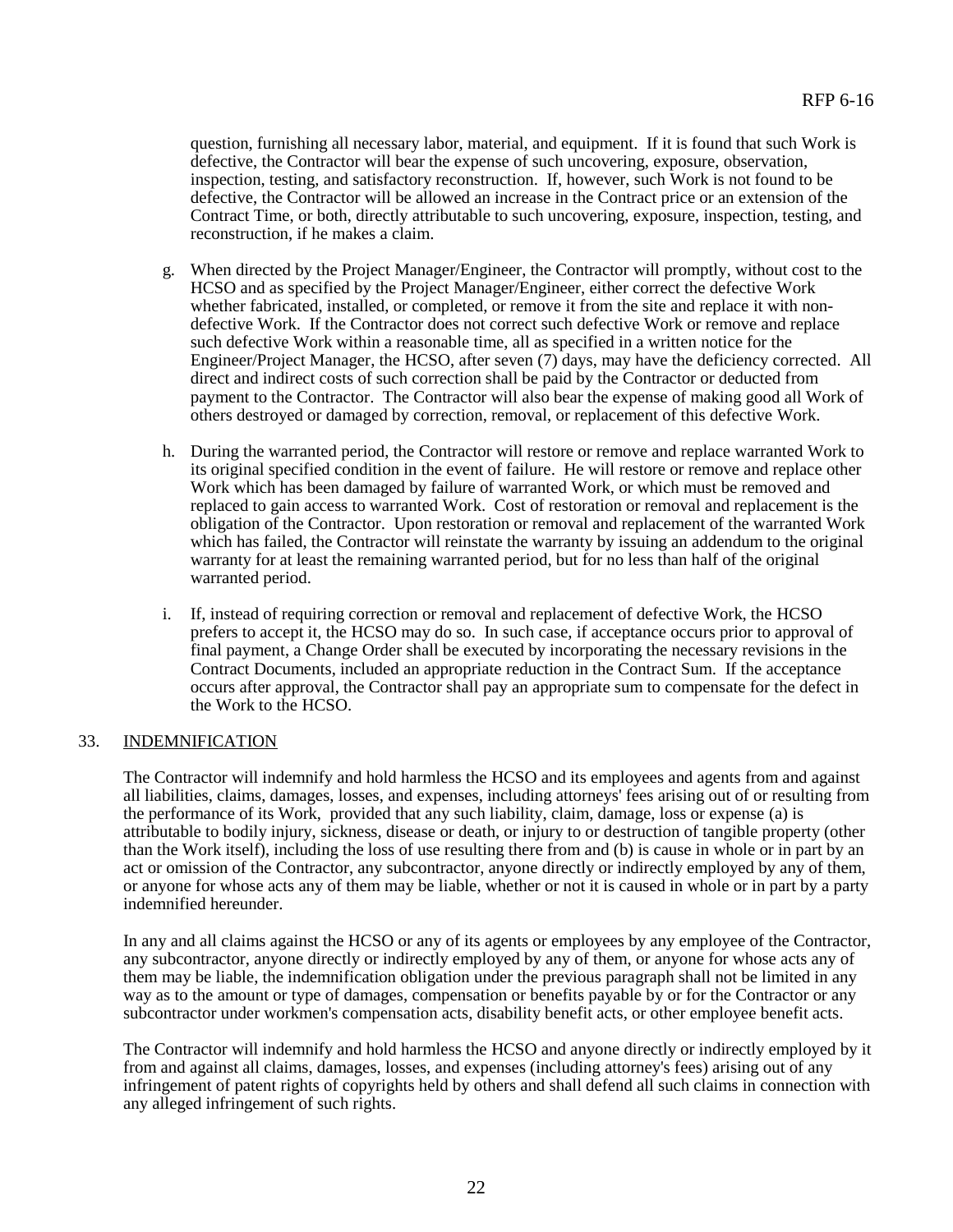#### 34. INVOICING AND PAYMENTS

The Contractor will invoice the HCSO for equipment delivered or installation work as completed. At a minimum, an invoice shall show the Work site address, description of Work completed or list of goods received, and the Purchase Order number. Though a single invoice for installation is expected upon completion, application for partial payments will be accepted in lieu of an invoice if the percentage of Work completed as of the application date is indicated and if accompanied by a schedule of values.

All partial payments will be subject to ten (10) percent retainer. Approval for payment of the final invoice and release of the retainer shall be subsequent to the final project inspection and acceptance by the Project Manager. The retained amount should *not* be included on the final invoice but should be requested separately.

It is a requirement of the HCSO to have the Project Manager review and approve all applications for payment and invoices prior to the HCSO remitting payment.

#### **Applications for payment should be accompanied by Waivers of Lien from the Contractor, all subcontractors and any and all suppliers of equipment and materials. Payments may not be considered without these documents.**

Invoices shall be addressed to: Hillsborough County Sheriff's Office Accounts Payable P.O. Box 3371 Tampa, Florida 33601

Or [accountspayable@hcso.tampa.fl.us](mailto:accountspayable@hcso.tampa.fl.us)

Payment shall be made in accordance with §215.422, Fla. Stat. which states the vendor's rights and the HCSO's responsibilities concerning interest penalties and time limits for payment of invoices. Timely payment of invoices is incumbent upon the Hillsborough County Sheriff's Office and in no case shall payment exceed forty-five (45) calendar days from date of receipt of a properly approved application/invoice.

Payments may be withheld because of any of the following conditions:

- 1) Defective Work not corrected.
- 2) Failure of the Contractor to make payments for materials, labor, equipment or services.
- 3) Continued failure to perform the Work in accordance with the Terms and Conditions set forth in this Agreement.
- 4) Legal or other claims by third parties relating to the Work performed under the Contract Documents.

#### 35. EXCEPTIONS TO PROPOSAL

All proposal submittals must clearly state with specific detail all deviations to the requirements imposed upon the Proposer by the General Terms and Conditions (Part A), the Special Provisions (Part B), and the Technical Specifications (Part C). Such deviations should be stated upon the Proposal Response (Part D) or appended thereto. Proposers are hereby advised that the HCSO will only consider proposals that meet the specifications and other requirements imposed upon them by this Proposal Package. In instances, where an exception is stated upon the Proposal Response (Part D), said proposal will be subject to rejection by the HCSO in recognition of the fact that said proposal does not meet the exact requirements imposed upon the Proposer by the General Terms and Conditions (Part A), the Special Provisions (Part B) and the Technical Specifications (Part C).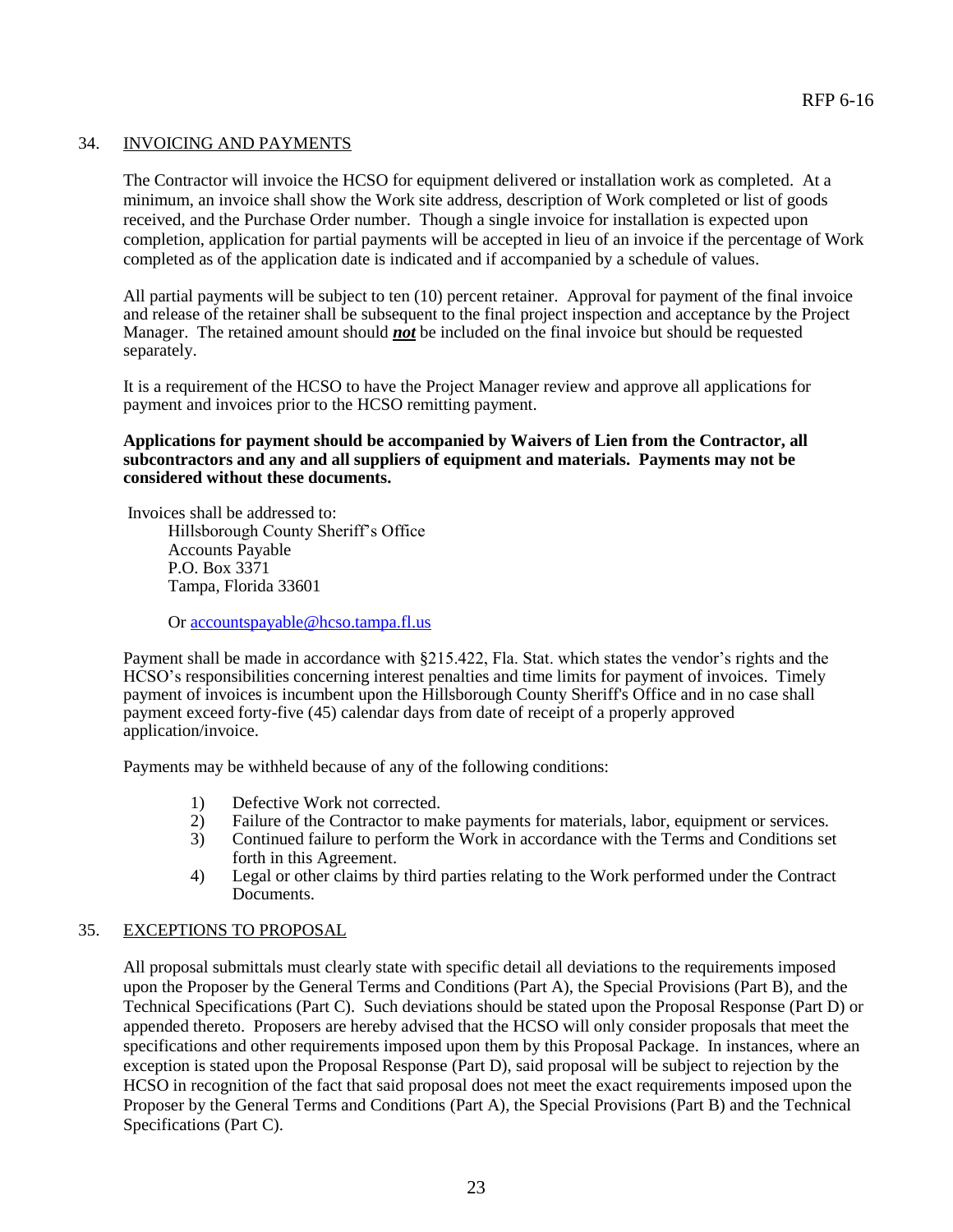#### PART C – TECHNICAL SPECIFICATIONS

#### 1. GENERAL

The indoor gun range will be located at 1208 Tech Boulevard, Tampa, FL 33619 and shall consist of six (6) shooting lanes, fixed firing line, including all gun range equipment and materials required for a complete operating system. The Owner occupies an existing warehouse type building (at the above address) which will be utilized for this project. It is our intention to construct (in the very near future) a concrete tilt up wall system and hollow core slab sub-roof system to make up the interior structural enclosure to incorporate and house the specified gun range. The concrete structural enclosure elements will be erected inside the existing building envelope (refer to **Site Plan-Bldg. 2, A-1.1** and **Floor Plan-Bldg. 2 A-5.4** (Exhibit A)). The Schematic Drawings are supplied to provide an overall understanding of the context of how and where the specified equipment and materials will ultimately be located.

- a. **This is a Multi-Part Cost Proposal.** Pricing for the gun range equipment, materials, and installation shall be provided in several line items**.** Initial pricing shall be for the physical equipment and materials only. A secondary set of pricing line items shall be provided for the installation labor portion only and shall be based on three different time intervals for installation, since exact installation time frame is undetermined at this time. The labor installation pricing line items shall be provided for three (3) different installation time periods that would occur within a 6 to 12 month period; a 12 to 18 month period; or an 18 to 24 month period.Each of the time line prices are correlated to the actual time period for the construction of the interior shell structure by a separate General Contractor (GC). The successful gun range equipment and materials proposer will be required, at the time of shell construction by the GC, to coordinate installation with the GC. The cost of the installation will correlate with the related time period provided in this proposal. Cooperation with GC will insure proper coordination with the GC's construction of the Concrete Shell Structure and the installation of the gun range equipment and materials.
- b. All proposals will be evaluated on the costs of the materials and equipment and the cost of the future installation, as well as other criteria referenced in the RFP.

#### 2. SCOPE OF WORK

- a. The Scope of Work shall consist of providing only the equipment and materials necessary for a six (6) lane, 50 feet shooting distance indoor gun range complete with a rubber filled trap system, ballistic protection, sound abatement, target retrieval system, shooting stalls, and complete air extraction and HVAC systems.
- b. The type of weapons to be fired and the type of ammunition to be used include the following: Handguns: up to 45 caliber and 357 magnum caliber; Carbine Rifles: up to 223 caliber; and Shotguns.
- c. The Proposer shall provide all necessary materials, tools, equipment, and incidentals necessary for a complete system as described in the Materials Specifications which will ultimately be located in a future structure as described in the included Schematic Drawings, Exhibit A.
- d. The Vendor shall provide all incidentals required for the equipment installation which shall meet all federal, state, local codes and statues applicable to/for the intended purpose/use for an indoor gun range.
- e. Schematic Drawings, Exhibit A: Are supplied to provide an overall understanding of the context of how and where the specified equipment and materials will ultimately be located within the context of the existing building and future construction. See Exhibit A.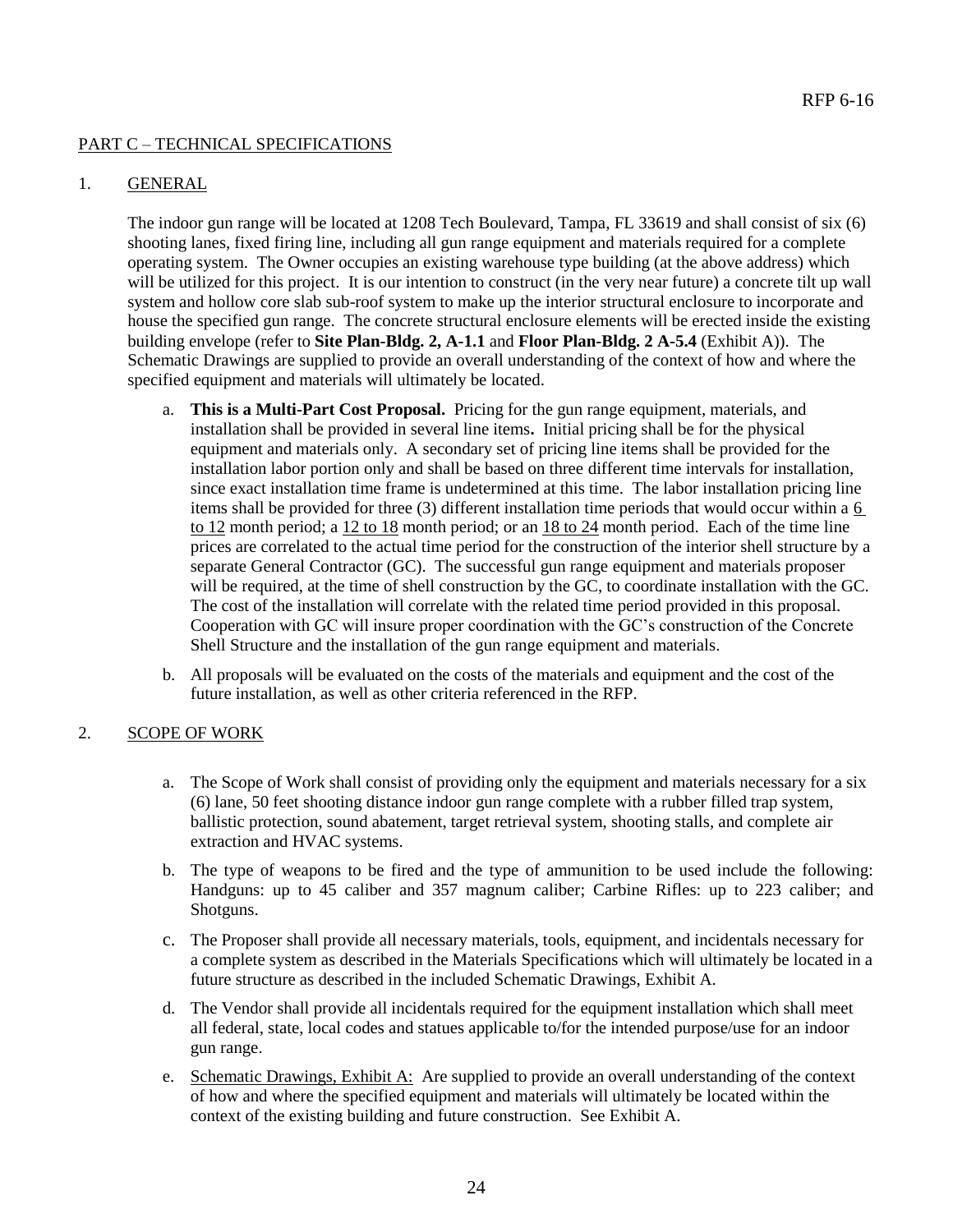#### 3. DELIVERY AND STORAGE

- a. The existing building where the equipment will be delivered has two  $10^{\circ}$ -0" W. x  $12^{\circ}$ H. roll-up doors. The floor level is 48" above the outside pavement and has dock bumpers. The dock and roll-up doors will facilitate the delivery of the Equipment and Materials.
- b. The building area floor space for storing delivered products is approximately  $25'W \times 85'L \times 17'H$ . which is  $+\sqrt{2}$ , 125 SF of floor space.

#### 4. EQUIPMENT AND MATERIALS

- a. In General: The specifications below are intended to be a guide as to the type of equipment, materials and systems Hillsborough County Sheriff's Office (HCSO) intends to purchase. We understand each manufacturer may have variations on the listed specifications, equipment, and materials listed herein. The specifications shall be a used as a general guide towards the type of equipment and/or materials that may be produced by a particular manufacturer.
- b. Bullet Trap: Trap shall be constructed per manufacture's standard design. Open design with recycled rubber product. The granular rubber media shall be devoid of steel or other fibers. All access shall be from the front (No rear access panels).
- c. Ballistic Protection: Provide protection to cover ceiling, containment, light covers, ricochet guards. Describe material specifications and total quantities for all materials used.
- d. Target Retrieval System: Wireless target retrieval system with individual booth control and Range Master Control. Include full detail of system design, length of track etc.
- e. Sound Abatement
	- 1) Provide detailed design layout. Design shall include safety ceiling, rows of baffling as required, and include side walls under safety ceiling. Include material specifications and square feet to be covered by design.
	- 2) Provide complete sound abatement materials on all remaining masonry walls and ceiling.
- f. Shooting Stall Dividers: All interior stall dividers shall be a clear view, minimum level 5 polycarbonate center divider with shelf, blast shield extension, gate barricade, long gun holders and brass receptacles. End panels shall be of a solid material (non clear view). Stalls shall be equally spaced, refer to supplied floor plan, Exhibit A.
- g. HVAC and Air Extraction Systems: Complete with ventilation, duct work, and controls for shooting lanes only. Equipment placement on existing roof is discouraged and shall be subject to structural analysis of equipment loads which is unknown at this time. If possible equipment can be placed below existing steel joist and on new hollow core slab roof system where loads can be engineered and factored into new structure. An alternate location would be possible adjacent to exterior of building (note space there is limited; see **Site Plan-Bldg. 2, A-1.1**, Exhibit A). **Indicate clearly in your documents should equipment be too large and/or must be placed on roof of existing building for other parameters or requirements.**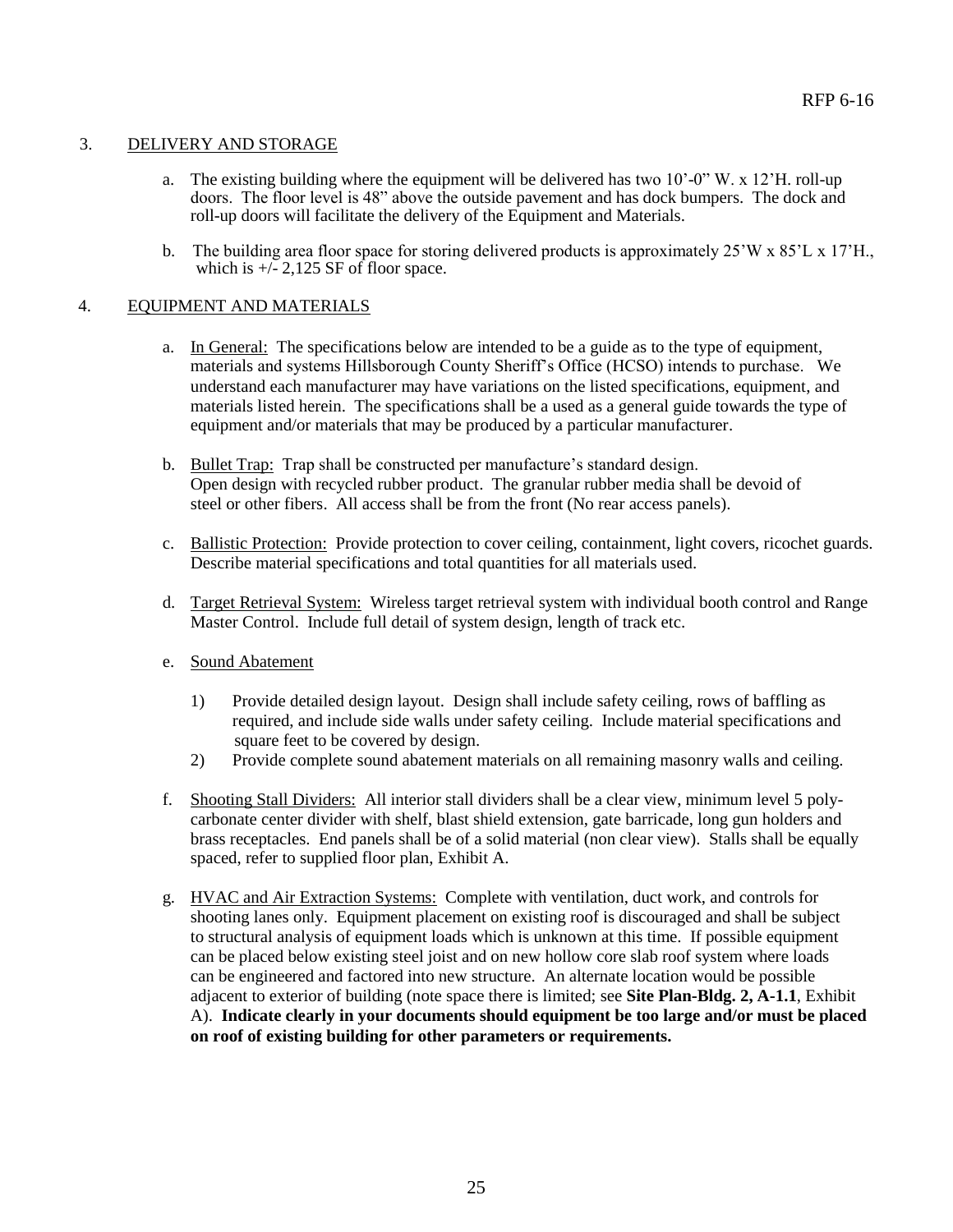#### **PART D: PROPOSAL RESPONSE**

The undersigned understands that this Proposal Package **must be signed** in ink and that the **unsigned** Proposal Package will be considered incomplete and subject to rejection by the Hillsborough County Sheriff's Office (HCSO).

SUBJECT TO DEVIATIONS STATED BELOW, THE UNDERSIGNED, BY THE SIGNATURE EVIDENCED, REPRESENTS THAT THE PROPOSER ACCEPTS THE TERMS, CONDITIONS, MANDATES, AND OTHER PROVISIONS OF THE FOREGOING GENERAL TERMS AND CONDITIONS (PART A), THE SPECIAL PROVISIONS (PART B) AND TECHNICAL SPECIFICATIONS (PART C), SAID DOCUMENTS BEING THE STRICT BASIS UPON WHICH THE SAID PROPOSER MAKES THIS PROPOSAL.

\* \* \* USE INK ONLY \* \* \*

#### ALL THE FOLLOWING INFORMATION MUST BE HEREUPON GIVEN FOR THIS

#### PROPOSAL TO BE CONSIDERED BY THE HCSO

#### **EXCEPTIONS TO PROPOSAL: ANY REPRESENTATION (BELOW) OR EXCEPTION(S) NOTED MAY CAUSE THIS PROPOSAL TO BE REJECTED BY THE HCSO. ALL PROPOSERS SHOULD CAREFULLY READ PARAGRAPH 35 OF THE SPECIAL PROVISIONS (PART B)**.

\_\_\_\_\_\_\_\_\_\_\_\_\_\_\_\_\_\_\_\_\_\_\_\_\_\_\_\_\_\_\_\_\_\_\_\_\_\_\_\_\_\_\_\_\_\_\_\_\_\_\_\_\_\_\_\_\_\_\_\_\_\_\_\_\_\_\_\_\_\_\_\_\_\_\_\_\_\_\_\_\_\_\_\_\_\_\_\_\_\_

\_\_\_\_\_\_\_\_\_\_\_\_\_\_\_\_\_\_\_\_\_\_\_\_\_\_\_\_\_\_\_\_\_\_\_\_\_\_\_\_\_\_\_\_\_\_\_\_\_\_\_\_\_\_\_\_\_\_\_\_\_\_\_\_\_\_\_\_\_\_\_\_\_\_\_\_\_\_\_\_\_\_\_\_\_\_\_\_\_\_

\_\_\_\_\_\_\_\_\_\_\_\_\_\_\_\_\_\_\_\_\_\_\_\_\_\_\_\_\_\_\_\_\_\_\_\_\_\_\_\_\_\_\_\_\_\_\_\_\_\_\_\_\_\_\_\_\_\_\_\_\_\_\_\_\_\_\_\_\_\_\_\_\_\_\_\_\_\_\_\_\_\_\_\_\_\_\_\_\_\_

\_\_\_\_\_\_\_\_\_\_\_\_\_\_\_\_\_\_\_\_\_\_\_\_\_\_\_\_\_\_\_\_\_\_\_\_\_\_\_\_\_\_\_\_\_\_\_\_\_\_\_\_\_\_\_\_\_\_\_\_\_\_\_\_\_\_\_\_\_\_\_\_\_\_\_\_\_\_\_\_\_\_\_\_\_\_\_\_\_\_

\_\_\_\_\_\_\_\_\_\_\_\_\_\_\_\_\_\_\_\_\_\_\_\_\_\_\_\_\_\_\_\_\_\_\_\_\_\_\_\_\_\_\_\_\_\_\_\_\_\_\_\_\_\_\_\_\_\_\_\_\_\_\_\_\_\_\_\_\_\_\_\_\_\_\_\_\_\_\_\_\_\_\_\_\_\_\_\_\_\_

\_\_\_\_\_\_\_\_\_\_\_\_\_\_\_\_\_\_\_\_\_\_\_\_\_\_\_\_\_\_\_\_\_\_\_\_\_\_\_\_\_\_\_\_\_\_\_\_\_\_\_\_\_\_\_\_\_\_\_\_\_\_\_\_\_\_\_\_\_\_\_\_\_\_\_\_\_\_\_\_\_\_\_\_\_\_\_\_\_\_

\_\_\_\_\_\_\_\_\_\_\_\_\_\_\_\_\_\_\_\_\_\_\_\_\_\_\_\_\_\_\_\_\_\_\_\_\_\_\_\_\_\_\_\_\_\_\_\_\_\_\_\_\_\_\_\_\_\_\_\_\_\_\_\_\_\_\_\_\_\_\_\_\_\_\_\_\_\_\_\_\_\_\_\_\_\_\_\_\_\_

\_\_\_\_\_\_\_\_\_\_\_\_\_\_\_\_\_\_\_\_\_\_\_\_\_\_\_\_\_\_\_\_\_\_\_\_\_\_\_\_\_\_\_\_\_\_\_\_\_\_\_\_\_\_\_\_\_\_\_\_\_\_\_\_\_\_\_\_\_\_\_\_\_\_\_\_\_\_\_\_\_\_\_\_\_\_\_\_\_\_

\_\_\_\_\_\_\_\_\_\_\_\_\_\_\_\_\_\_\_\_\_\_\_\_\_\_\_\_\_\_\_\_\_\_\_\_\_\_\_\_\_\_\_\_\_\_\_\_\_\_\_\_\_\_\_\_\_\_\_\_\_\_\_\_\_\_\_\_\_\_\_\_\_\_\_\_\_\_\_\_\_\_\_\_\_\_\_\_\_\_

\_\_\_\_\_\_\_\_\_\_\_\_\_\_\_\_\_\_\_\_\_\_\_\_\_\_\_\_\_\_\_\_\_\_\_\_\_\_\_\_\_\_\_\_\_\_\_\_\_\_\_\_\_\_\_\_\_\_\_\_\_\_\_\_\_\_\_\_\_\_\_\_\_\_\_\_\_\_\_\_\_\_\_\_\_\_\_\_\_\_

\_\_\_\_\_\_\_\_\_\_\_\_\_\_\_\_\_\_\_\_\_\_\_\_\_\_\_\_\_\_\_\_\_\_\_\_\_\_\_\_\_\_\_\_\_\_\_\_\_\_\_\_\_\_\_\_\_\_\_\_\_\_\_\_\_\_\_\_\_\_\_\_\_\_\_\_\_\_\_\_\_\_\_\_\_\_\_\_\_\_

\_\_\_\_\_\_\_\_\_\_\_\_\_\_\_\_\_\_\_\_\_\_\_\_\_\_\_\_\_\_\_\_\_\_\_\_\_\_\_\_\_\_\_\_\_\_\_\_\_\_\_\_\_\_\_\_\_\_\_\_\_\_\_\_\_\_\_\_\_\_\_\_\_\_\_\_\_\_\_\_\_\_\_\_\_\_\_\_\_\_

\_\_\_\_\_\_\_\_\_\_\_\_\_\_\_\_\_\_\_\_\_\_\_\_\_\_\_\_\_\_\_\_\_\_\_\_\_\_\_\_\_\_\_\_\_\_\_\_\_\_\_\_\_\_\_\_\_\_\_\_\_\_\_\_\_\_\_\_\_\_\_\_\_\_\_\_\_\_\_\_\_\_\_\_\_\_\_\_\_\_

\_\_\_\_\_\_\_\_\_\_\_\_\_\_\_\_\_\_\_\_\_\_\_\_\_\_\_\_\_\_\_\_\_\_\_\_\_\_\_\_\_\_\_\_\_\_\_\_\_\_\_\_\_\_\_\_\_\_\_\_\_\_\_\_\_\_\_\_\_\_\_\_\_\_\_\_\_\_\_\_\_\_\_\_\_\_\_\_\_\_

1. **EXCEPTIONS:** The following represents every deviation (itemized by number) to the foregoing General Terms and Conditions (Part A), Special Provisions (Part B), and Technical Specifications (Part C), upon which this proposal is based, to wit: \_\_\_\_\_\_\_\_\_\_\_\_\_\_\_\_\_\_\_\_\_\_\_\_\_\_\_\_\_\_\_\_\_\_\_\_\_\_\_\_\_\_\_\_\_\_\_\_\_\_\_\_\_\_\_\_\_\_\_\_\_\_\_\_\_\_\_\_\_\_\_\_\_\_\_\_\_\_\_\_\_\_\_\_\_\_\_\_\_\_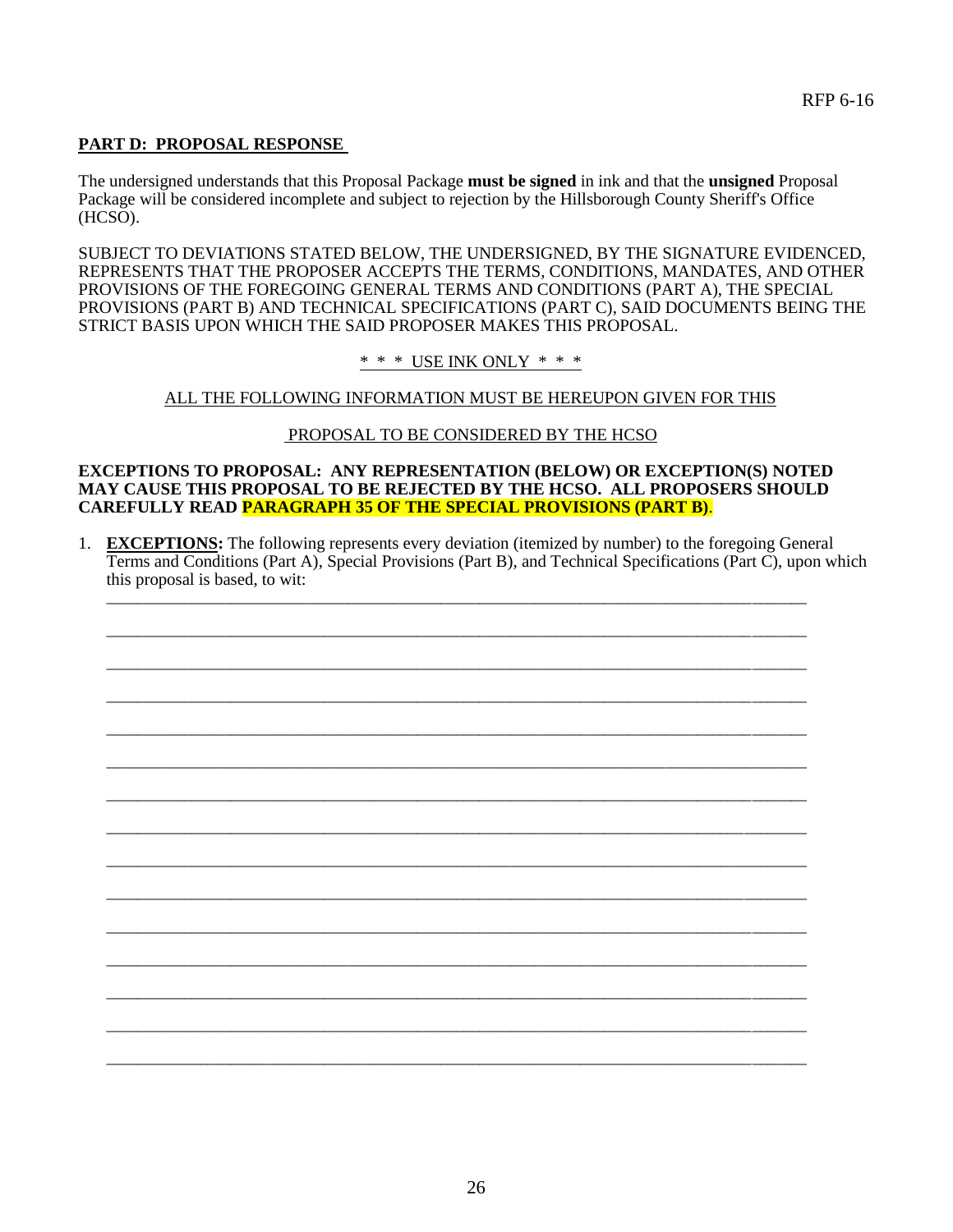#### 2. COST

#### **Company Name: \_\_\_\_\_\_\_\_\_\_\_\_\_\_\_\_\_\_\_\_\_\_\_\_\_\_\_\_\_\_\_\_\_\_\_\_\_\_\_\_\_\_\_\_\_\_\_\_\_\_\_\_\_\_\_\_\_\_\_\_\_\_\_\_\_\_\_\_\_**

The undersigned has carefully examined the Proposal Package and all conditions affecting the cost of the commodity/service required by the HCSO.

The undersigned certifies that any exceptions to the proposal specifications are noted on the attached exceptions form. All specifications not noted thereon are as requested. The undersigned also understands that any exceptions presented after the award, may be cause for cancelation of award.

We hereby propose to furnish the commodity/services described herein in accordance with the Proposal Package, except as noted on attached exceptions form.

| Line #          | Description                                                                                                                                                                                                                                                                                                                                                                                                                                                                        | Price         |
|-----------------|------------------------------------------------------------------------------------------------------------------------------------------------------------------------------------------------------------------------------------------------------------------------------------------------------------------------------------------------------------------------------------------------------------------------------------------------------------------------------------|---------------|
| A.              | Six Lane Firing Range – Equipment Only, Complete System<br>Price for Equipment Installation:                                                                                                                                                                                                                                                                                                                                                                                       | $\sim$        |
|                 | 1)<br>Installation commencing within six $(6)$ to twelve $(12)$ months<br>of equipment ready date:                                                                                                                                                                                                                                                                                                                                                                                 | $\sim$        |
|                 | Installation commencing within twelve (12) to eighteen (18) months<br>2)<br>of equipment ready date:                                                                                                                                                                                                                                                                                                                                                                               | $\frac{1}{2}$ |
|                 | Installation commencing within eighteen (18) to twenty-four (24) months<br>3)<br>of equipment ready date:                                                                                                                                                                                                                                                                                                                                                                          | $\frac{1}{2}$ |
|                 |                                                                                                                                                                                                                                                                                                                                                                                                                                                                                    |               |
|                 |                                                                                                                                                                                                                                                                                                                                                                                                                                                                                    |               |
|                 | <u> 1989 - Johann Barn, amerikan bernama di sebagai bernama dalam bernama dalam bernama dalam bernama dalam bern</u>                                                                                                                                                                                                                                                                                                                                                               |               |
|                 |                                                                                                                                                                                                                                                                                                                                                                                                                                                                                    |               |
| <b>B.</b>       | Time for Equipment Delivery from date of award                                                                                                                                                                                                                                                                                                                                                                                                                                     | Calendar Days |
| $\mathcal{C}$ . | Equipment Warranty Description and Commencement addressing possible equipment storage                                                                                                                                                                                                                                                                                                                                                                                              |               |
|                 |                                                                                                                                                                                                                                                                                                                                                                                                                                                                                    |               |
|                 |                                                                                                                                                                                                                                                                                                                                                                                                                                                                                    |               |
| D.              | Time for Completion of Installation from issuance of notice to proceed. Calendar Days                                                                                                                                                                                                                                                                                                                                                                                              |               |
| E.              | <b>Layout Drawings And Information</b>                                                                                                                                                                                                                                                                                                                                                                                                                                             |               |
|                 | 1) Provide and Submit with the proposal, drawing layouts indicating how and where specified<br>equipment will be located, both in Plan and Sections.                                                                                                                                                                                                                                                                                                                               |               |
|                 | The Proposer must address in the Proposal Response each of the following areas at a<br>2)<br>$\frac{1}{2}$ , $\frac{1}{2}$ , $\frac{1}{2}$ , $\frac{1}{2}$ , $\frac{1}{2}$ , $\frac{1}{2}$ , $\frac{1}{2}$ , $\frac{1}{2}$ , $\frac{1}{2}$<br>$\mathbf{r}$ and $\mathbf{r}$ are the set of the set of the set of the set of the set of the set of the set of the set of the set of the set of the set of the set of the set of the set of the set of the set of the set of the set |               |

 minimum with detailed specifications regarding: size, function, composition, parts replacement, mechanical repair, warranty, lead time, installation time and any other criteria pertinent to purchase, installation, use, life expectancy and maintenance of indoor gun range equipment and materials.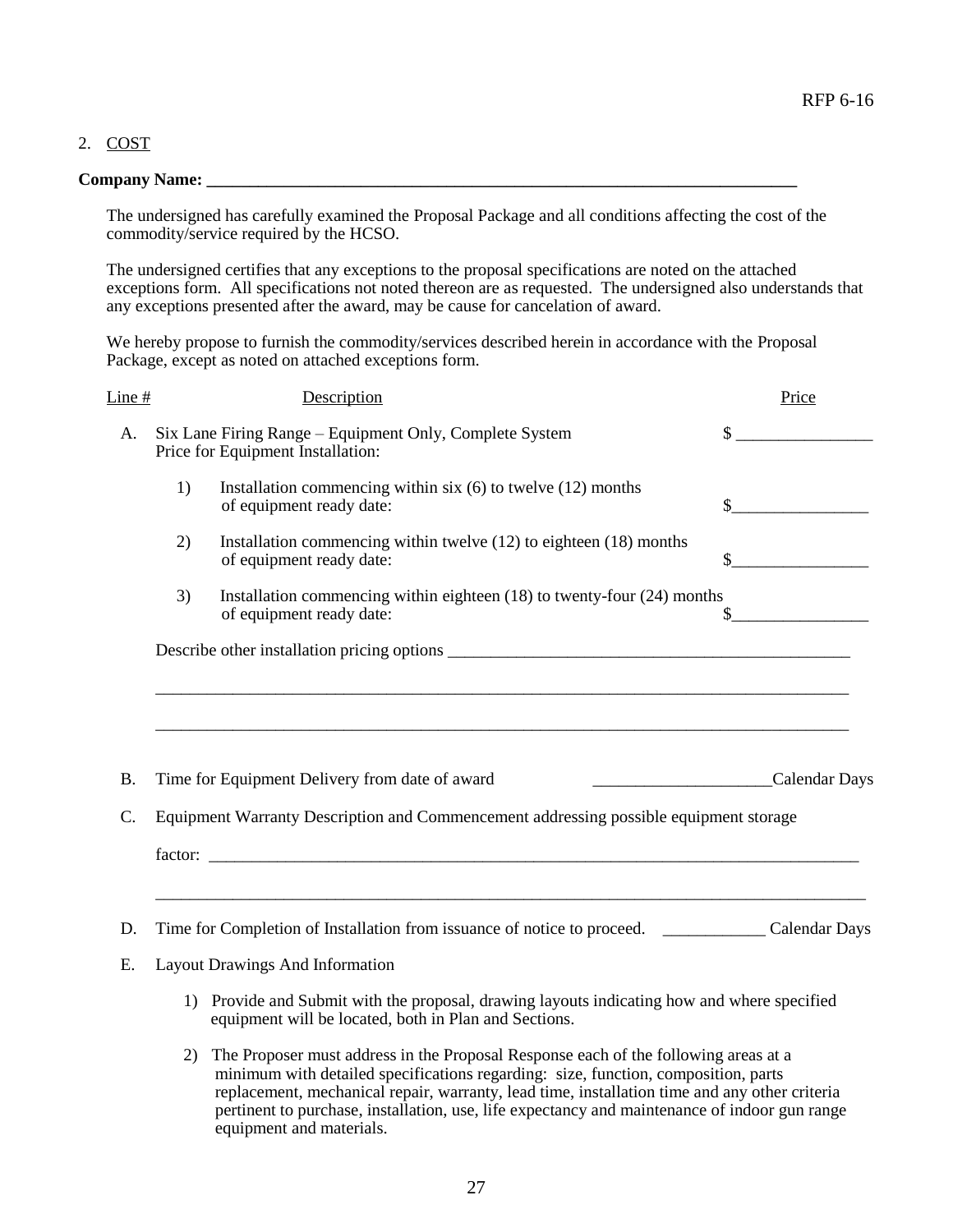3) Other design elements & features: Include other features as are pertinent to your design that are necessary, being thorough in explanation to convince the HCSO of the value of your features. Include such items as innovative design, cost saving features, testing results, future savings, etc. Also include information regarding your company and experience with the Scope of Work of this RFP.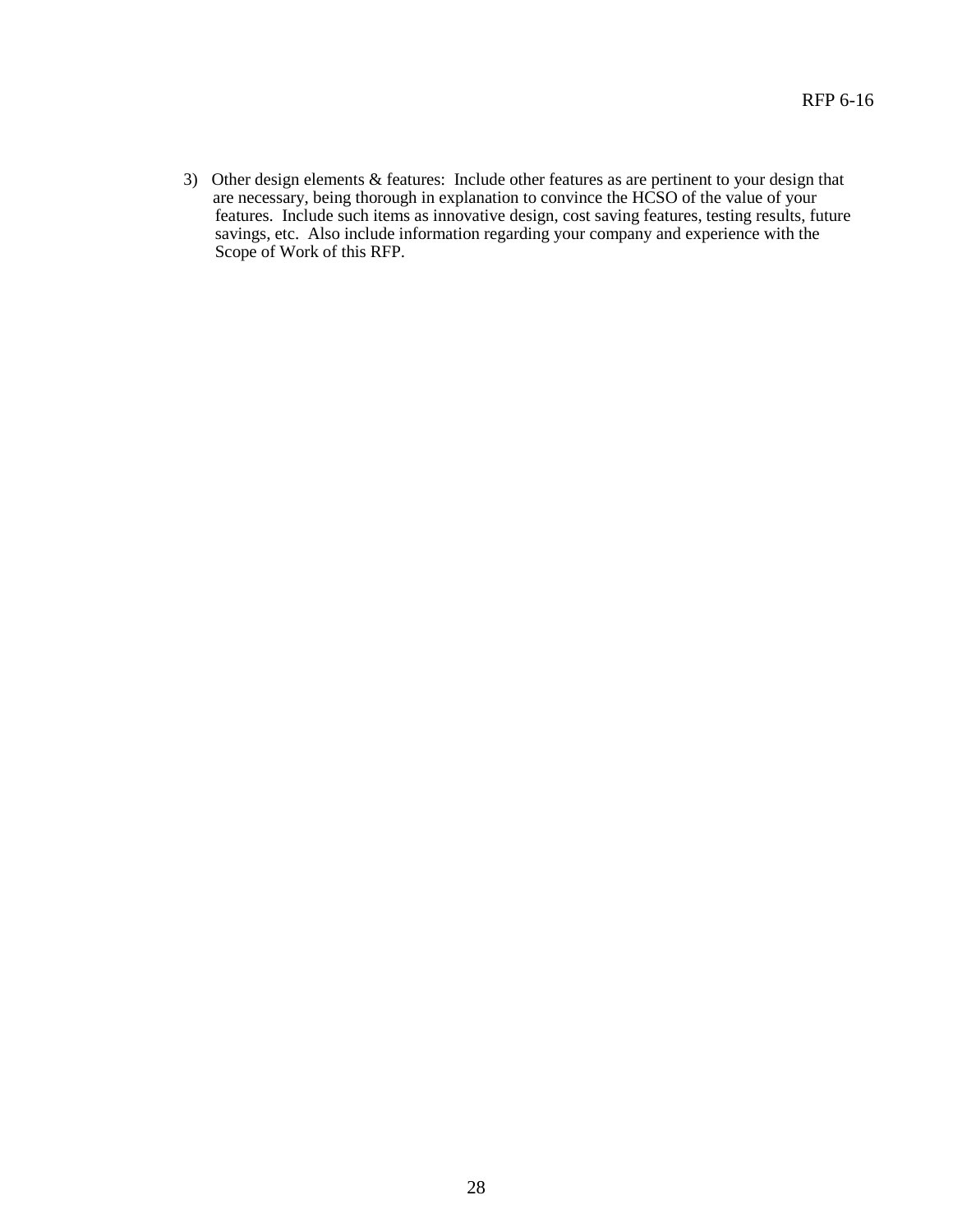#### RFP 6-16

#### 3. VENDOR INFORMATION

| (Please include an IRS Form W9 with your response)                                                                                                                                                                                   |  |      |
|--------------------------------------------------------------------------------------------------------------------------------------------------------------------------------------------------------------------------------------|--|------|
| Check One: Corporate Entity Non Corporate (1099) Sole Proprietor (1099)                                                                                                                                                              |  |      |
| Owner's Name as per IRS records, if reporting under SS#                                                                                                                                                                              |  |      |
| Business Type: Commodity _______ Services _____ (Provide Certificates of Insurance if working on HCSO property)                                                                                                                      |  |      |
|                                                                                                                                                                                                                                      |  |      |
|                                                                                                                                                                                                                                      |  |      |
| General Correspondence Mailing Address:<br>,我们也不会有什么。""我们的人,我们也不会有什么?""我们的人,我们也不会有什么?""我们的人,我们也不会有什么?""我们的人,我们也不会有什么?""我们的人                                                                                                          |  |      |
| Remit to Address: (Checks are to be mailed to if different than mailing address above):                                                                                                                                              |  |      |
| Warehouse Address (If Applicable):                                                                                                                                                                                                   |  |      |
| Contact Information – Name/Email Address/Phone Number - for the following departments:                                                                                                                                               |  |      |
| Sales: <u>the contract of the contract of the contract of the contract of the contract of the contract of the contract of the contract of the contract of the contract of the contract of the contract of the contract of the co</u> |  |      |
| Customer Service: Lawrence and the contract of the contract of the contract of the contract of the contract of the contract of the contract of the contract of the contract of the contract of the contract of the contract of       |  |      |
|                                                                                                                                                                                                                                      |  |      |
| Check all that apply - We accept Payment by Check _________ ACH/EFT ________ Credit Card (Visa) _______                                                                                                                              |  | $**$ |
|                                                                                                                                                                                                                                      |  |      |

To receive electronic payments please complete "Authorization for Electronic Payment" form available on the HCSO website at [http://www.hcso.tampa.fl.us,](http://www.hcso.tampa.fl.us/) under the Purchasing Section, Doing Business with the HCSO.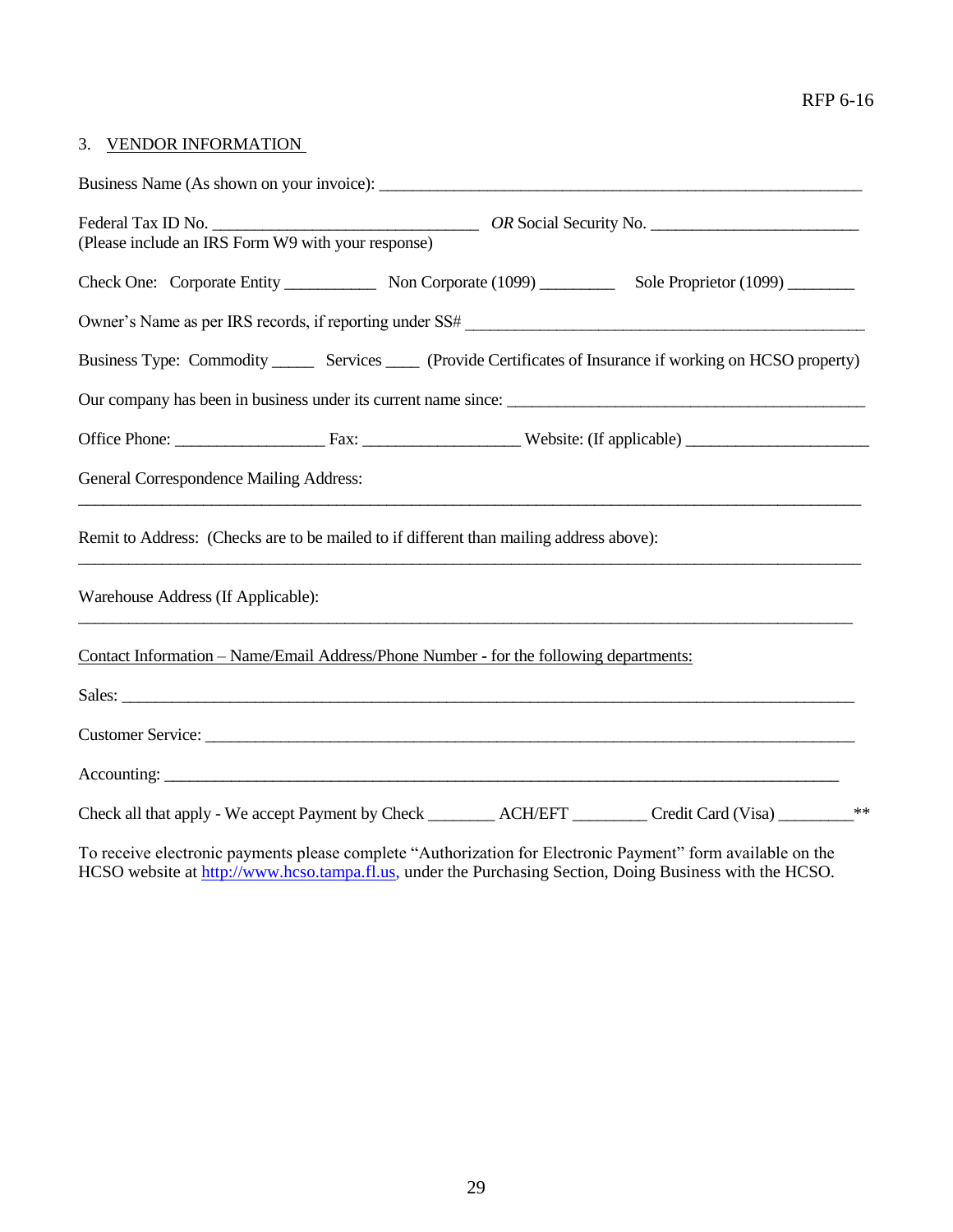#### <span id="page-29-0"></span>4. AFFIRMATION & DECLARATION

At this present time we understand all requirements and warrant that as a serious Proposer we will comply with all the stipulations included in the RFP package.

The above named Proposer affirms and declares:

- a) That Proposer is of lawful age and that no other person, firm or corporation has any interest in this RFP offered to be entered into;
- b) That this RFP is made without any understanding, agreement, or connection with any other person, firm or corporation making a bid for the same purpose, and is in all respects fair and without collusion or fraud;
- c) That the Proposer is not in arrears to Hillsborough County or the Sheriff upon debt or contract and is not a defaulter, as surety or otherwise, upon any obligation to the Sheriff;
- d) That no officer, employee or person whose salary is payable in whole or in part from Hillsborough County Treasury, is, shall be or become interested, directly or indirectly, surety or otherwise in this Proposal Response; in the performance of the contract; in the supplies, materials, equipment, and Work or labor to which they relate; or in any portion of the profits thereof.

The undersigned agrees that this bid shall remain open for sixty (60) days following the opening of bids.

Respectfully submitted by,

Company Name:

\_\_\_\_\_\_\_\_\_\_\_\_\_\_\_\_\_\_\_\_\_\_\_\_\_\_\_\_\_\_\_\_\_\_\_\_\_\_\_\_\_\_\_\_\_\_\_\_\_\_\_\_\_\_\_\_\_\_\_\_\_\_\_\_\_\_\_\_\_\_\_\_\_\_\_\_\_\_\_\_\_\_\_

Print Signer's Name Date

\_\_\_\_\_\_\_\_\_\_\_\_\_\_\_\_\_\_\_\_\_\_\_\_\_\_\_\_\_\_\_\_\_\_\_\_\_\_\_\_\_\_\_\_\_\_\_\_\_\_\_\_\_\_\_\_\_\_\_\_\_\_\_\_\_\_\_\_\_\_\_\_\_\_\_\_\_\_\_\_\_\_\_ Signature of Company Officer Title

NOTE: THE ABOVE SIGNATURE OF AFFIRMATION AND THE SIGNATURE OF ACKNOWLEDGEMENT ON PAGE EIGHT (8), THIRTY-SIX (36), AS WELL AS ALL AMENDMENTS OR ADDENDA TO THIS DOCUMENT SHALL BE SIGNED BY AN OFFICER OF THE COMPANY OR A DESIGNATED AGENT EMPOWERED TO BIND THE COMPANY IN CONTRACT AND RETURNED WITH YOUR PROPOSAL RESPONSE. EXCEPTIONS TO THE SPECIFICATIONS, IF ANY, MAY BE NOTED ON THE EXCEPTIONS PAGE (PAGE 26), PART D, PROPOSAL RESPONSE.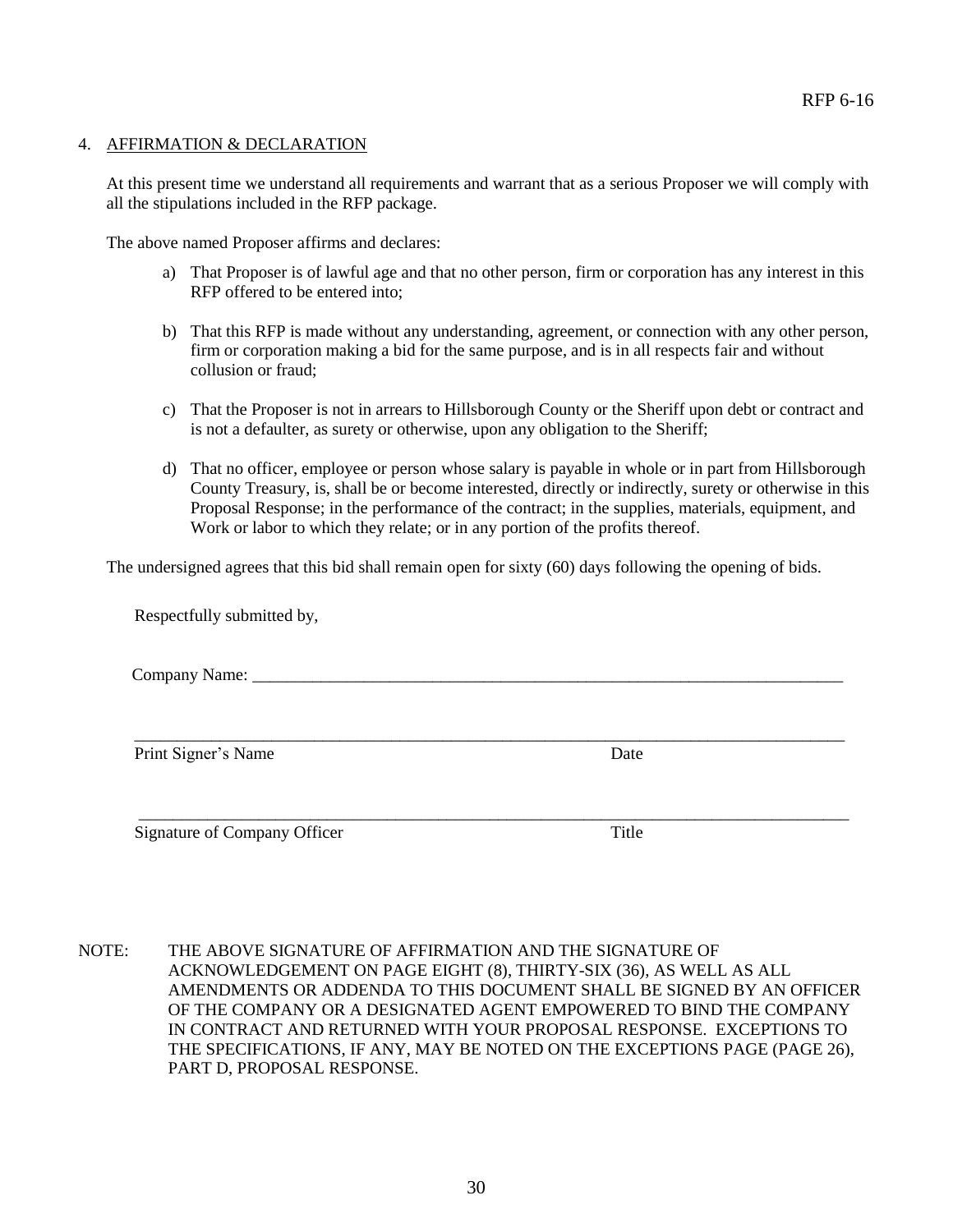#### *STATEMENT OF NO PROPOSAL*

NOTE: If you do not intend to respond to this Request for Proposal please return this form to:

#### HILLSBOROUGH COUNTY SHERIFF'S OFFICE Email[: Purchasing@hcso.tampa.fl.us](mailto:Purchasing@hcso.tampa.fl.us) or Fax: 813-242-1826

We, the undersigned, have declined to respond to your proposal No. 6-16 Indoor Gun Range for the following reasons:

\_\_\_\_\_Specifications too "tight", i.e., geared toward one brand or manufacturer only (explain below).

\_\_\_\_\_ Insufficient time to respond to the Invitation for Proposal.

\_\_\_\_\_We do not offer this service.

\_\_\_\_\_Our Work schedule would not permit us to perform.

Unable to meet specifications.

\_\_\_\_\_Unable to meet Bond Requirements.

\_\_\_\_\_Specifications unclear (explain below).

\_\_\_\_\_Remove our company from your Vendor List.

\_\_\_\_\_Other (specify below)

We understand that if the "no proposal" letter is not executed and returned, our name may be deleted from the list of qualified vendors for the Hillsborough County Sheriff's Office.

\_\_\_\_\_\_\_\_\_\_\_\_\_\_\_\_\_\_\_\_\_\_\_\_\_\_\_\_\_\_\_\_\_\_\_\_\_\_\_\_\_\_\_\_\_\_\_\_\_\_\_\_\_\_\_\_\_\_\_\_\_\_\_\_\_\_\_\_\_\_\_\_\_\_\_\_\_\_\_\_\_\_\_\_\_\_\_\_\_\_\_\_\_\_

\_\_\_\_\_\_\_\_\_\_\_\_\_\_\_\_\_\_\_\_\_\_\_\_\_\_\_\_\_\_\_\_\_\_\_\_\_\_\_\_\_\_\_\_\_\_\_\_\_\_\_\_\_\_\_\_\_\_\_\_\_\_\_\_\_\_\_\_\_\_\_\_\_\_\_\_\_\_\_\_\_\_\_\_\_\_\_\_\_\_\_\_\_\_

\_\_\_\_\_\_\_\_\_\_\_\_\_\_\_\_\_\_\_\_\_\_\_\_\_\_\_\_\_\_\_\_\_\_\_\_\_\_\_\_\_\_\_\_\_\_\_\_\_\_\_\_\_\_\_\_\_\_\_\_\_\_\_\_\_\_\_\_\_\_\_\_\_\_\_\_\_\_\_\_\_\_\_\_\_\_\_\_\_\_\_\_\_\_

| PLEASE PRINT - COMPANY NAME | <u> 1980 - Jan Sterlân yn Sterlân ûntstier fan de Brûke yn de Brûke yn de Brûke yn de Brûke yn de Brûke yn de Brû</u> |
|-----------------------------|-----------------------------------------------------------------------------------------------------------------------|
|                             |                                                                                                                       |
|                             | TELEPHONE NUMBER                                                                                                      |
|                             | DATE                                                                                                                  |
|                             | <b>SIGNATURE</b>                                                                                                      |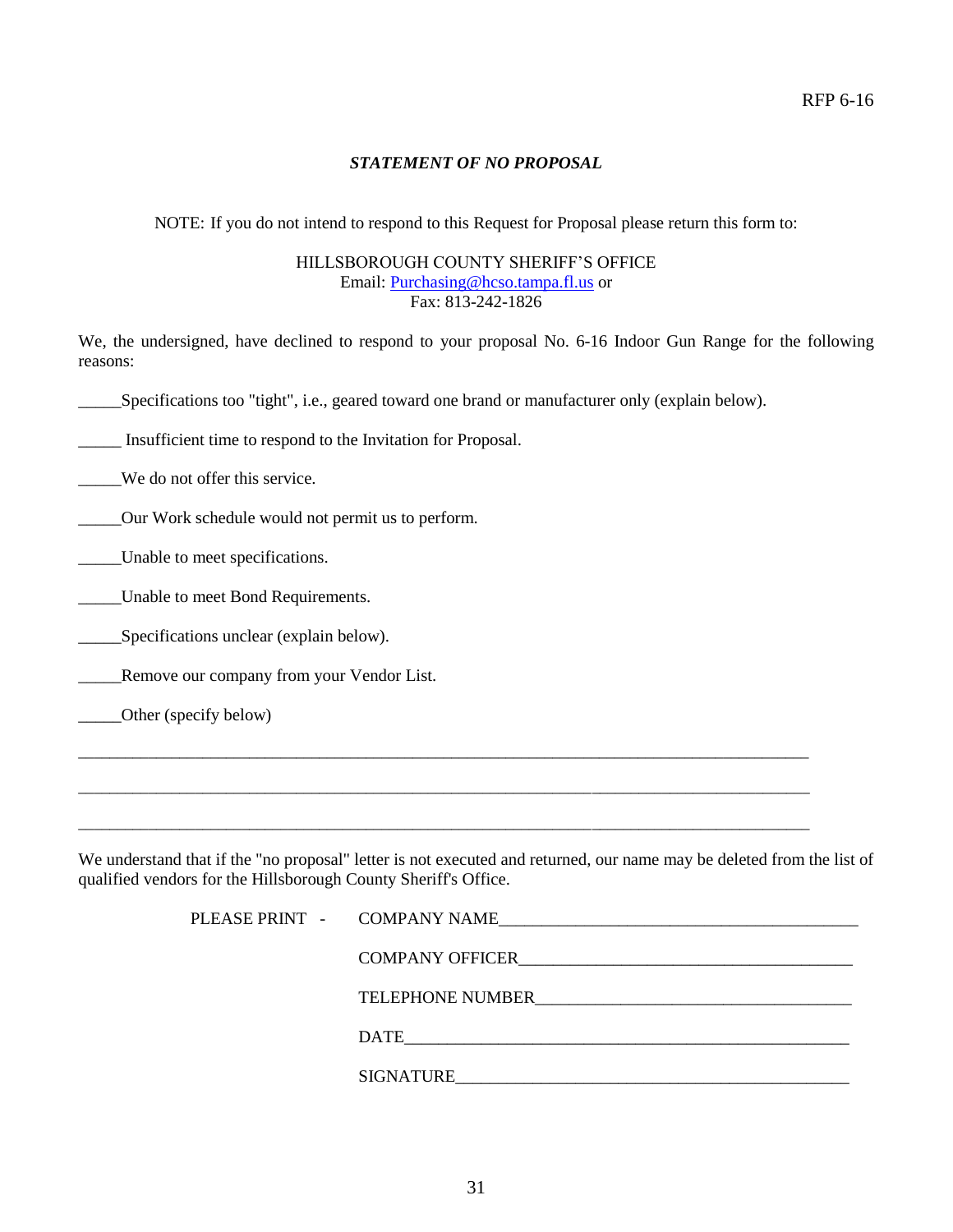### PROPOSAL EVALUATION MATRIX

| Criteria                                                                                                                                                                                                                                                                            | Points Allowed-100                                | Awarded |
|-------------------------------------------------------------------------------------------------------------------------------------------------------------------------------------------------------------------------------------------------------------------------------------|---------------------------------------------------|---------|
| A. Entire Price Package (equipment price, and interval labor installation)<br>B. Fabrication and Delivery Schedule<br>C. Creative warranty solutions<br>D. Completeness of proposal and requested documents<br>E. Company Overview (Experience, Years in Business)<br>F. References | Points<br>40<br>15<br>15<br>10<br>10<br>10<br>100 |         |
|                                                                                                                                                                                                                                                                                     |                                                   |         |
|                                                                                                                                                                                                                                                                                     |                                                   |         |
|                                                                                                                                                                                                                                                                                     |                                                   |         |
| What are the weaknesses of this proposal?                                                                                                                                                                                                                                           |                                                   |         |
|                                                                                                                                                                                                                                                                                     |                                                   |         |
| General comments/clarifications/questions.                                                                                                                                                                                                                                          |                                                   |         |
|                                                                                                                                                                                                                                                                                     |                                                   |         |
|                                                                                                                                                                                                                                                                                     |                                                   |         |
| Name of<br>Evaluator                                                                                                                                                                                                                                                                | Date                                              |         |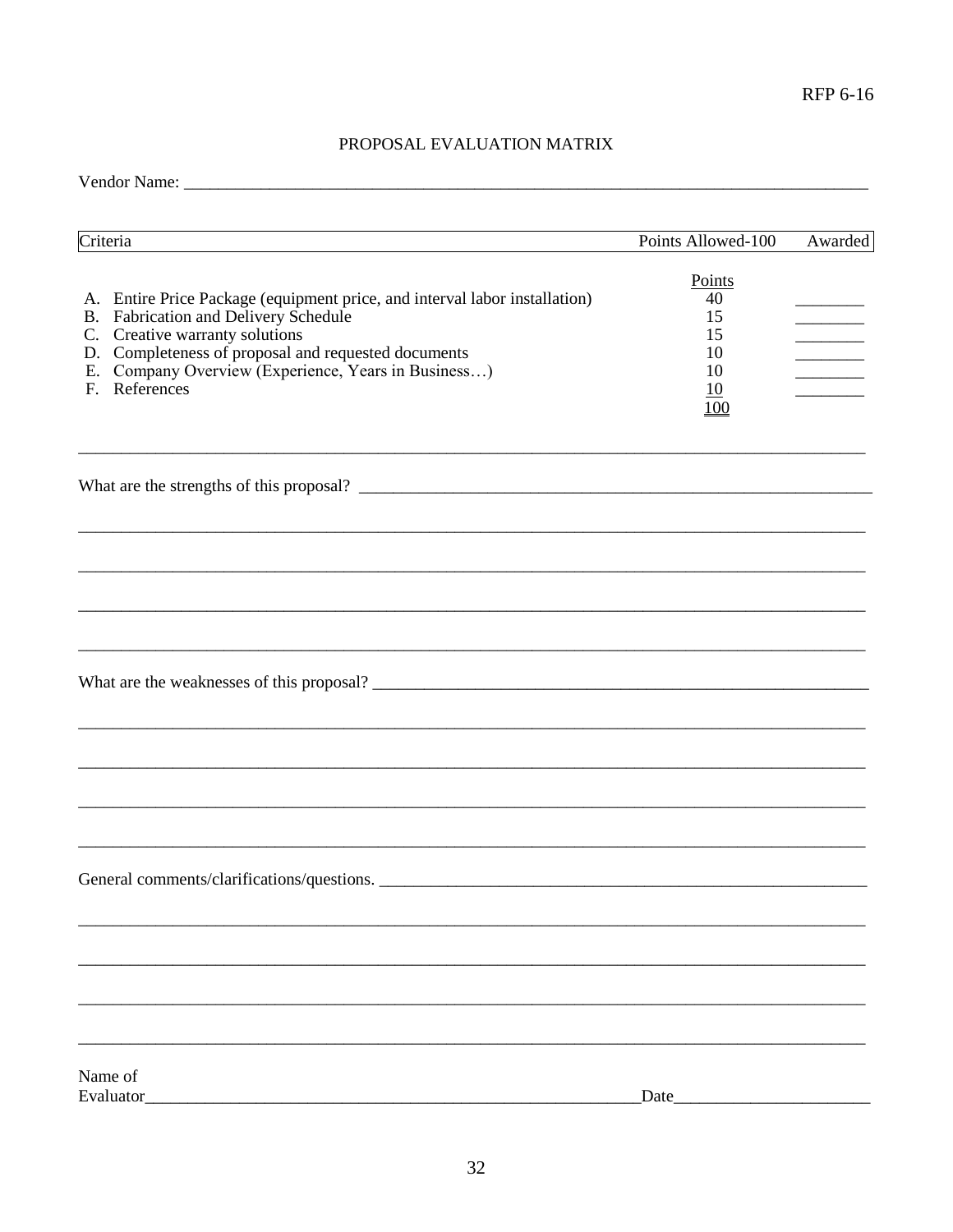|                                                                                                                                                                                                                                                                                                                                                                                                                                                                                                                                                                                                                                                          | (Ray, December 2011)<br><b>Department of the Treasury</b><br>Internal Revenue Service                                                                       | <b>Request for Taxpayer</b><br><b>Identification Number and Certification</b>                                                                                                                                                                                                                                                                                                                                                                  |                                               |                                                                                                                                                    | Give Form to the<br>requester. Do not<br>send to the IRS. |
|----------------------------------------------------------------------------------------------------------------------------------------------------------------------------------------------------------------------------------------------------------------------------------------------------------------------------------------------------------------------------------------------------------------------------------------------------------------------------------------------------------------------------------------------------------------------------------------------------------------------------------------------------------|-------------------------------------------------------------------------------------------------------------------------------------------------------------|------------------------------------------------------------------------------------------------------------------------------------------------------------------------------------------------------------------------------------------------------------------------------------------------------------------------------------------------------------------------------------------------------------------------------------------------|-----------------------------------------------|----------------------------------------------------------------------------------------------------------------------------------------------------|-----------------------------------------------------------|
|                                                                                                                                                                                                                                                                                                                                                                                                                                                                                                                                                                                                                                                          |                                                                                                                                                             | Name (as shown on your income tax return)                                                                                                                                                                                                                                                                                                                                                                                                      |                                               |                                                                                                                                                    |                                                           |
| οi<br>ලි                                                                                                                                                                                                                                                                                                                                                                                                                                                                                                                                                                                                                                                 |                                                                                                                                                             | Business name/disregarded entity name, if different from above                                                                                                                                                                                                                                                                                                                                                                                 |                                               |                                                                                                                                                    |                                                           |
|                                                                                                                                                                                                                                                                                                                                                                                                                                                                                                                                                                                                                                                          |                                                                                                                                                             | Check appropriate box for federal tax classification:                                                                                                                                                                                                                                                                                                                                                                                          |                                               |                                                                                                                                                    |                                                           |
|                                                                                                                                                                                                                                                                                                                                                                                                                                                                                                                                                                                                                                                          | Individual/sole propriator                                                                                                                                  | $\Box$ 8 Corporation<br>$\Box$ C Corporation                                                                                                                                                                                                                                                                                                                                                                                                   | Partnership Trust/estate                      |                                                                                                                                                    |                                                           |
| Specific instructions on<br>Print or type                                                                                                                                                                                                                                                                                                                                                                                                                                                                                                                                                                                                                |                                                                                                                                                             | Initiad lability company. Enter the tax classification (C=C corporation, S=S corporation, P=partnership) >                                                                                                                                                                                                                                                                                                                                     |                                               |                                                                                                                                                    | <b>Exampt payee</b>                                       |
|                                                                                                                                                                                                                                                                                                                                                                                                                                                                                                                                                                                                                                                          | Other (see Instructions)                                                                                                                                    |                                                                                                                                                                                                                                                                                                                                                                                                                                                |                                               |                                                                                                                                                    |                                                           |
|                                                                                                                                                                                                                                                                                                                                                                                                                                                                                                                                                                                                                                                          |                                                                                                                                                             | Address (number, street, and apt. or suite no.)                                                                                                                                                                                                                                                                                                                                                                                                |                                               | Requester's name and address (optional)                                                                                                            |                                                           |
| Ĵ                                                                                                                                                                                                                                                                                                                                                                                                                                                                                                                                                                                                                                                        | City, state, and ZIP code                                                                                                                                   |                                                                                                                                                                                                                                                                                                                                                                                                                                                |                                               |                                                                                                                                                    |                                                           |
|                                                                                                                                                                                                                                                                                                                                                                                                                                                                                                                                                                                                                                                          |                                                                                                                                                             | List account number(s) here (optional)                                                                                                                                                                                                                                                                                                                                                                                                         |                                               |                                                                                                                                                    |                                                           |
|                                                                                                                                                                                                                                                                                                                                                                                                                                                                                                                                                                                                                                                          |                                                                                                                                                             |                                                                                                                                                                                                                                                                                                                                                                                                                                                |                                               |                                                                                                                                                    |                                                           |
| Part I                                                                                                                                                                                                                                                                                                                                                                                                                                                                                                                                                                                                                                                   |                                                                                                                                                             | <b>Taxpayer Identification Number (TIN)</b>                                                                                                                                                                                                                                                                                                                                                                                                    |                                               |                                                                                                                                                    |                                                           |
|                                                                                                                                                                                                                                                                                                                                                                                                                                                                                                                                                                                                                                                          | TIN on page 3.                                                                                                                                              | Enter your TIN in the appropriate box. The TIN provided must match the name given on the "Name" line<br>to avoid backup withholding. For individuals, this is your social security number (SSN). However, for a<br>resident allen, sole proprietor, or disregarded entity, see the Part I Instructions on page 3. For other<br>entities, it is your employer identification number (EIN). If you do not have a number, see <i>How to get a</i> |                                               | Social security number                                                                                                                             |                                                           |
|                                                                                                                                                                                                                                                                                                                                                                                                                                                                                                                                                                                                                                                          | <b>Employer Identification number</b><br>Note. If the account is in more than one name, see the chart on page 4 for guidelines on whose<br>number to enter. |                                                                                                                                                                                                                                                                                                                                                                                                                                                |                                               |                                                                                                                                                    |                                                           |
| Part II                                                                                                                                                                                                                                                                                                                                                                                                                                                                                                                                                                                                                                                  |                                                                                                                                                             | <b>Certification</b>                                                                                                                                                                                                                                                                                                                                                                                                                           |                                               |                                                                                                                                                    |                                                           |
|                                                                                                                                                                                                                                                                                                                                                                                                                                                                                                                                                                                                                                                          |                                                                                                                                                             | Under penalties of perjury, I certify that:                                                                                                                                                                                                                                                                                                                                                                                                    |                                               |                                                                                                                                                    |                                                           |
| 1. The number shown on this form is my correct taxpayer identification number (or I am waiting for a number to be issued to me), and<br>2. I am not subject to backup withholding because: (a) I am exempt from backup withholding, or (b) I have not been notified by the Internal Revenue<br>Service (IRS) that I am subject to backup withholding as a result of a failure to report all interest or dividends, or (c) the IRS has notified me that I am<br>no longer subject to backup withholding, and                                                                                                                                              |                                                                                                                                                             |                                                                                                                                                                                                                                                                                                                                                                                                                                                |                                               |                                                                                                                                                    |                                                           |
|                                                                                                                                                                                                                                                                                                                                                                                                                                                                                                                                                                                                                                                          |                                                                                                                                                             | 3. I am a U.S. citizen or other U.S. person (defined below).                                                                                                                                                                                                                                                                                                                                                                                   |                                               |                                                                                                                                                    |                                                           |
| Certification instructions. You must cross out item 2 above if you have been notified by the IRS that you are currently subject to backup withholding<br>because you have failed to report all interest and dividends on your tax return. For real estate transactions, item 2 does not apply. For mortgage<br>interest paid, acquisition or abandonment of secured property, cancellation of debt, contributions to an individual retirement arrangement (IRA), and<br>generally, payments other than interest and dividends, you are not required to sign the certification, but you must provide your correct TIN. See the<br>instructions on page 4. |                                                                                                                                                             |                                                                                                                                                                                                                                                                                                                                                                                                                                                |                                               |                                                                                                                                                    |                                                           |
| Sign                                                                                                                                                                                                                                                                                                                                                                                                                                                                                                                                                                                                                                                     | <b>Signature of</b>                                                                                                                                         |                                                                                                                                                                                                                                                                                                                                                                                                                                                |                                               |                                                                                                                                                    |                                                           |
| Here                                                                                                                                                                                                                                                                                                                                                                                                                                                                                                                                                                                                                                                     | U.S. person                                                                                                                                                 |                                                                                                                                                                                                                                                                                                                                                                                                                                                | Date P                                        |                                                                                                                                                    |                                                           |
|                                                                                                                                                                                                                                                                                                                                                                                                                                                                                                                                                                                                                                                          | <b>General Instructions</b>                                                                                                                                 | Section references are to the Internal Revenue Code unless otherwise                                                                                                                                                                                                                                                                                                                                                                           | to this Form W-9.                             | Note. If a requester gives you a form other than Form W-9 to request<br>your TIN, you must use the requester's form if it is substantially similar |                                                           |
| noted.                                                                                                                                                                                                                                                                                                                                                                                                                                                                                                                                                                                                                                                   | <b>Purpose of Form</b>                                                                                                                                      |                                                                                                                                                                                                                                                                                                                                                                                                                                                | considered a U.S. person if you are:          | Definition of a U.S. person. For federal tax purposes, you are                                                                                     |                                                           |
|                                                                                                                                                                                                                                                                                                                                                                                                                                                                                                                                                                                                                                                          |                                                                                                                                                             | A person who is required to file an information return with the IRS must                                                                                                                                                                                                                                                                                                                                                                       |                                               | • An individual who is a U.S. citizen or U.S. resident allen,                                                                                      |                                                           |
|                                                                                                                                                                                                                                                                                                                                                                                                                                                                                                                                                                                                                                                          |                                                                                                                                                             | obtain your correct taxpayer identification number (TIN) to report, for<br>example, income paid to you, real estate transactions, mortgage interest                                                                                                                                                                                                                                                                                            |                                               | • A partnership, corporation, company, or association created or<br>organized in the United States or under the laws of the United States,         |                                                           |
|                                                                                                                                                                                                                                                                                                                                                                                                                                                                                                                                                                                                                                                          |                                                                                                                                                             | you paid, acquisition or abandonment of secured property, cancellation<br>of debt, or contributions you made to an IRA.                                                                                                                                                                                                                                                                                                                        | • An estate (other than a foreign estate), or |                                                                                                                                                    |                                                           |
| . A domestic trust (as defined in Regulations section 301.7701-7).<br>Use Form W-9 only if you are a U.S. person (including a resident<br>Special rules for partnerships. Partnerships that conduct a trade or<br>allen), to provide your correct TIN to the person requesting it (the<br>business in the United States are generally required to pay a withholding<br>requester) and, when applicable, to:                                                                                                                                                                                                                                              |                                                                                                                                                             |                                                                                                                                                                                                                                                                                                                                                                                                                                                |                                               |                                                                                                                                                    |                                                           |
| tax on any foreign partners' share of income from such business.<br>1. Certify that the TIN you are giving is correct (or you are waiting for a<br>Further, in certain cases where a Form W-9 has not been received, a<br>number to be issued).<br>partnership is reguired to presume that a partner is a foreign person,                                                                                                                                                                                                                                                                                                                                |                                                                                                                                                             |                                                                                                                                                                                                                                                                                                                                                                                                                                                |                                               |                                                                                                                                                    |                                                           |
|                                                                                                                                                                                                                                                                                                                                                                                                                                                                                                                                                                                                                                                          |                                                                                                                                                             | 2. Certify that you are not subject to backup withholding, or                                                                                                                                                                                                                                                                                                                                                                                  |                                               | and pay the withholding tax. Therefore, if you are a U.S. person that is a                                                                         |                                                           |
| partner in a partnership conducting a trade or business in the United<br>3. Claim exemption from backup withholding if you are a U.S. exempt<br>States, provide Form W-9 to the partnership to establish your U.S.<br>payee. If applicable, you are also certifying that as a U.S. person, your<br>status and avoid withholding on your share of partnership income.<br>allocable share of any partnership income from a U.S. trade or business<br>is not subject to the withholding tax on foreign partners' share of<br>effectively connected income.                                                                                                  |                                                                                                                                                             |                                                                                                                                                                                                                                                                                                                                                                                                                                                |                                               |                                                                                                                                                    |                                                           |
|                                                                                                                                                                                                                                                                                                                                                                                                                                                                                                                                                                                                                                                          |                                                                                                                                                             |                                                                                                                                                                                                                                                                                                                                                                                                                                                |                                               |                                                                                                                                                    |                                                           |

Form **W-9** (Rev. 12-2011)

Cat. No. 10231X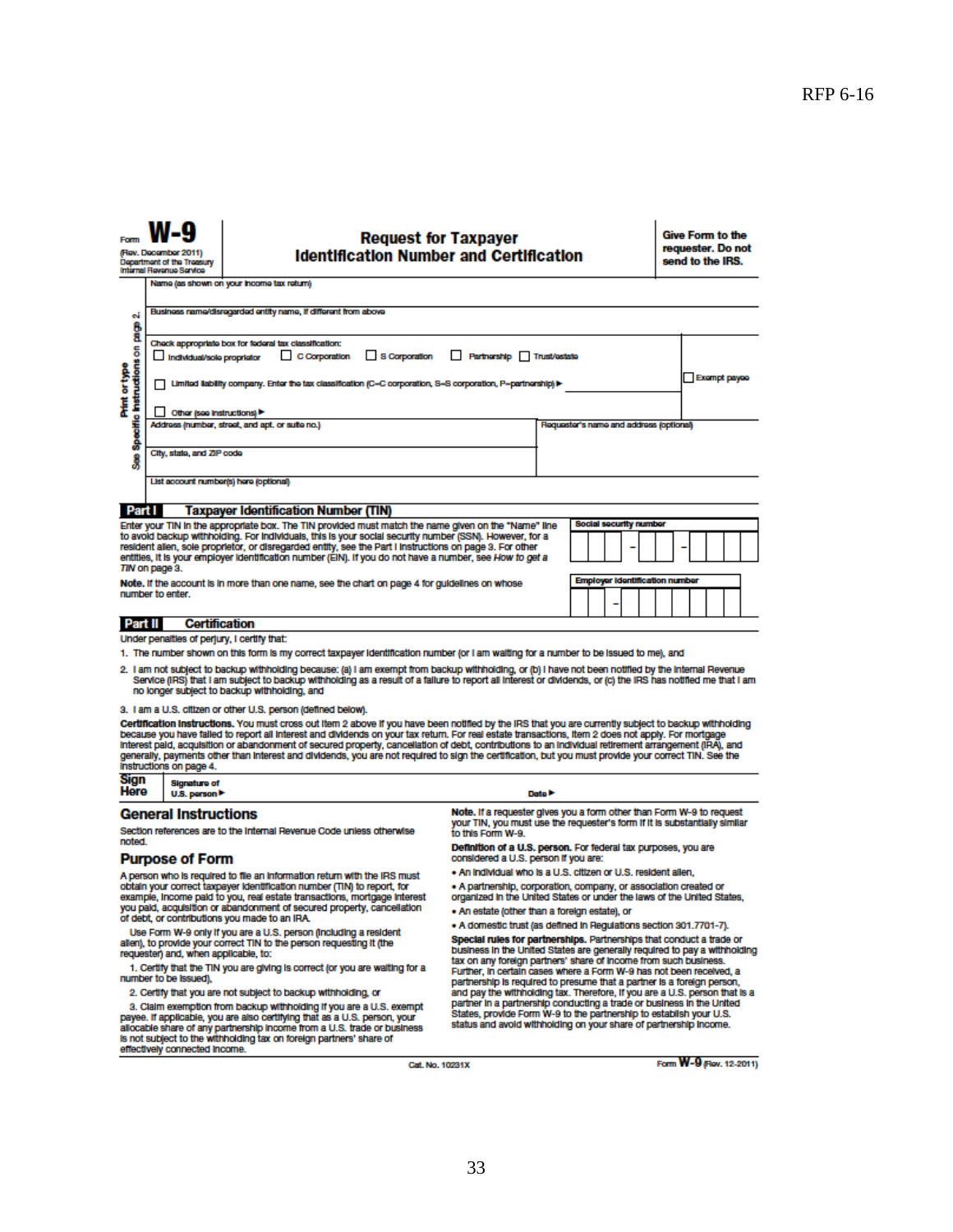#### **CHECKLIST. Include the following:**

- ONE ORIGINAL and THREE COPIES OF the entire RFP.
- ONE Electronic copy. Proprietary information should be separated.
- SIGNATURES required Parts A and D
- Any Addendums or Amendments (Signatures required)
- Completed Part D including references, project approach and planning, subcontractor list, signature page, vendor information, W9.
- Certificates of Insurance and Business Tax Receipt
- Professional Licenses (if applicable)
- Manufacturer Specifications or other literature and warranty information if applicable.

## **Below is an example of the information required on your Proposal Package. You may use this as a label if you wish.**

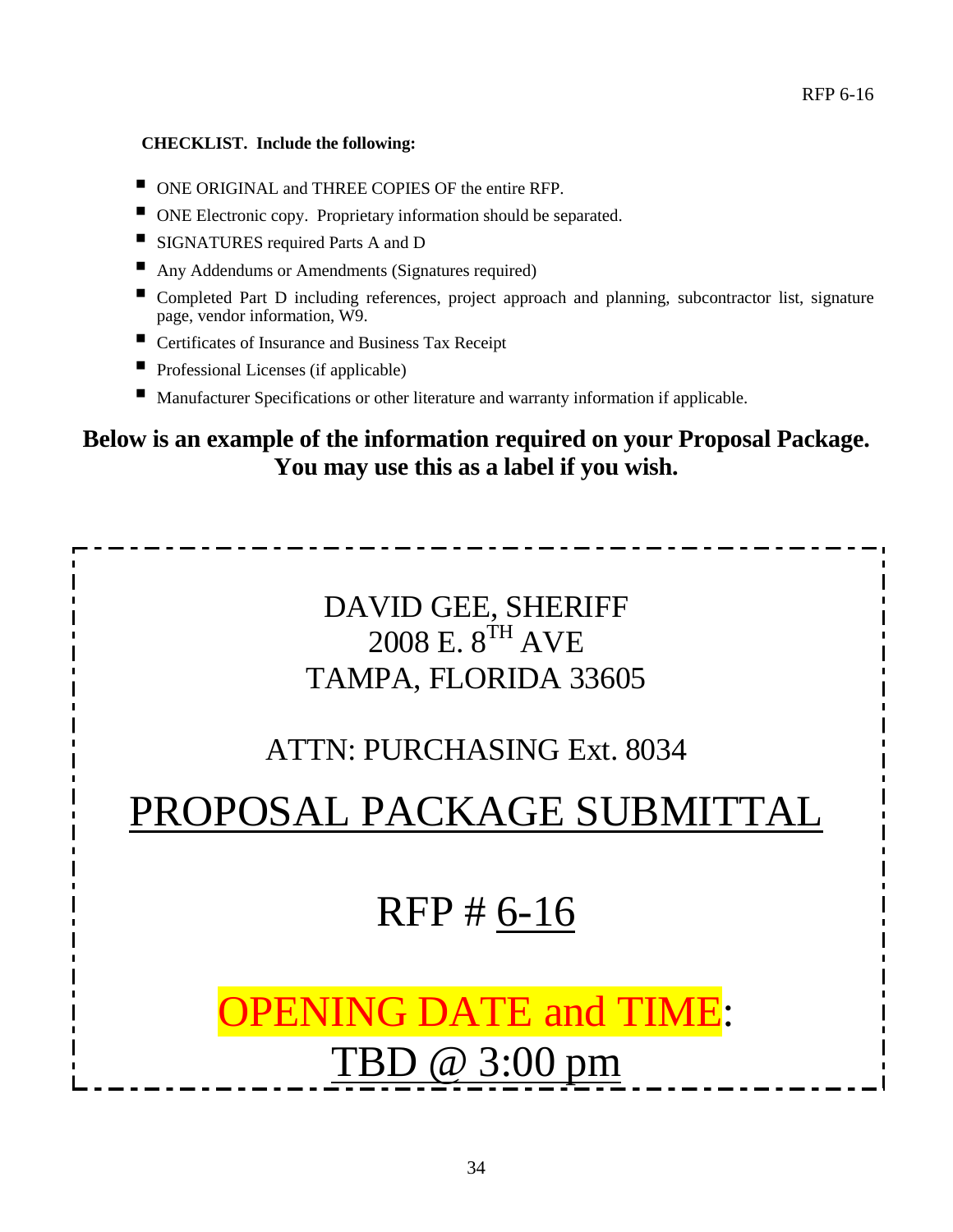#### Appendix I

#### Federal Grant Compliance

This appendix is included with RFP and ITB documents when any portion of the procurement is funded by a Federal Government Grant with the Hillsborough County Sheriff's Office (HCSO) as Grantee or Sub-Grantee or at any pass through tier.

The HCSO hereby certifies compliance with the e-CFR §§200.318-326 Uniform Grant Guidance (UGG) standards as issued by the US Office of Management and Budget (OMB) Circular effective December 26, 2014. Compliance includes but is not limited to the following: General Procurement Standards, Competition, Methods of Procurement, Contracting with Small and Minority Businesses, Procurement of Recovered Materials, Contract Cost and Price, Federal Awarding Agency Review, Bonding Requirements and Contract Provisions.

The awarded Contractor is advised the Federal awarding agency, the Comptroller General of the United States, or any of their duly authorized representatives shall have access to any books, documents, papers, and records of the Contractor which are directly pertinent to this specific project for the purpose of making audits, examinations, excerpts and transcriptions.

Moreover, the Contract(s) resulting from Award of this RFP/ITB shall include the following provisions as per the Code of Federal Regulations-Title II- Part 200- Appendix II which are hereby incorporated into and form a part of the Terms and Conditions of the Contract.

- a. Equal Employment Opportunity Act Executive Order 11246 as amended by E.O. 11375 and supplemented by regulations at 41 CFR Part 60, "Office of Federal Contract Compliance Programs, Equal Employment Opportunity, Department of Labor". The Contractor will not discriminate against any employee or applicant for employment because of race, color, religion, sex, or national origin.
- b. Davis-Bacon Act, as amended (40 U.S.C. 3141-3148) for prime construction projects in excess of \$2,000 under which Contractors are required to pay wages to laborers and mechanics at a rate not less than the prevailing wages specified in a wage determination made by the Secretary of Labor, and shall be required to pay wages not less than once a week. A copy of the current prevailing wage determination issued by the Department of Labor shall be included in this solicitation, and the award of a contract shall be conditioned upon the acceptance of the wage determination, (wage determinations on line at [http://www.wdol.gov\)](http://www.wdol.gov/). This includes the Copeland "Anti-Kickback" Act (40 U.S C. 3145) providing that each Contractor shall be prohibited from inducing, by any means, any person employed in the construction, completion, or repair of public work, to give up any part of the compensation to which he is otherwise entitled.
- c. Contract Work Hours and Safety Standards Act (40 U.S. C 3701-3708) Under Contracts awarded in excess of \$100,000, Contractors are required to base pay on a 40 hour workweek and to pay 1.5 times the base pay rate for hours worked in excess of forty. No construction laborer or mechanic shall be required to work in surroundings or under working conditions that are unsanitary, hazardous or dangerous.
- d. Rights to Inventions Made Under a Contract or Agreement 37 CFR Part 401.
- e. Clean Air Act (42 U.S.C. 7401-7671q.) and the Federal Water Pollution Act (33 U.S.C. 1251-1387) as amended for Grants and Contracts in excess of \$150,000. Violations to be reported to the regional office of the Environmental Protection Agency (EPA).